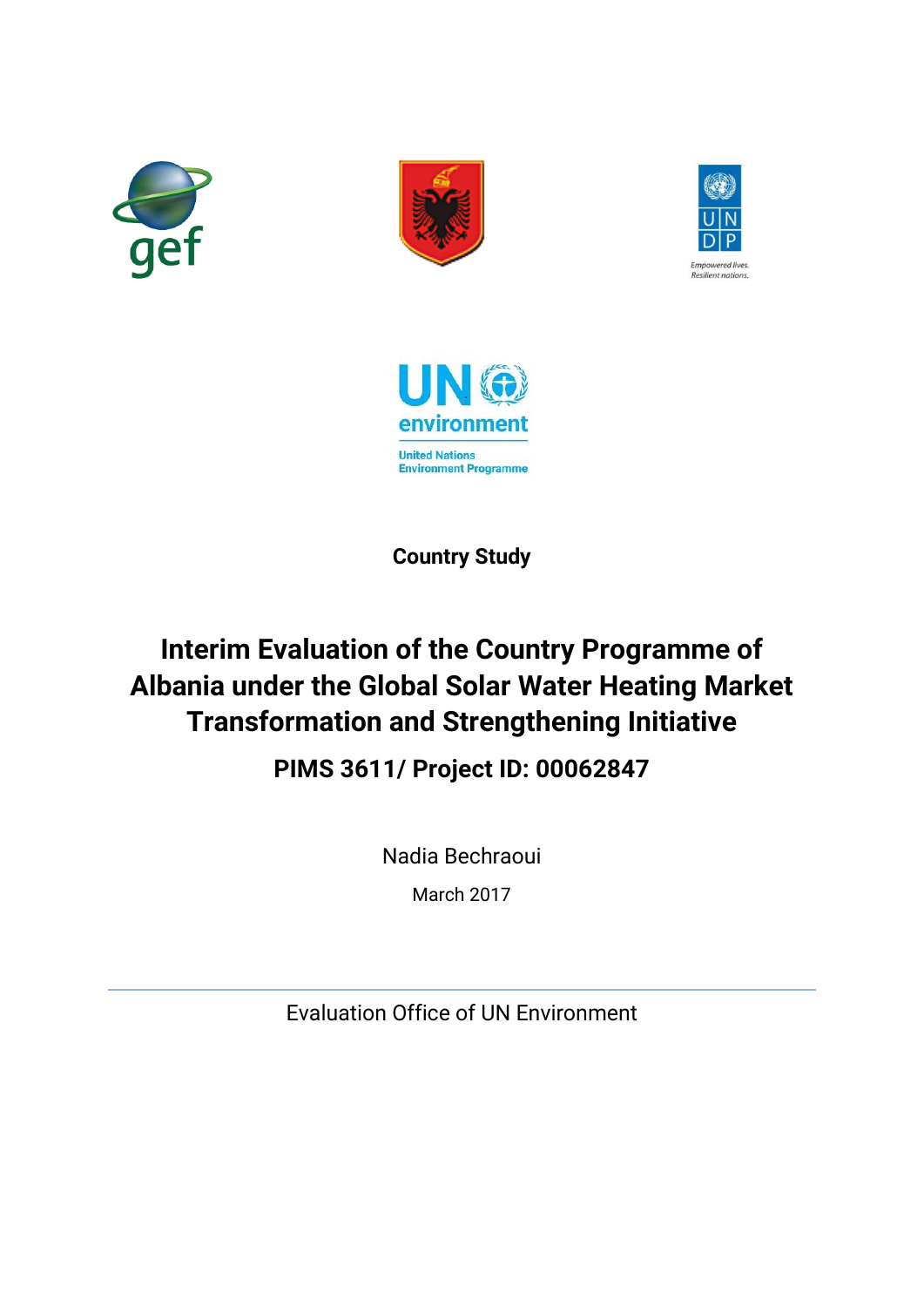### **Preamble**

This evaluation report has been produced as part of the Terminal Evaluation of the GEF/UNEP/UNDP project entitled 'Global Solar Water Heating Market Transformation and Strengthening Initiative' (GEF ID 2939). UN Environment led global knowledge management component and UN Development Programme (UNDP) implemented country programmes in Albania, Chile, Lebanon and Mexico were evaluated under supervision of the Evaluation Office of UN Environment in 2016.

As per the Steering Committee decision (July 22, 2015, Tirana) the Country programme of Albania has been extended with government cost-sharing until the end of 2017. Thus, this report is considered as an interim evaluation (the mid-term evaluation was conducted already in October 2012). This report serves as an independent evaluation of the Country Programme of Albania, but should be considered as part of the overall evaluation together with other country programme evaluations feeding to the terminal evaluation of the global initiative. These evaluation reports and related Terms of Reference are available at UNEP Evaluation Office webpage (unep.org/evaluation/) and UNDP Evaluation Resource Centre (erc.undp.org).

This report has been prepared by an independent consultant evaluator and is a product of the Evaluation Office of UN Environment. The findings and conclusions expressed herein do not necessarily reflect the views of Member States or the UN Environment Senior Management, UNDP, or project stakeholders, who were consulted in the preparation of this report. This report, or portions thereof, may not be reproduced without explicit written reference to the source.

| NAME OF THE PROJECT:                   | The Country Programme of Albania under the Global<br>Solar Water Heating Market Transformation and Strengthening Initiative |                                                           |                                                                                                               |
|----------------------------------------|-----------------------------------------------------------------------------------------------------------------------------|-----------------------------------------------------------|---------------------------------------------------------------------------------------------------------------|
| GEF ID:                                | 2939                                                                                                                        | ATLAS ID (Award ID):                                      | 50767                                                                                                         |
| UNDP PIMS ID:                          | 3611                                                                                                                        | UNDP project ID:                                          | 62847                                                                                                         |
| Project Type:                          | Full-size project                                                                                                           | Focal Area(s):                                            | Climate Change                                                                                                |
| GEF OP $#$ :                           | 6                                                                                                                           | <b>GEF Strategic</b><br>Priority/Objective:               | Promoting the Adoption of<br>Renewable Energy by<br>Removing Barriers and<br>Reducing Implementation<br>Costs |
| Planned start data:                    | 2009                                                                                                                        | Actual start date:                                        | September 2009                                                                                                |
| Planned completion date at<br>design:  | 2014                                                                                                                        | Planned completion date<br>(revised) $^1$ :               | December 31, 2017                                                                                             |
| Planned project budget at<br>approval: | 2,105,000                                                                                                                   | Total expenditures reported<br>as of [December 30, 2015]: | 1,330,710.64                                                                                                  |
| GEF grant (USD):                       | 1,000,000                                                                                                                   |                                                           |                                                                                                               |

## **Project Identification Table**

**.** 

 $1$  As per minutes of the steering committee meeting (July 22, 2015, Tirana)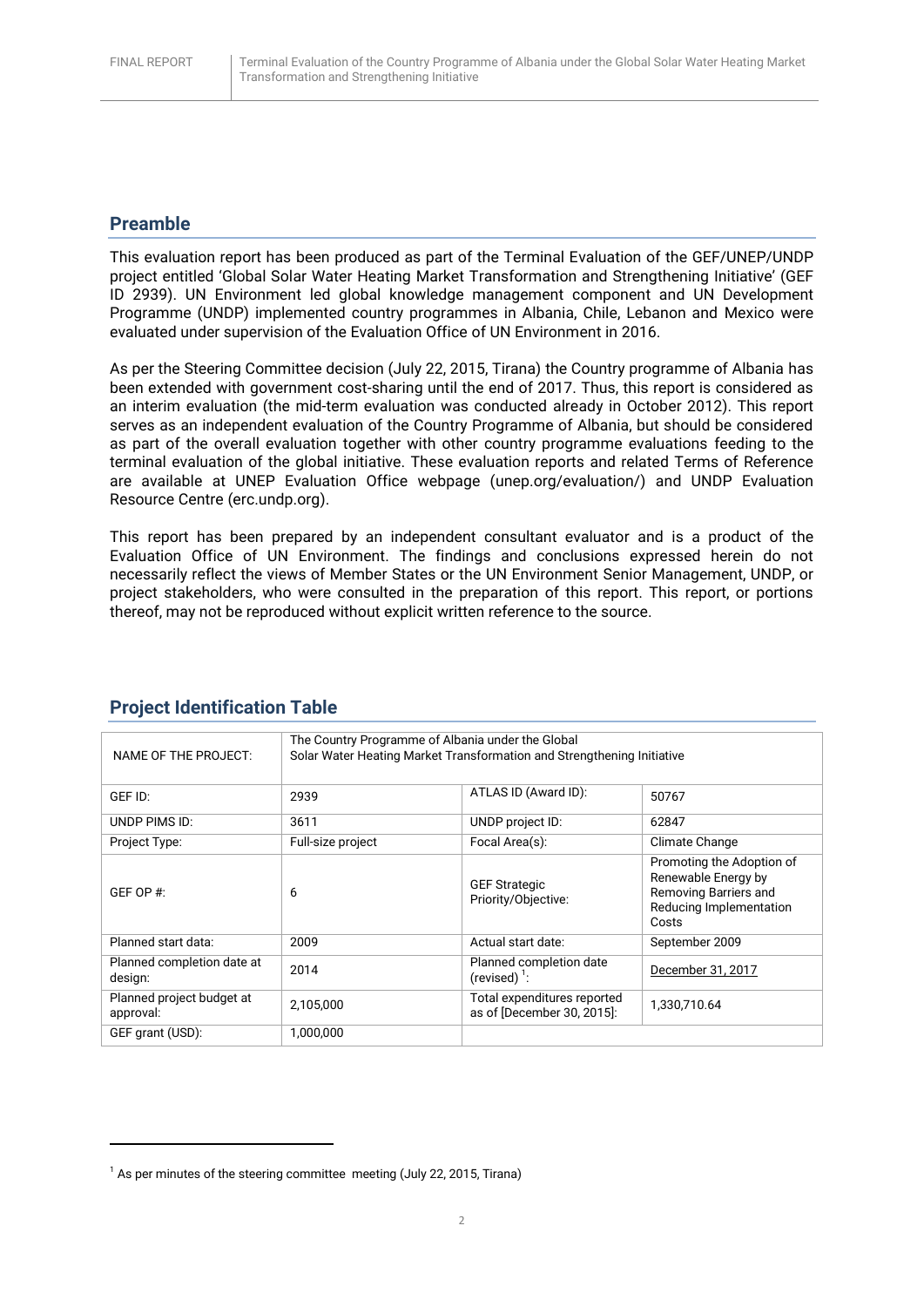## **Table of contents**

| 1           |                   |  |
|-------------|-------------------|--|
|             | 1.1               |  |
|             | 1.2               |  |
| $\mathbf 2$ |                   |  |
|             | 2.1               |  |
|             | 2.2               |  |
|             | 2.3               |  |
|             | 2.4               |  |
|             | 2.5               |  |
|             | 2.6               |  |
|             | 2.7               |  |
| 3           |                   |  |
|             | 3.1               |  |
|             | 3.2               |  |
|             | 3.3               |  |
|             | 3.3.1             |  |
|             | 3.3.2             |  |
|             | 3.3.3             |  |
|             | 3.4<br>3.5        |  |
|             | 3.6               |  |
|             | 3.6.1             |  |
|             | 3.6.2             |  |
|             | 3.6.3             |  |
|             | 3.6.4             |  |
|             | 3.6.5             |  |
|             | 3.6.6             |  |
|             | 3.6.7             |  |
|             | 3.6.8             |  |
| 4           |                   |  |
|             | 4.1               |  |
|             | 4.2               |  |
|             | 4.3               |  |
|             | <b>ANNEX I.</b>   |  |
|             | <b>ANNEX II.</b>  |  |
|             | <b>ANNEX III.</b> |  |
|             | <b>ANNEX IV.</b>  |  |
|             | <b>ANNEX V.</b>   |  |
|             | <b>ANNEX VI.</b>  |  |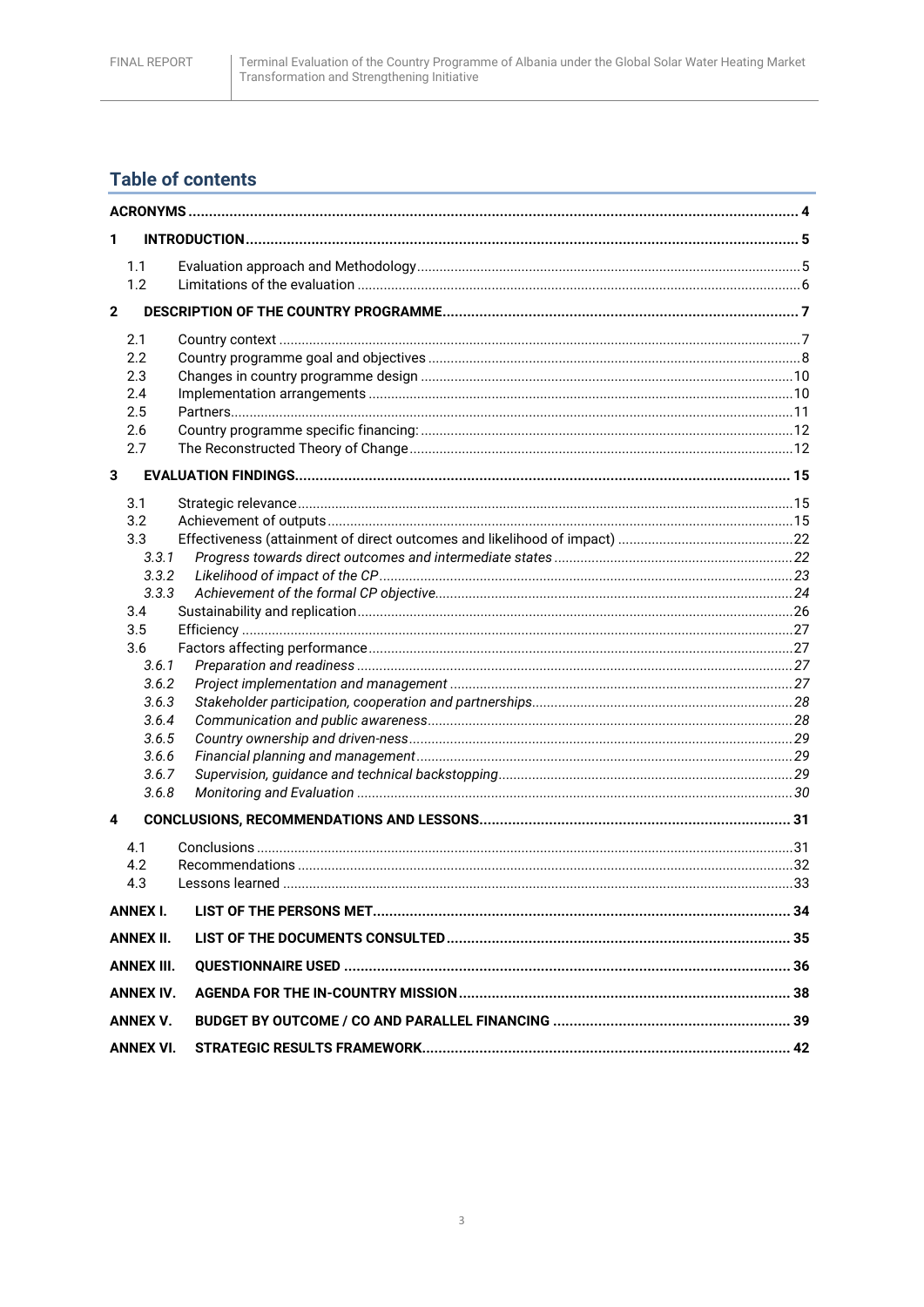## <span id="page-3-0"></span>**ACRONYMS**

| ADA             | <b>Austrian Development Agency</b>                                                                                                                                         |
|-----------------|----------------------------------------------------------------------------------------------------------------------------------------------------------------------------|
| AIDA            | Albanian Investment Development Agency                                                                                                                                     |
| AKBN            | National Agency on Natural Resources                                                                                                                                       |
| ATA             | Albania Tourism Association                                                                                                                                                |
| CO              | <b>UNDP Country Office</b>                                                                                                                                                 |
| CO <sub>2</sub> | Carbon dioxide                                                                                                                                                             |
| СP              | Country Programme (referring to the subject of this evaluation report)                                                                                                     |
| EE              | <b>Energy Efficiency</b>                                                                                                                                                   |
| ERE             | <b>Electricity Regulatory Authority</b>                                                                                                                                    |
| EU              | European Union                                                                                                                                                             |
| FOEN            | Swiss Federal Office for the Environment                                                                                                                                   |
| FSP             | Full size project                                                                                                                                                          |
| GEF             | <b>Global Environment Facility</b>                                                                                                                                         |
| GHG             | <b>Greenhouse Gas</b>                                                                                                                                                      |
| <b>GSWH</b>     | Global Solar Water Heating                                                                                                                                                 |
| <b>KESH</b>     | the national Electric Utility                                                                                                                                              |
| ΚM              | Knowledge Management                                                                                                                                                       |
| MEI             |                                                                                                                                                                            |
| <b>MOEFWM</b>   | Ministry of Energy and Industry<br>Ministry of Environment, Forestry and Water Management                                                                                  |
| M&E             |                                                                                                                                                                            |
|                 | Monitoring and Evaluation                                                                                                                                                  |
| MTE<br>МW       | <b>Mid-term Evaluation</b>                                                                                                                                                 |
|                 | Mega watts                                                                                                                                                                 |
| NAMA            | <b>Nationally Appropriate Mitigation Action</b>                                                                                                                            |
| <b>NES</b>      | <b>National Energy Strategy</b>                                                                                                                                            |
| <b>NPD</b>      | <b>National Project Director</b>                                                                                                                                           |
| <b>OME</b>      | Observatoire Méditerranéen de l'Energie                                                                                                                                    |
| <b>OSCE</b>     | Organization for Security and Co-operation in Europe                                                                                                                       |
| PMU             | Project Management Unit                                                                                                                                                    |
| <b>PRODOC</b>   | Project document                                                                                                                                                           |
| <b>PSC</b>      | <b>Project Steering Committee</b>                                                                                                                                          |
| RE              | Renewable energy                                                                                                                                                           |
| REPIC           | Interdepartmental platform for the promotion of renewable energy and energy efficiency in<br>international cooperation by the Swiss State Secretariat for Economic Affairs |
| <b>RES</b>      | Renewable energy sources                                                                                                                                                   |
| <b>RTOC</b>     | Reconstructed Theory of Change                                                                                                                                             |
| <b>SDC</b>      | Swiss Agency for Development and Cooperation                                                                                                                               |
| <b>SESCO</b>    | Solar Energy Service Company                                                                                                                                               |
| <b>SFOE</b>     | Swiss Federal Office of Energy                                                                                                                                             |
| <b>SPF</b>      | Institut für Solartechnik                                                                                                                                                  |
| <b>SRF</b>      | <b>Strategic Results Framework</b>                                                                                                                                         |
| SWH             | Solar Water Heating                                                                                                                                                        |
| TOC             | Theory of Change                                                                                                                                                           |
| TOR             | Terms of Reference                                                                                                                                                         |
| TRAC            | UNDP's regular resources                                                                                                                                                   |
| <b>UNDAF</b>    | United Nations Development Assistance Framework                                                                                                                            |
| <b>UNDP</b>     | United Nations Development Program                                                                                                                                         |
| UNEP            | United Nations Environmental Program                                                                                                                                       |
| <b>VTC</b>      | <b>Vocational Training Centre</b>                                                                                                                                          |
|                 |                                                                                                                                                                            |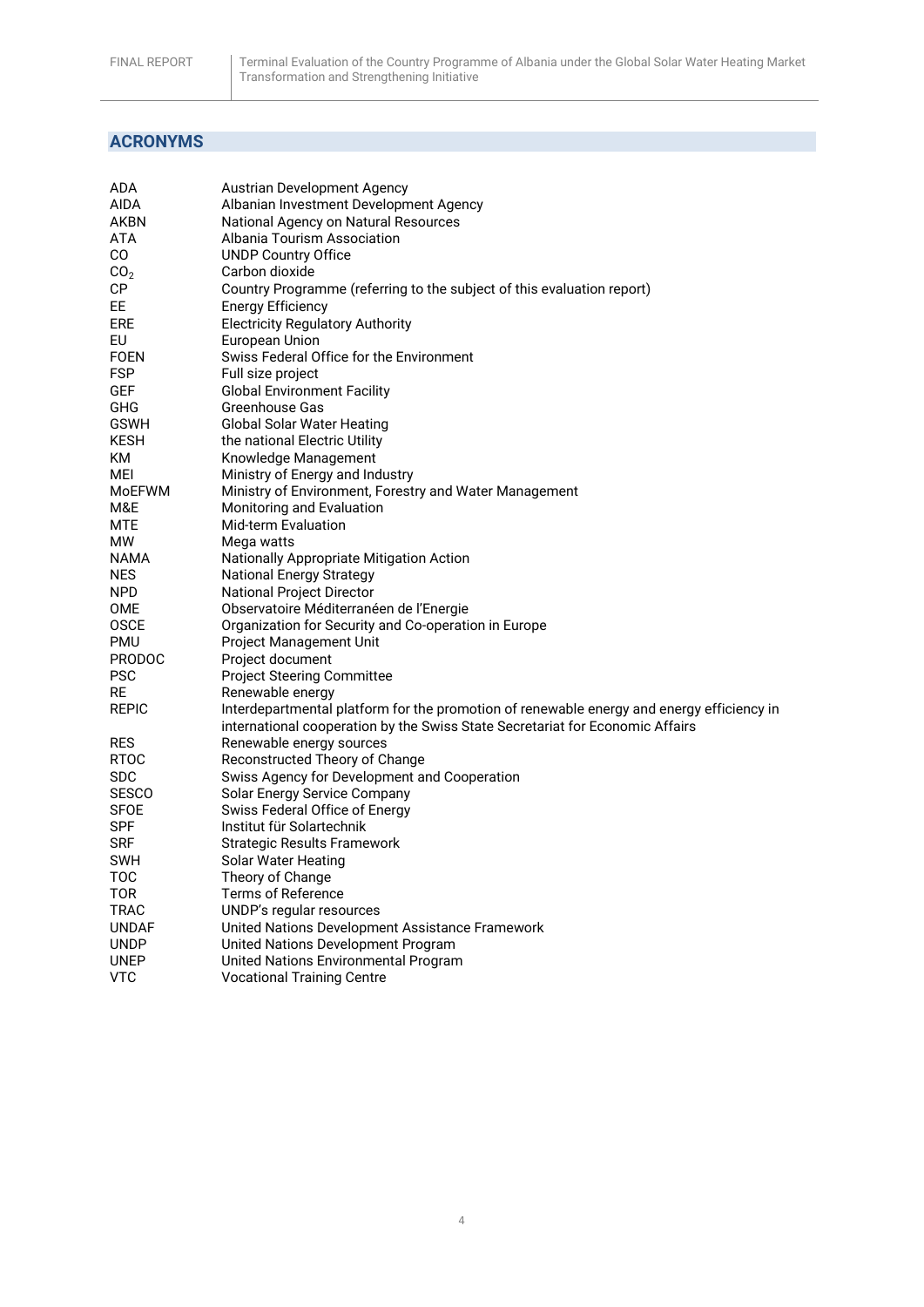## <span id="page-4-0"></span>**1 INTRODUCTION**

**1.** The subject of this evaluation is the Albanian component (hereafter referred to as "the Country Programme" [CP]) of the GEF/UNEP/UNDP project entitled 'Global Solar Water Heating Market Transformation and Strengthening Initiative' (hereafter referred to as "the GSWH initiative"). This interim evaluation report has been produced as part of the overall Terminal Evaluation<sup>2</sup> of the GSWH initiative.

**2.** This report presents the findings of the interim evaluation of the Albanian Country Programme that took place in March – July 2016. The CP received a grant of USD 1.0 million from the Global Environmental Facility (GEF) and was developed in 2008 as part of a UNEP and UNDP initially sixcountry project<sup>3</sup> (Algeria cancelled its participation), with the Knowledge Management and Networking component managed by the UNEP, and the individual implementation aspects in the individual countries were managed by the UNDP in the form of six nationally executed (NEX) projects. The project document was signed jointly by the UNDP and the Government of Albania in September 2009, for an initial project duration of 4.5 years. The CP was supposed to be operationally closed on 31 $st$ December 2015 but has benefited from a two-year extension to carry-out remaining activities funded by the Government cost-sharing<sup>4</sup>.

## <span id="page-4-1"></span>**1.1 Evaluation approach and Methodology**

**3.** The interim evaluation was coordinated by the UNEP Evaluation Office and thus follows the UNEP Evaluation Policy and Programme Manual. The approach has been adapted and is aligned with UNDP and GEF requirements. This evaluation is guided by the TOR developed for the overall terminal evaluation of the GSWH initiative. Each country programme under GSWH Initiative (in Albania, Chile, Lebanon and Mexico) is assessed against the evaluation criteria specified in the evaluation TOR (section 4).

**4.** The evaluation assesses the country programme with respect to a minimum set of evaluation criteria grouped in five categories: (1) Strategic Relevance; (2) Attainment of objectives and planned result, which comprises the assessment of outputs achieved, effectiveness and likelihood of impact; (3) Sustainability and replication; (4) Efficiency; and (5) Factors and processes affecting project performance, including preparation and readiness, implementation and management, stakeholder participation and public awareness, country ownership and driven-ness, financial planning and management, supervision and backstopping, and project monitoring and evaluation.

**5.** The evaluation utilizes the Theory of Change (TOC) approach to depict the impact pathways from outputs through outcomes towards impacts. It will also assess the sustainability and the factors that influenced or could influence the replication and scaling up of the CP results and the state of the enabling environment for a sustainable SWH market in Albania after its completion. Efficiency through cost-effectiveness and timeliness of CP execution will also be assessed.

**6.** Outputs from this interim evaluation will provide guidance in view of charting future directions to ensure that the market transformation of solar water heaters in Albania is sustained and aims to feed into the synthesis and conclusions of the overall terminal evaluation of the GEF funded GSWH initiative.

**7.** Evaluation findings are based on the review, prior to the country mission, of all relevant project documentation and pertinent background information. Interviews with key project personnel and other

**.** 

 $^2$  Terms of Reference concerning the overall terminal evaluation of the GSWH initiative will be available at UNEP evaluation office webpage together with main

<sup>&</sup>lt;sup>3</sup> Albania, Algeria, Chile, India, Lebanon, Mexico

 $^4$  Refer to the minutes of the Steering Committee meeting that was hold on July 22 $^{\text{nd}}$ , 2015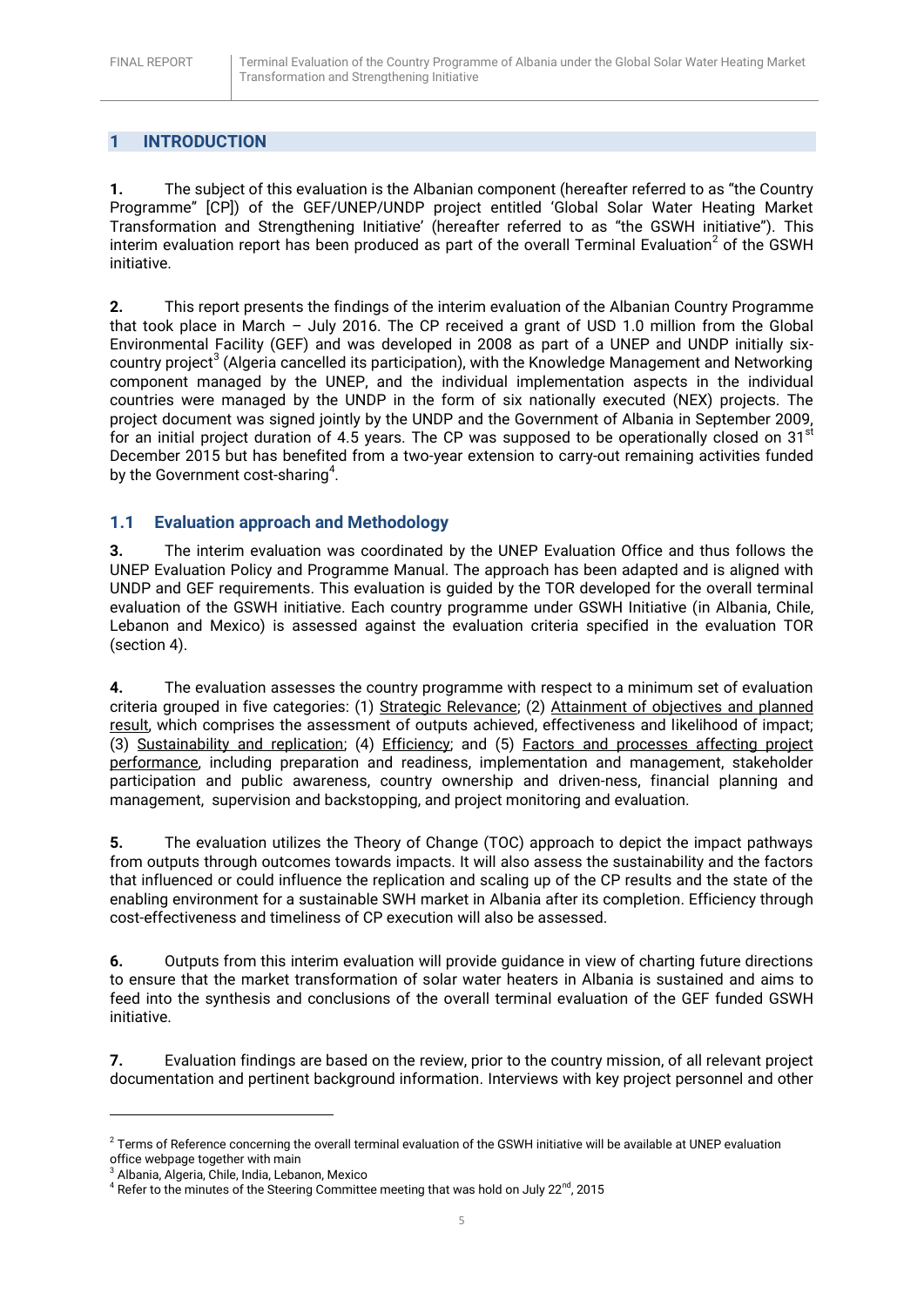relevant stakeholders from Government, Academia, Associations and Private sector also took place as well as the visits to three demonstration projects which have benefited from the CP, two of which are based in Tirana and one in Elbasan.

**8.** A full list of documents reviewed and people interviewed will be found in Annexes 1 and 2. The list of questions prepared for the interviews and the detailed agenda of the field mission are also provided in Annexes 3 and 4.

**9.** Preliminary findings after the in-country mission were shared with the UNDP and CP team prior to the departure of the evaluator. Additional consultations, later in the CP assessment process, were done by email for the checking of the factual errors and/or omissions.

**10.** Project outcomes are assessed as per GEF performance ratings as follows:

- **•** Highly Satisfactory (HS): There is no shortcomings in the achievement of the objectives.
- **•** Satisfactory (S): There are minor shortcomings in the achievement of the objectives.
- **•** Moderately Satisfactory (MS): There are moderate shortcomings in the achievement of the objectives.
- **•** Moderately Unsatisfactory (MU): There are significant shortcomings in the achievement of the objectives.
- **•** Unsatisfactory (U): there are major shortcomings in the achievement of the objectives.
- **•** Highly Unsatisfactory (HU): There are severe shortcomings in the achievement of the objectives.

## <span id="page-5-0"></span>**1.2 Limitations of the evaluation**

**11.** The short duration of the in-country mission (2 days) meant that a list of questions, which does not claim to be in any way exhaustive, was prepared with a focus on main issues. However, the range of interviewees was sufficiently wide to represent adequately the variety of the parties involved and to make it possible to collect perceptions and points of views from different sources. The triangulation of the responses was made possible by focusing on the same questions and useful conclusions could therefore be drawn regarding the CP.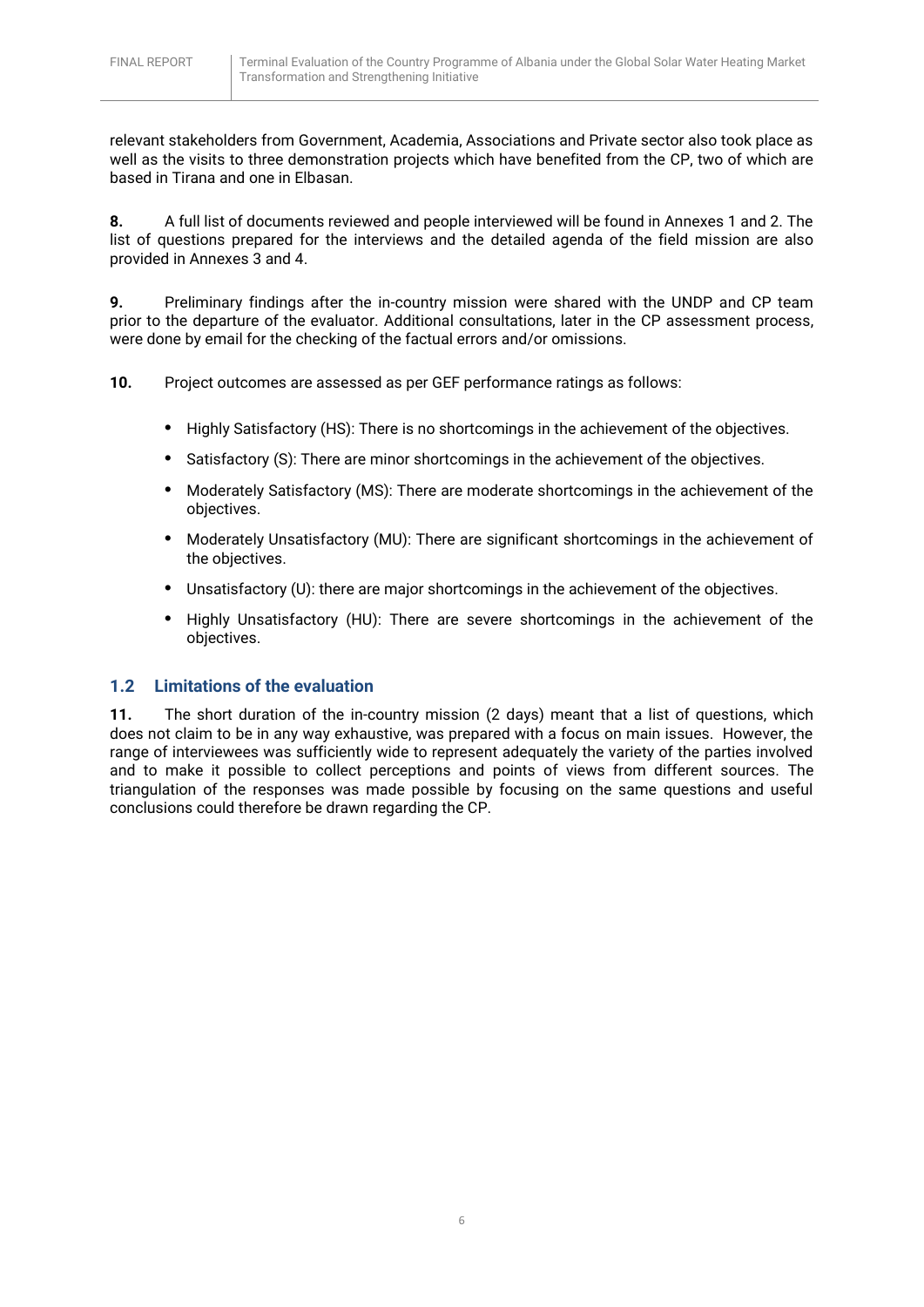## <span id="page-6-0"></span>**2 DESCRIPTION OF THE COUNTRY PROGRAMME**

#### <span id="page-6-1"></span>**2.1 Country context**

12. Albania is a small Mediterranean country (covering a total area of 28,748 km<sup>2</sup> and with a population of 2.89 Million in 2016<sup>5</sup>), benefiting form a generous amount of sunshine (average solar radiation: 1460 Kwh/m<sup>2</sup> per year<sup>6</sup>).

**13.** Until 1990, its domestic hydropower generation met over 90% of the country's electricity demand. However, with the likelihood of climate change having an [adverse effect on hydropower](http://web.worldbank.org/WBSITE/EXTERNAL/COUNTRIES/ECAEXT/0,,contentMDK:22717197~pagePK:146736~piPK:146830~theSitePK:258599,00.html) in the future, it is expected that the average electricity output from Albania's hydropower plants will be reduced by as much as 15 percent.

**14.** The country is also experiencing a growing electricity demand-supply imbalance which is mainly due to the growth of the residential and commercial sectors which represent over 60% of the total energy demand and 62% of the electricity demand. The deficit from this imbalance, a trend that was accentuated by low electricity prices and poor discipline in paying electricity bills, was tentatively addressed by the Government through electricity imports and the planning of fossil fuel power plant construction. In 1999, the "non-technical losses", occurring as a result of electricity taken from the network by means of illegal connections to the network, more generally amounting to unpaid electricity, hit the 50% mark of the total amount of electricity produced. The 50% mark was reduced to 38% in 2002 and is presently being further reduced through strict measures taken by the Ministry of Energy and Industry (MEI) and by the Group of Donors in co-operation with KESH, the local utility provider. The government is currently engaged in the process of implementing programmes aiming at raising the price of electricity and at enforcing electricity bill payment discipline on the one hand, while at the same time aiming improving energy savings and renewable energy opportunities.

**15.** Electric boilers take care of over 70% of the domestic hot water needs of the country's household and service sector. According to studies conducted as a part of the National Energy Strategy preparation (2002) and which followed baseline development trends, demand for hot water in Albania is projected to reflect, in the residential sector alone, a growth in consumption from 600 GWh in 2000 to 875 GWh in 2015.

**16.** The market review conducted in early 2006 identified 6 Albanian companies that supply solar thermal equipment. Three out of these six companies were assembling the SWH systems themselves by relying on Greek (2) or Turkish (1) technology while the other three companies were relying on equipment that is imported, with, as matters stood in the early 2006, Greece, Italy, Germany and Austria as the main countries of origin. SWH systems have also been imported by on an individual purchase basis.

**17.** With regard to the technology used, the flat plate collectors were estimated to account for about 79% of the total installed area and a typically relatively inexpensive technology, the so-called thermosiphon, characterized the SWH systems serving the residential sector.

**18.** When the CP was launched (September 2009), there were at the time about 15 older, large solar water heating demonstration systems funded by a variety of donors<sup>7</sup>. The SWH market was affected by the following barriers:

**.** 

<sup>5</sup> Source: countrymeters.info

<sup>&</sup>lt;sup>6</sup> UNDP Project document of the Albania component of the GSWH project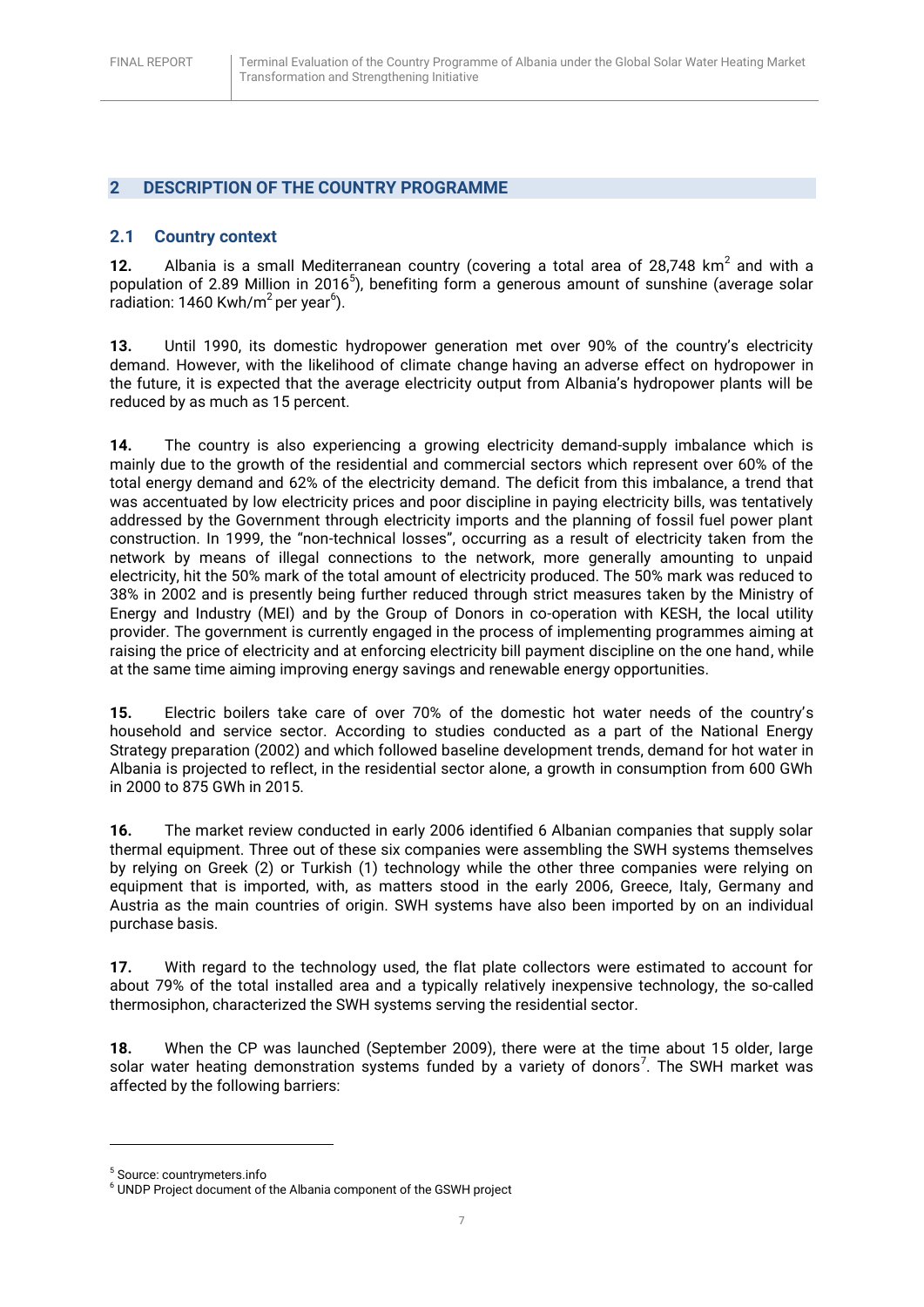$\overline{a}$ 

- **•** The low subsidized prices of electricity, illegal connections and un-paid electricity bills;
- **•** The high upfront costs for SWH installation;
- **•** The overall low level of awareness of the energy and environmental benefits of the SWH technology;
- **•** The absence of an established market infrastructure;
- **•** The lack of consumer confidence in the technical performance of the SWH technology;
- **•** The absence of attractive and specifically tailored financial mechanisms to assist endusers with removing high up-front costs;
- **•** The absence of motivated and skilled installation workforce; and
- **•** The absence of international standards and certification as well as of labeling schemes and market surveillance.

#### <span id="page-7-0"></span>**2.2 Country programme goal and objectives**

**19.** The long term goal of the project is to accelerate a sustainable market development of solar water heating in Albania with good quality products and services. The specific objective of the CP during its lifetime was to accelerate the market development of solar water heating in Albania, with the aim of facilitating the installation of a 75,000 m<sup>2</sup> new solar water heating capacity during the project and to reach the target of an annual sale of 20,000  $m^2$  by the end of the project (in 2014) and, allowing for predictions for continuing growth to be fulfilled, to reach the stated longer-term goal of 520,000  $m^2$  of total installed capacity by 2020.

**20.** The CP targeted the residential (individual houses and buildings) and the commercial and services sectors mainly. SWH dealers and installers, SWH manufacturers and importers, engineers and architects, professional associations, and students were to benefit from the SWH Project's activities or be involved as stakeholders.

**21.** The benefits of this project have been estimated to correspond to avoiding over 300 MW of new fossil fuel power capacity by replacing electricity with solar power for water heating, and reducing an estimated cumulative GHG emissions potential of over 800,000 tons of  $CO<sub>2</sub>$  by the end of 2020, from the project start $^8$  .

**22.** The project intervention outputs were clustered by outcomes: sustainable growth in demand by an i) enabling policy framework, ii) enhanced awareness and iii) available financing, iv) supply of reliable technology and services and v) replication, which together were designed to achieve the project objective.

 $^7$  1)Solar water heating for the Administration and Education Center at Prespa National Park, funded by UNDP; 2) 48 m2 of solar panels and solar water heating system installed on Hospital 5 in Tirana (1993), by the Center for Energy Efficiency; 3) Solar water heating system for an elderly people's home in Tirana (1995), by the Center for Energy Efficiency; 4) Solar water heating systems in three SME's in Tirana, Fieri, and Durres, by the Center for Energy Efficiency (1999); 5) Solar water heating systems in 2 high schools in Tirana and Rrogozhina, by the Center for Energy Efficiency (1998); and 6) Solar panels installed under the ASIPE (Archaeological Site Protection implementing Renewable Energy Resources) project at Butrint Archaeological site in Southern Albania, and funded by the EU under the PECO programme.

 $8$  In calculating the CO<sub>2</sub> emission reduction impact, it has been assumed that the SWH systems will reduce the need for new fossil fuel based power generation capacity running on oil and the direct use of LPG, resulting an average annual emission reduction factor of 0,28 tons of  $CO_{2eq}$  per installed m<sup>2</sup>.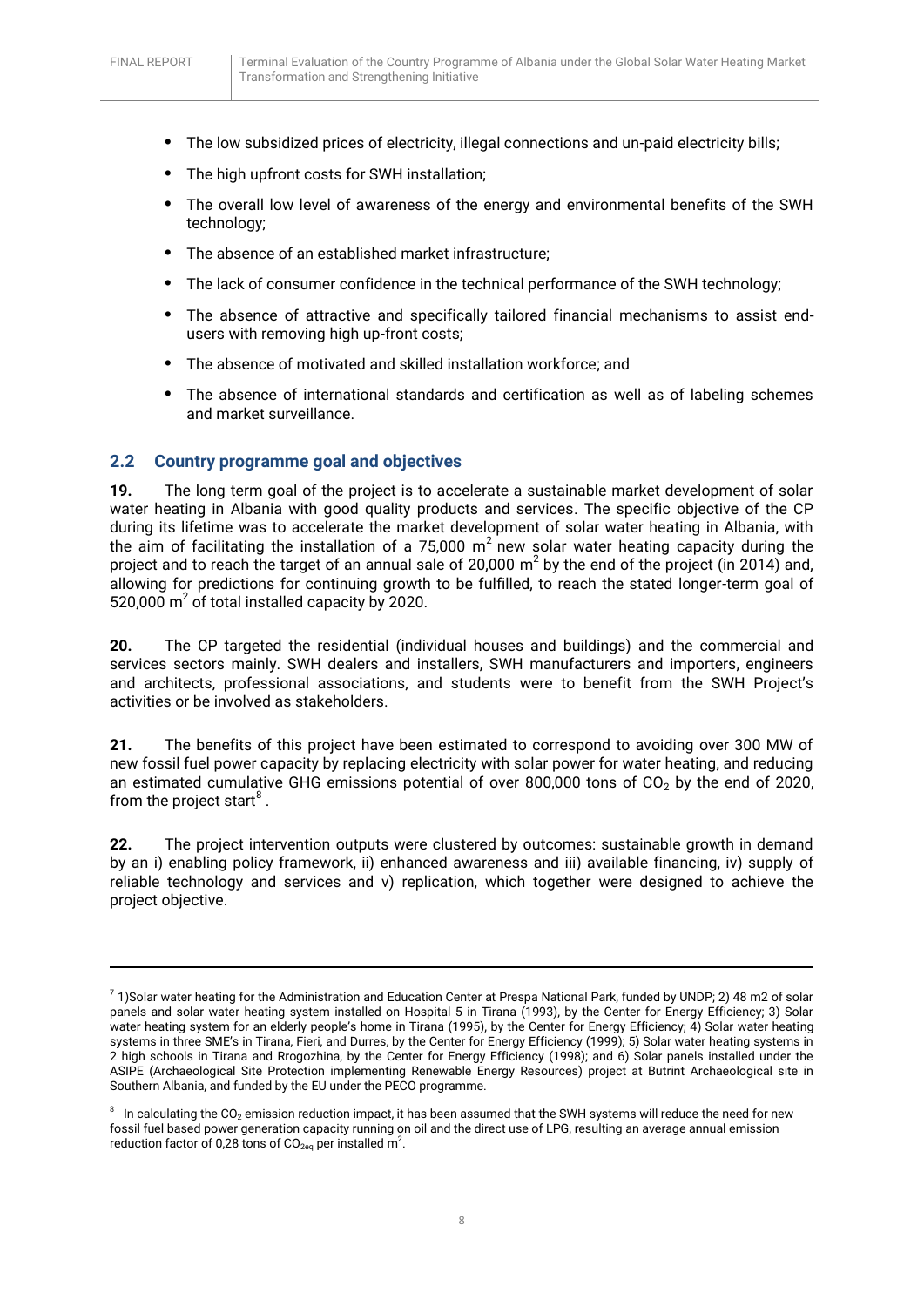**23.** The outputs and activities under the **first outcome** which is a policy component were designed to raise the awareness of the key national policy makers on the benefits of SWH and facilitate the development and adoption of a legal and regulatory framework conducive for sustainable development of the SWH market in Albania.

**24.** The outputs and activities under the **second outcome** were to complement the marketing efforts of the private sector by raising the awareness of the targeted end-users on the benefits, economic feasibility and other characteristics influencing a positive purchasing decision. As a neutral actor, independent from commercial ties, the project may also be in a better position to provide impartial and better trusted information to the targeted end users about the characteristics, financial and environmental benefits of the technology, the available suppliers and installers and public support available. The general public awareness raising activities were designed to be complemented by educational activities at secondary schools and at the architecture, building, energy and environmental engineering branches of the university (linked also to the envisaged use of the testing facility under component 4 for educational purposes) as well as by specific articles or supplemental annexes in professional magazines dealing with energy and environment, thereby targeting those professional groups that are often influencing the decision making of the final end-users. In areas where solar thermal is not yet widely used, demonstration projects can also be a useful tool to support awareness and promotion campaigns.

**25.** The **third outcome** was designed to generate demand for the technology through applicable consumer financing and, as applicable, financial support schemes with an objective to leverage at least USD 15 million (about 50% of the total investments needs) for the set target of 75,000 m<sup>2</sup> of new SWH capacity through these financing mechanisms. Training sessions were to be organized to familiarize the bankers with the SWH panels' market, its trends and development and financing experiences from other countries. By building on the outcome of the initial market survey, the project also aimed to support the development and introduction of new financing instruments such as concessional loans, vendor financing or financing through SESCOs (Solar Energy Service Companies) to effectively stimulate the market. In this respect, the project aimed to raise the awareness and build the capacity of the local financing institutions and other key stakeholders, such as local vendors, power utilities etc. to structure and introduce new or apply existing financing products or other delivery models, which are expected to be attractive for the targeted end users and thus promote the demand.

**26.** After creating the demand for the technology, the **fourth outcome** was about ensuring that consumers have a satisfactory experience with it. Certification and quality assurance contribute to a trouble-free use of solar water heating and subsequently increase consumer confidence in the technology. Given the level of maturity of the Albanian market at the time of the project design, the quality control system was expected to start as a voluntary system driven by the supply side - i.e. the responsibility for the certification to be laid upon representatives of the supply side of the market, which would need to submit their products for independent testing before they can label their products. All test documents were to be made available for the selected institute for verification. At the product level, a set of requirements and criteria were to be developed that proves the conformity of the products with the standards. As the market matures, standards can become mandatory and regulated more formally by an independent certification institute. The introduction of a certification system needs to be complemented by adequate testing facilities to check compliance. Training was to be developed to the installers to show their know-how and their capacity to install units at an acceptable level. A recognition scheme for SWH installers was to be introduced to create an incremental value for the companies or individuals involved and who will be able to display a quality logo. The training provided sought to be embedded into the curricula of vocational schools in order to be continued after the project. The training facilities can be combined with the testing facilities with an objective to provide the theoretical and practical background for designing, building and installing solar thermal plants. The establishment of the quality control/improvement scheme discussed already was to be complemented by technical assistance to the local SWH supply chain to meet the requirements and to improve the quality of their products and services in general.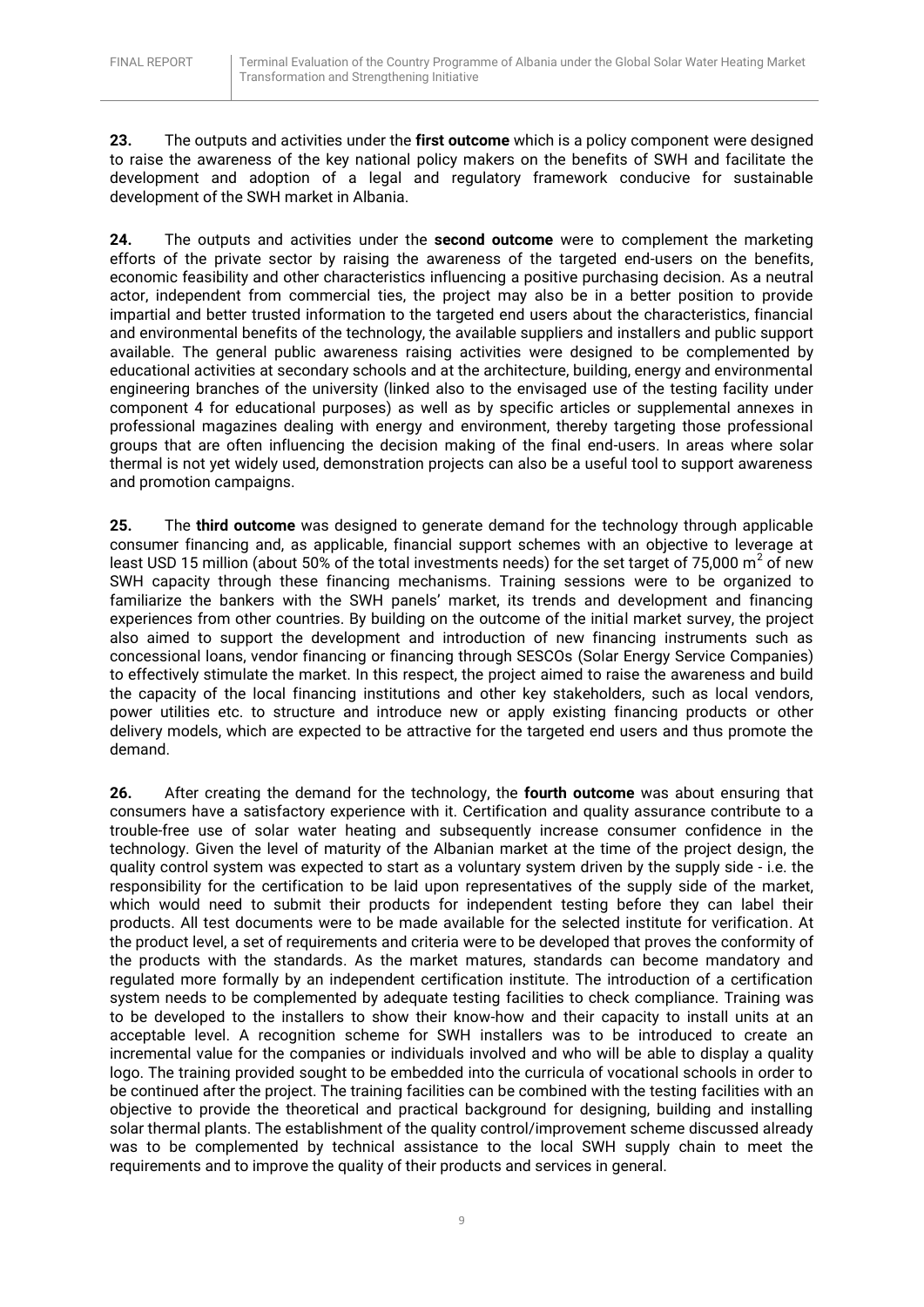**27. The fifth outcome** is designed to ensure continuing SWH market monitoring and promotion in Albania after the project has ended, and to support next generation project designers and governments with experience and recommendations from the project by compiling and disseminating the project results and lessons learnt, thereby also serving the knowledge management component of the global SWH project.

## <span id="page-9-0"></span>**2.3 Changes in country programme design**

**28.** The project was initially designed as a stand-alone project and afterwards it became part-of the UNDP/UNEP/GEF Global Solar Water Heating Market Transformation and Strengthening Initiative.

**29.** In addition to the project extensions, the CP has not undergone formal changes in design during its implementation but had to adopt an adaptive management approach in respect of a number of constraints or new developments. An example of this was the unfulfilled commitment of the Italian Government with regard to providing funding to a total of USD 1,000,000 through UNEP towards the implementation phase of the financial mechanisms or such as cancelling plans to 1) establish/create a SESCO and a Solar Thermal Industry Association, which was still premature and did not meet with a positive reception from among the SWH stakeholders on the supply-side, 2) adopt a national system for product standards and quality control scheme and an Albanian certification label for SWH (it was decided to adopt the EU Solar Keymark certification), 3) establish an in-country testing center (the pilot Harry Fultz institute does not fully comply with all the requirements of the European standards and after checking the feasibility of investing in its upgrade, it was decided that it is more efficient to support the producers in testing their products abroad than upgrading the existing center, which is then used for pre-testing and training activities).

## <span id="page-9-1"></span>**2.4 Implementation arrangements**

**30.** The Ministry of Energy and Industry (MEI) is implementing the CP, under the UNDP national execution modality. A National Project Director (NPD), within the ministry, has been appointed and is in charge of supporting implementation of the CP. A Project Steering Committee (PSC) has been set up to supervise and guide the project implementation. It included representatives of institutions sharing a common interest in the issue, the UNDP Country Office (CO) and representatives of other institutions providing direct cost-sharing for the project activities.

**31.** As for the day-to-day management of the project, a Project Management Unit (PMU) has been established as a part of the Climate Change Umbrella Program of the UNDP Country Office located in Tirana that is led by a full time national project manager with professional and administrative staff in accordance with requirements. The PMU also benefits from the input of a part-time International Technical Advisor (ITA), i.e. an international SWH source of expertise to support the monitoring and provision of advice for the implementation of the project, thus ensuring that best practice and lessons learnt from similar activities in other countries are adequately taken into account in the implementation and management of the project.

**32.** The UNDP Country Office in Albania was in charge of monitoring the progress towards intended results, of providing administrative support upon request and of ensuring financial oversight in accordance with the guidelines for nationally-executed UNDP projects.

**33.** The Knowledge Management and Networking component of the UNEP GSWH project was responsible for providing a technical backstopping and contributing to global knowledge sharing and dissemination of best-practices and lessons learned.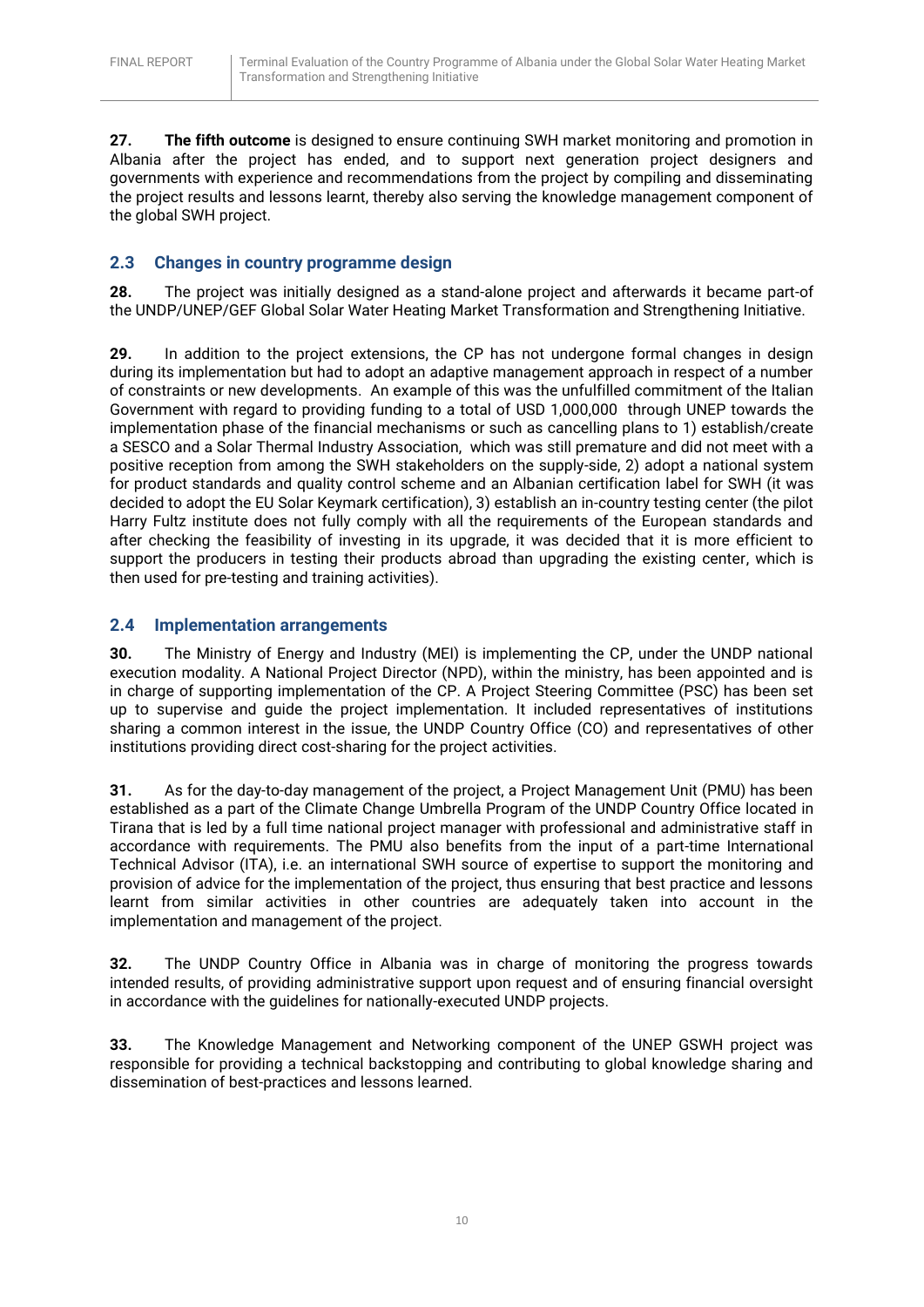## <span id="page-10-0"></span>**2.5 Partners**

**34.** The main partners for the CP are the following:

**35.** The **Ministry for Energy and Industry** (MEI) (which is the former Ministry of Economy, Trade and Energy) is the executing agency for the CP with an appointed National Project Director (NPD). It is responsible for the overall energy sector development.

**36.** The **National Agency on Natural Resources (AKBN),** under the tutelage of the MEI, was established in 2007 after the merger of the National Energy Agency (NEA) with other institutions. They have a strong collaboration with the CP, in particular for providing information and data on the Solar sector. The Agency is also expected to host the SWH market monitoring system after the CP completion.

**37.** The **Energy Regulatory Authority** (ERE) is a public legal entity, independent from the energy industry interest and from government institutions. It is responsible for issuing licenses, approving tariffs and developing and monitoring the implementation of the energy sector market rules. The agency is still relatively small, however, because the electricity sector is still not liberalized.

**38.** The **KESH** is the 100% state-owned electricity utility in Albania active in generation, and supply of electricity, while the OST (Operator of Transmission System) is responsible for power transmission and the OSHEE for power distribution.

**39.** The **Ministry of Environment**, created in 2001, is the highest governmental body responsible for environmental protection and the formulation of environmental policy and legislation in the Republic of Albania, thereby also playing a part in the development of the energy sector. The ministry is also the Focal Point for the Global Environment Facility (GEF) and the United Nations Framework Convention on Climate Change (UNFCCC).

**40.** Other partners who can also be considered to be direct beneficiaries of the Albania country programme include:

**41.** The **State Social Service**, which operates under the umbrella of the Ministry of Social Welfare and Youth, provides social services to 21 institutions, a number of which, such as health centers, care homes for the elderly and kindergartens, will act as pilot projects within the framework of the CP.

**42.** The **National Housing Agency**, which operates under the umbrella of the Ministry of Urban Development, is responsible for providing families in need with affordable housing that benefit from sustainable energy solutions. A MOU was established in collaboration with the UNDP to identify and implement pilot SWH projects. Some awareness raising activities have also been organized (such as design competitions at the university level) to sensitize young and future architects to SWH issues as well as issues relating other RE technologies.

**43.** The **Municipalities of Tirana, Elbasan, Lezha, Shkodra, Saranda,** which are to be involved in the project through the launch of demonstration projects tenders.

**44.** The **Albanian Tourism Association** (ATA), founded in April 2008, is a business association in the field of tourism. Its objective is to establish a reliable and active platform, ready to undertake responsibilities to contribute to the further development of tourism in Albania, to build a genuine and enduring partnership between the public and the private sectors and to act competently in its partnership with the government, including the CP.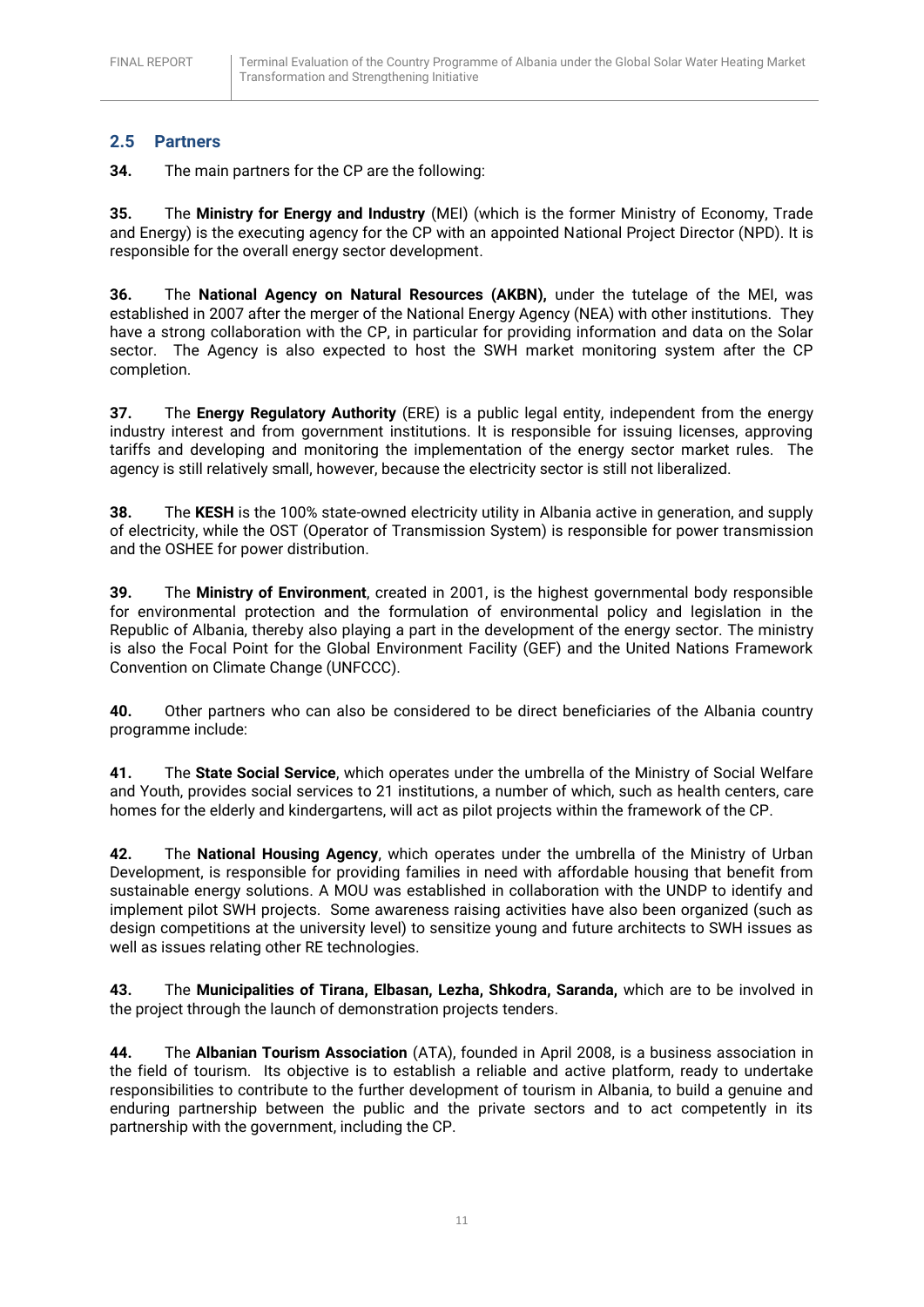**45.** The **Polytechnic University of Tirana**, founded in 1951, is the oldest and the second largest university in Albania. It includes six colleges and two research institutes, one of which is the Institute of Energy, Water and Environment. The Architecture Department works in association with the CP to introduce activities organized by the latter to raise awareness and its expertise will be sought in the context of supervising the design of SWH systems in a number of building enterprises in Albania.

**46.** The **Vocational Training centers** as well as the **Harry Fultz Institute** will benefit from the SWH related curricula developed by the CP and will contribute to building national capacities. In addition, the Harry Fultz Institute will work collaboratively on the project by testing solar panels in its center established through a collaborative endeavor involving the ADA and the Swiss government.

**47.** The **private sector** includes SWH systems producers, sellers and installers which will benefit from training activities to enhance their capacities and will be associated to the development of a quality control scheme. It also includes the local banks that will be involved in the introduction of attractive financial mechanisms.

## <span id="page-11-0"></span>**2.6 Country programme specific financing<sup>9</sup> :**

**48.** According to the project document, the total budget for the Albania Country Programme under the control of the UNDP amounted to USD 2,105,000 of which USD 1,000,000 was provided by the Global Environment Facility (GEF), USD 150,000 by UNDP's regular resources (TRAC) and USD 955,000 by the Albanian government. Also expected, was the amount of USD 1,000,000 from the Italian Government that was to be channeled through the UNEP.

49. Budget by outcomes and project co-financing and parallel financing<sup>10</sup> as per the project document are detailed in annex V.

## <span id="page-11-1"></span>**2.7 The Reconstructed Theory of Change**

**50.** The theory of change (TOC) is a representation of causal linkages, which allows understanding the underlying programme logic from outputs through direct outcomes to long-term outcomes, and furthering towards impact. The CP document did not originally include a TOC, which was reconstructed on the basis of the Strategic Result Framework (SRF) in the ProDoc. The Albanian country programme was developed as part of Global Solar Water Heating Market Transformation and Strengthening Initiative thus the underlying project logic in each participating country was based on similar assumption of market transformation mechanisms.

**51.** The CP activities and outputs were expected to contribute to achievement of 5 direct outcomes which themselves should eventually lead, via intermediate states towards the long-term outcome and eventually towards the intended impact. The CP's intended long-term impact was reduction of GHG emissions and reduced reliance on electricity.

**52.** Outputs and direct outcomes are direct CP effects while intermediate states are the transitional conditions between the CP's direct outcomes and long-term outcome. The long-term outcome of the reconstructed TOC are "SWH markets are successfully developed" that corresponds to the ProDoc objective and is measured by the a) estimated amount of installed SWH systems measured as  $m^2$ , and b) growth of the annual sale of SWH systems. Direct outcomes and intermediate states are formulated based on the outcome statements in the ProDoc.

 $\overline{a}$ 

<sup>&</sup>lt;sup>9</sup> Extracted from the project document

<sup>&</sup>lt;sup>10</sup> Parallel financing includes funds that are provided by other donors (but not transferred to UNDP) for activities related to the CP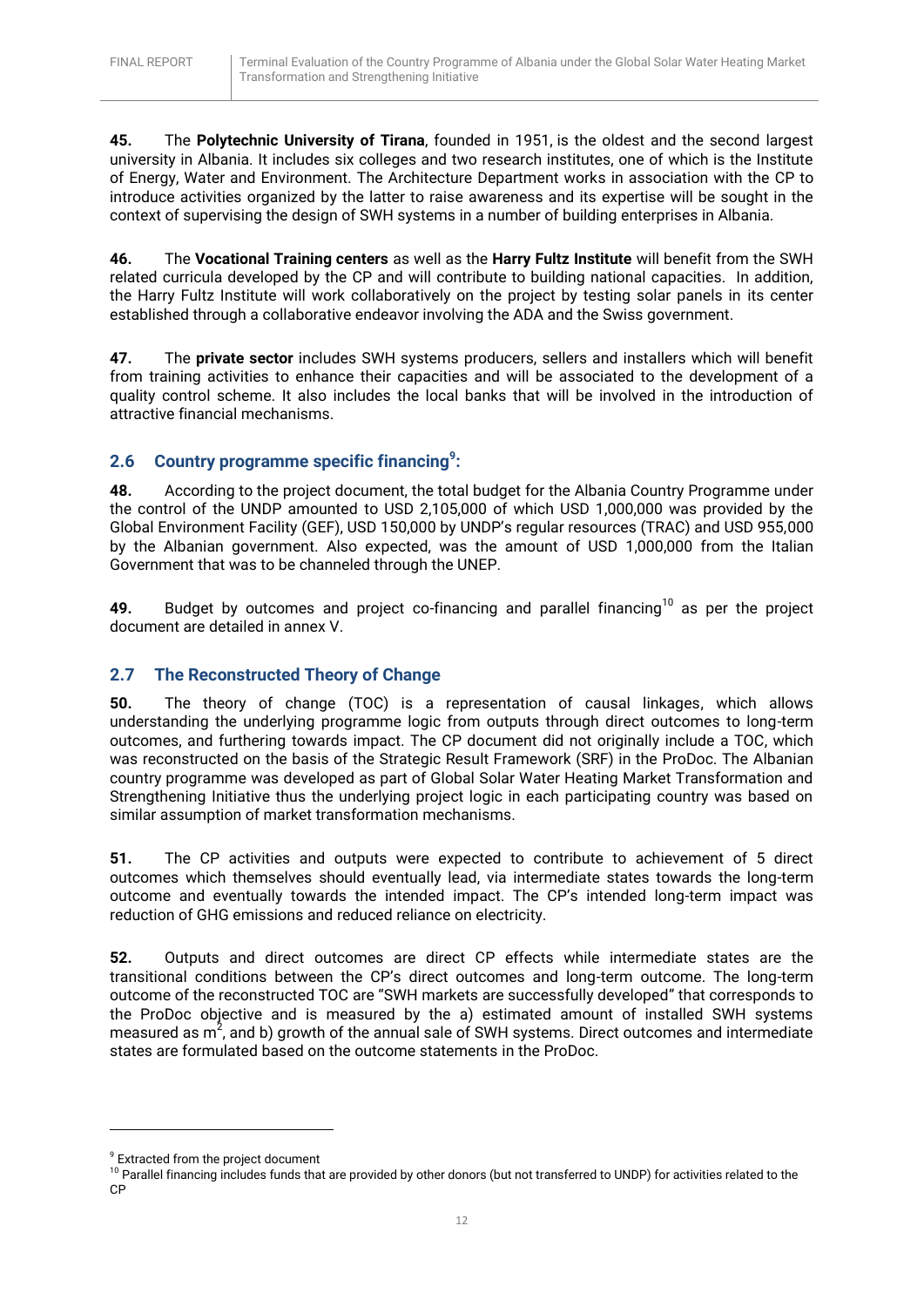**53.** There are a certain number of drivers (yellow rectangles) which are external factors that are expected to contribute to the realization of the intended outcomes and impacts and can be influenced by the CP. Assumptions are also depicted (in the red rectangle) and are needed to achieve the intended impacts but they are largely beyond the control of the CP.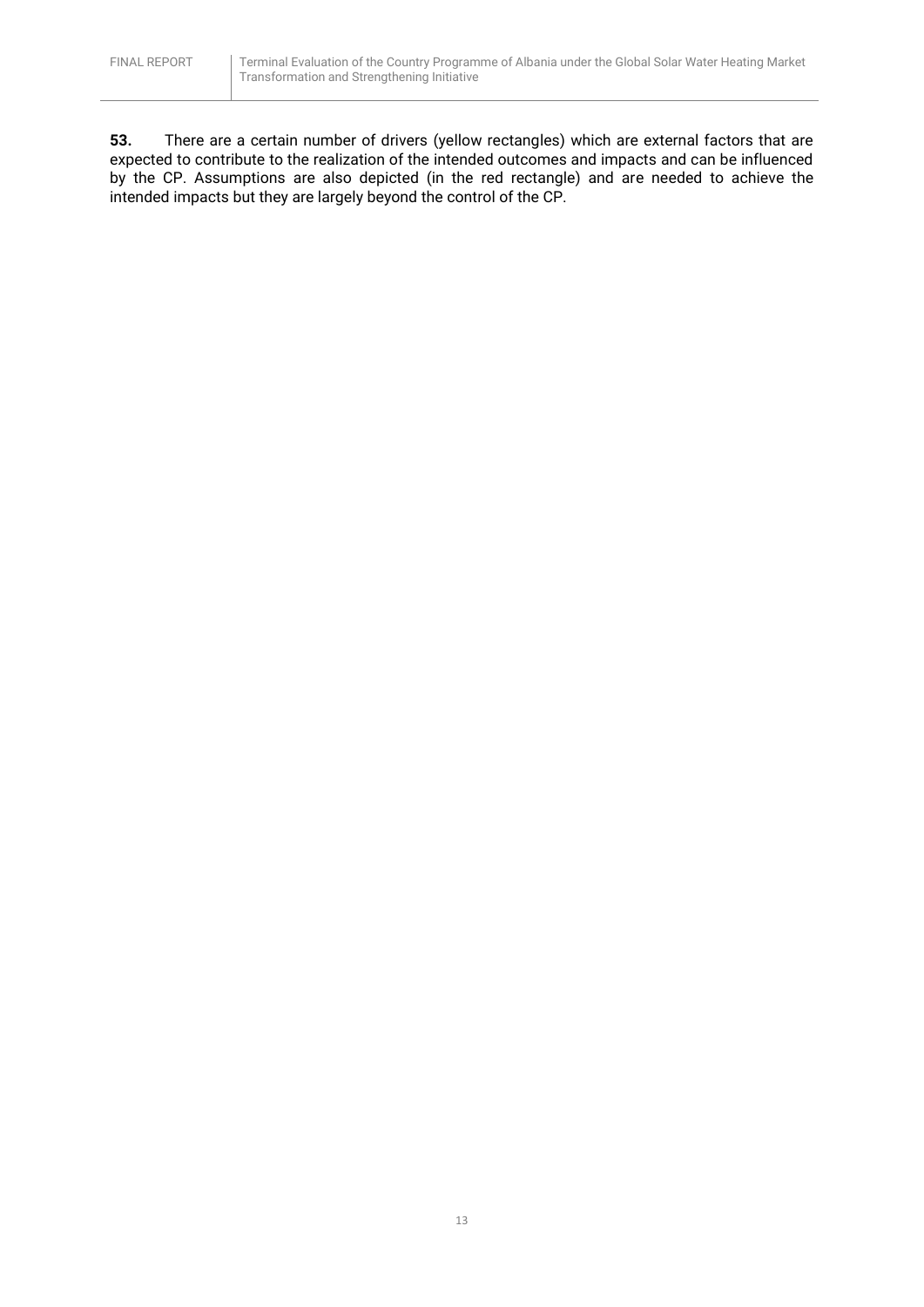#### **Figure 1: Reconstructed Theory of Change (TOC) diagram**

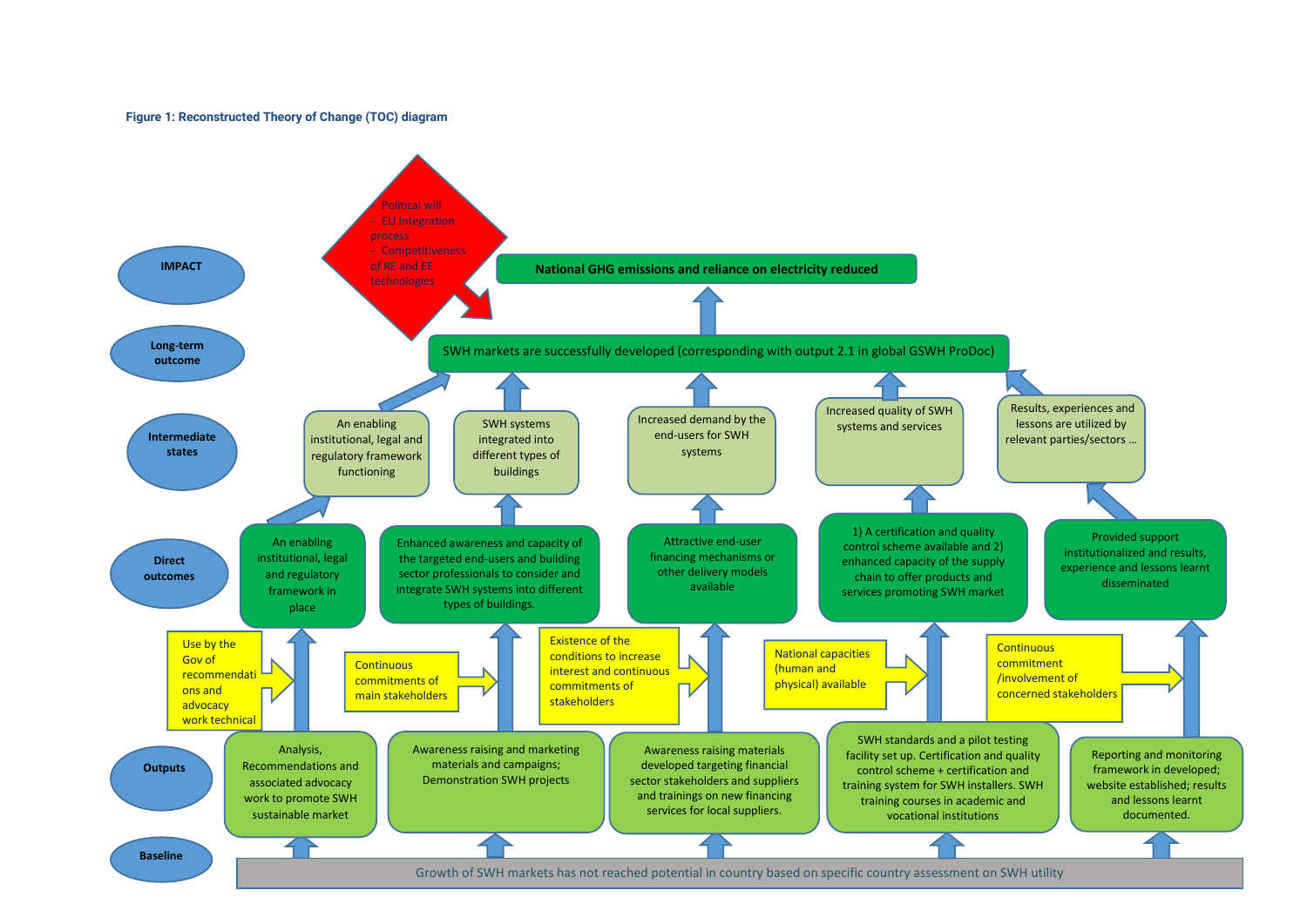## <span id="page-14-0"></span>**3 EVALUATION FINDINGS**

### <span id="page-14-1"></span>**3.1 Strategic relevance**

**54. National priorities**. The CP fits in with the National Energy Strategy (NES) of Albania (elaborated for the period 2006-2020 and which is regularly updated) and the objective, which aims to develop an effective energy sector that guarantees the security of the energy supply in general, and of electricity in particular, and promotes an efficient and economic use of energy, with a minimal environmental impact, to support the sustainable development of the entirety of the economic sectors. Penetration of solar thermal energy for hot water supply to the household and the service sectors are among the several measures developed in the action plan for the implementation of the NES.

**55. UNDP's policy and strategy.** The CP is part of the developed UNDP Strategy on Climate Change. The initial idea came from the NES and previous climate change studies such as Albania's First National Communication and Technology Needs Assessment and then continued with the PDF Block B (Project Development Facility) and the Full Size Project (FSP) formulation and approval. It also contributes to Outcome 2 entitled "a transparent and accountable government, developing and implementing effective national policies" within the UNDAF 2008-2013.

**56. Gender and HRBA issues.** These UN-wide programming principles have not been addressed during the implementation phase because they have not been identified as such in the ProDoc.

**57.** The CP is rated "Satisfactory" (S) in terms of its strategic relevance.

#### <span id="page-14-2"></span>**3.2 Achievement of outputs**

**58.** The CP includes 5 independent but inter-related outcomes. The review of the outputs produced during the CP implementation is presented hereafter:

| 59. | Outcome 1: An enabling institutional, legal, and regulatory framework to promote sustainable |  |  |  |
|-----|----------------------------------------------------------------------------------------------|--|--|--|
|     | SWH market.                                                                                  |  |  |  |

| <b>SRF Outputs</b>                                                                                                                                                                                                                                                                        | <b>Actual outputs delivered:</b>                                                                                                                                                                                                                                                                                                                                                                                                                                                                                                                                                                                                                                                                                                                                                                                                                                                                   |  |
|-------------------------------------------------------------------------------------------------------------------------------------------------------------------------------------------------------------------------------------------------------------------------------------------|----------------------------------------------------------------------------------------------------------------------------------------------------------------------------------------------------------------------------------------------------------------------------------------------------------------------------------------------------------------------------------------------------------------------------------------------------------------------------------------------------------------------------------------------------------------------------------------------------------------------------------------------------------------------------------------------------------------------------------------------------------------------------------------------------------------------------------------------------------------------------------------------------|--|
| Output 1.1: Analysis, recommendations and the<br>associated advocacy work for the adoption of<br>adequate public financial and fiscal incentives to<br>promote the SWH market finalized.                                                                                                  | The CP has supported the drafting of the SWH<br>related chapters of the new law on RES<br>(n°138/2013) adopted by the Albanian Parliament<br>in May 2, 2013. The law requires builders to adhere                                                                                                                                                                                                                                                                                                                                                                                                                                                                                                                                                                                                                                                                                                   |  |
| <b>Output 1.2: Analysis, recommendations and the</b><br>associated advocacy work for the adoption of the<br>required amendments in to the building law and code<br>to encourage the installation of SWH into new<br>buildings and in those going through a major<br>renovation finalized. | to a minimum share of solar thermal heat for<br>certain building types and exempts solar thermal<br>systems and components from custom tariffs and<br>Value Added Tax (VAT) altogether. In addition, the<br>law specifies in particular the obligation for the<br>public sector to integrate SWH into all new<br>buildings and those subject to major renovation.<br>Support was also provided to the drafting of the<br>related secondary legislation (decrees). The CP has<br>also supported the National Renewable Energy<br>Action plan which sets a target for Albania of<br>approximately 38% taking into account all sources<br>of renewable energy, with a specific target for the<br>heat produced by renewables of 12.1 %, out of<br>which 1.23 % will be covered by solar water heaters:<br>the plan involves technical and legislative<br>measures for the country until 2020 with the |  |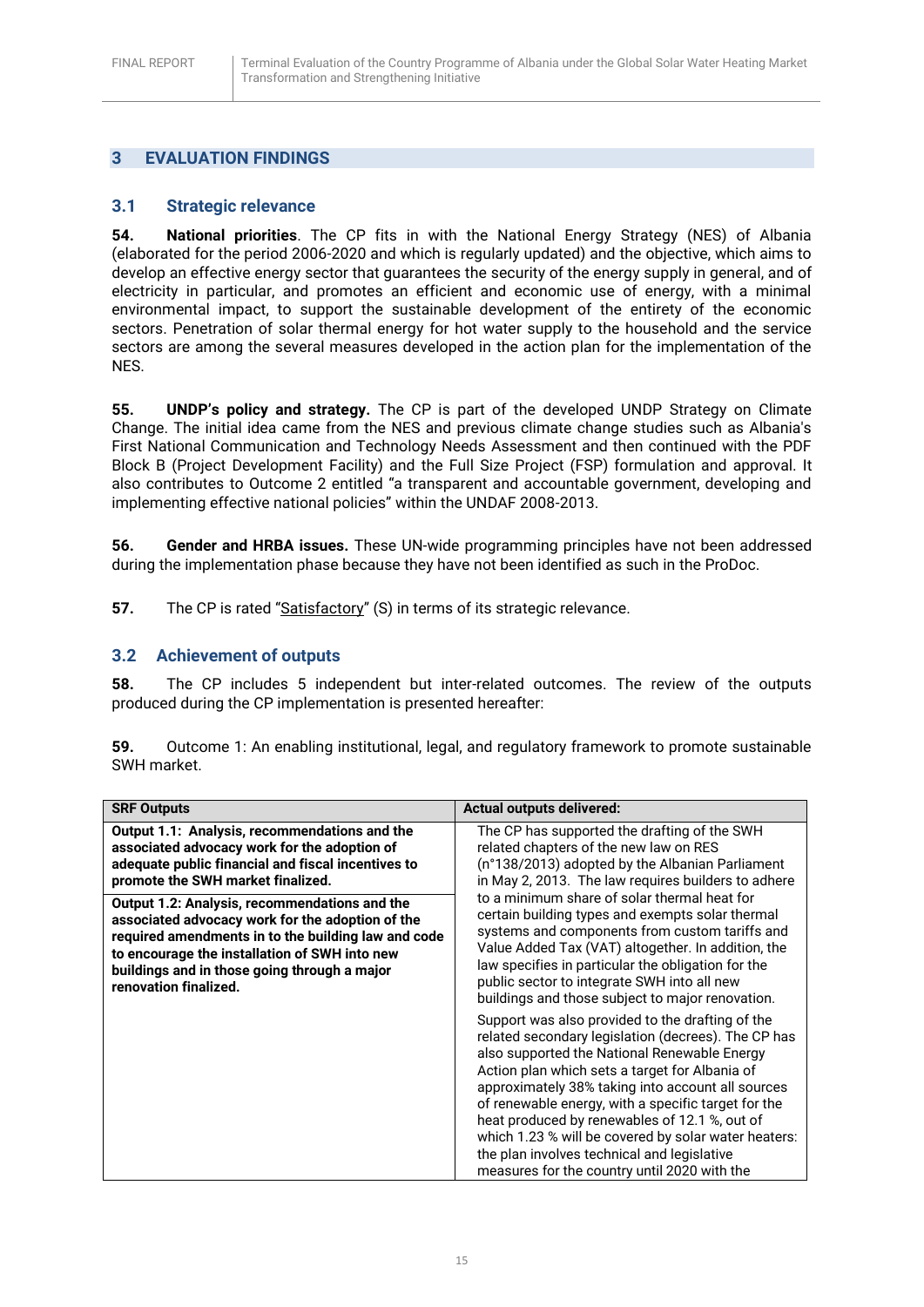|                                                                                                                                                                              | baseline year 2009, in line with the respective EU<br>directives, the obligations to the Energy Treaty and<br>the National Energy Strategy's objectives.                                                                                                                                                                                                                                                                                                     |
|------------------------------------------------------------------------------------------------------------------------------------------------------------------------------|--------------------------------------------------------------------------------------------------------------------------------------------------------------------------------------------------------------------------------------------------------------------------------------------------------------------------------------------------------------------------------------------------------------------------------------------------------------|
|                                                                                                                                                                              | Collaborative work with the municipality of Tirana<br>has been carried out in relation to the prospect of<br>starting the implementation of solar obligation<br>terms. Support was provided by the CP towards<br>drafting a municipal level regulation and for the<br>preparation of training materials. Collaboration with<br>other municipalities (such as the municipality of<br>Lezha, Elbasan and Durres) also started in 2013 for<br>the same purpose. |
| Output 1.3: Analysis, recommendations and the<br>associated advocacy work for setting up the required<br>regulatory framework for a SWH quality control<br>system finalized. | In the process of drafting the SWH related chapters<br>of the Renewable Energy Law, it was decided that<br>Albania will not develop its own quality control<br>system for solar thermal hardware but will adopt<br>the European Solar Keymark certification scheme.                                                                                                                                                                                          |

**60.** Outcome 2: Enhanced awareness and capacity of the targeted end-users and building sector professionals to consider and integrate SWH systems into different types of buildings:

| <b>SRF Outputs</b>                                                                                                                                                                                                                          | <b>Actual outputs delivered:</b>                                                                                                                                                                                                                                                                                                                                                                                                                                                                                                                                                                                                                                                                                                                                                                                                                                                                                                                                                                                                                                                                                                                                                 |  |
|---------------------------------------------------------------------------------------------------------------------------------------------------------------------------------------------------------------------------------------------|----------------------------------------------------------------------------------------------------------------------------------------------------------------------------------------------------------------------------------------------------------------------------------------------------------------------------------------------------------------------------------------------------------------------------------------------------------------------------------------------------------------------------------------------------------------------------------------------------------------------------------------------------------------------------------------------------------------------------------------------------------------------------------------------------------------------------------------------------------------------------------------------------------------------------------------------------------------------------------------------------------------------------------------------------------------------------------------------------------------------------------------------------------------------------------|--|
| Output 2.1: Materials for public awareness raising<br>and marketing campaigns as well as for training of<br>building designers developed and/or adopted into<br>Albanian conditions and made available in printed<br>and electronic format. | Various marketing and awareness-raising<br>campaigns have been launched by means of<br>seminars, leaflets, reports and articles in<br>professional magazines. In addition, the CP is<br>continuously delivering public outreach activities.                                                                                                                                                                                                                                                                                                                                                                                                                                                                                                                                                                                                                                                                                                                                                                                                                                                                                                                                      |  |
| Output 2.2: Final design of the marketing campaign.                                                                                                                                                                                         | A documentary on the achievements and the                                                                                                                                                                                                                                                                                                                                                                                                                                                                                                                                                                                                                                                                                                                                                                                                                                                                                                                                                                                                                                                                                                                                        |  |
| Output 2.3: Public awareness raising and marketing<br>campaigns implemented in cooperation with relevant<br>public entities and private SWH suppliers and<br>manufacturers.                                                                 | challenges of the CP and the experiences of the<br>pilot solar thermal systems already installed was<br>presented on Albanian state-owned television<br>(TVSH) on May 10, 2014.                                                                                                                                                                                                                                                                                                                                                                                                                                                                                                                                                                                                                                                                                                                                                                                                                                                                                                                                                                                                  |  |
|                                                                                                                                                                                                                                             | A SWH-specific website (www.ccalb.org) has been<br>created with high visibility but from 2013, following<br>a corporate decision, the website became part of<br>the UNDP website, albeit losing some visibility.<br>Then, the CP increased efforts with the National<br>Agency of Natural Resources, to support a specific<br>link on solar energy<br>(http://www.akbn.gov.al/energjia-diellore/).<br>As part of the awareness raising strategy of the<br>project, a number of pilot projects were launched, in<br>several social buildings, in collaboration with the<br>State Social Service of Ministry of Labor, Social<br>Affairs and Equal Opportunities. Pilot projects in<br>Thethi and at the Orphans House in Tirana were<br>very well received by the media and increased the<br>awareness of local and central governments as<br>well as participants from businesses, NGOs,<br>academia.<br>Data from the pilot projects (44 buildings and 73<br>SWH systems) have been collected and used<br>towards further awareness-raising and training<br>activities as well as towards updating the default<br>values of the SWH calculation software provided by<br>the CP. |  |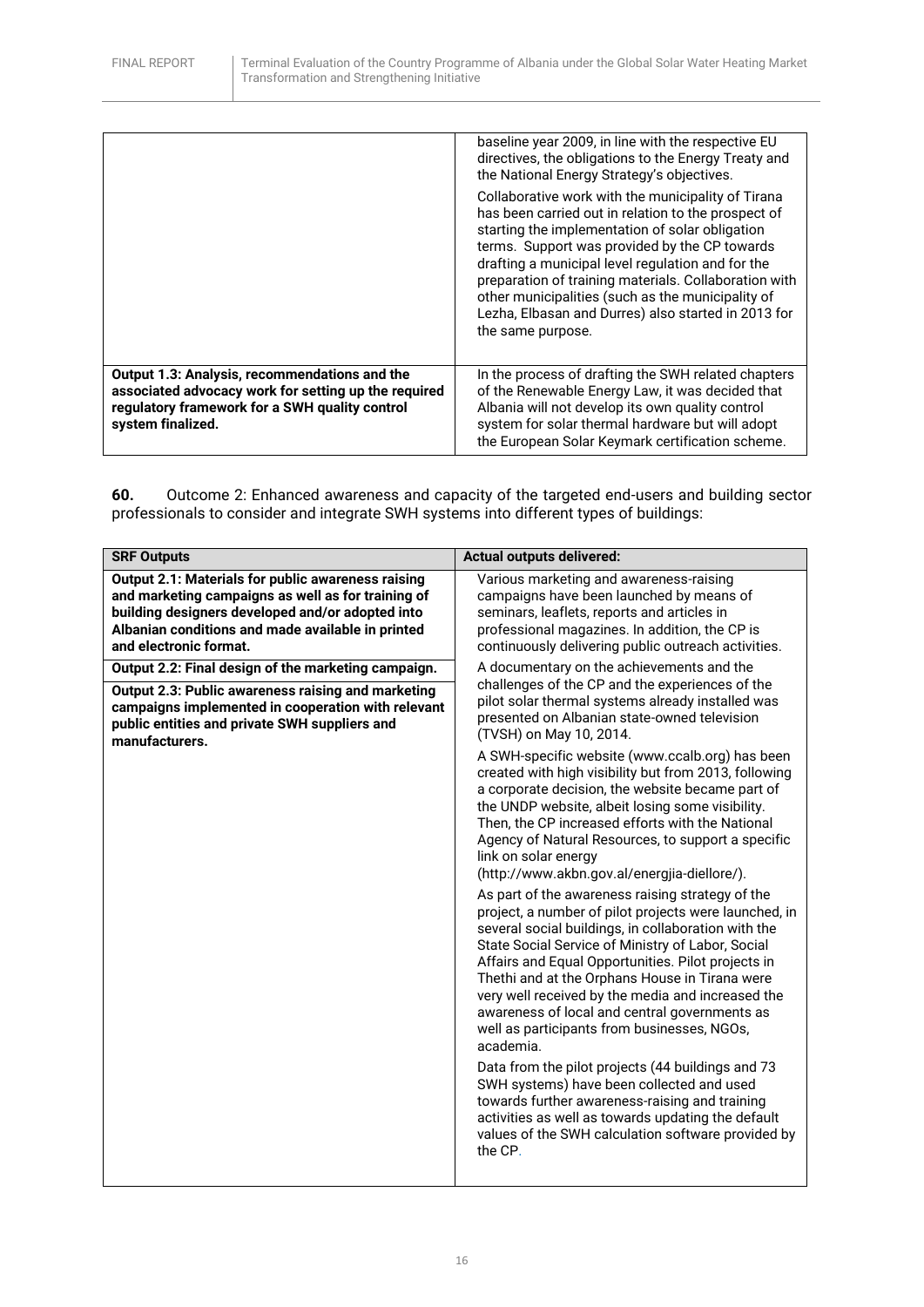| Output 2.4: Trained building designers and other key<br>professionals to consider SWH as an option in the<br>design of new buildings and renovation of the<br>existing ones. | The CP has trained more than 712 professionals''<br>(architects, engineers, instructors, etc.) over the last<br>five years mainly in respect of the quality of<br>products and their design and integration into new<br>and existing buildings as well as in monitoring and<br>maintenance. Training has also been organized on<br>the community level for the installation, monitoring<br>and maintenance of SWH systems upon the<br>commissioning/ handing over of pilot projects.                                                                                                                 |
|------------------------------------------------------------------------------------------------------------------------------------------------------------------------------|------------------------------------------------------------------------------------------------------------------------------------------------------------------------------------------------------------------------------------------------------------------------------------------------------------------------------------------------------------------------------------------------------------------------------------------------------------------------------------------------------------------------------------------------------------------------------------------------------|
| <b>Output 2.5: Improved curricula of SWH training</b><br>courses in relevant academic and technical<br>institutions and vocational schools                                   | A good set of training materials has been<br>developed and integrated in the<br>curriculum/teaching programmes of selected<br>professional schools, after being endorsed by the<br>Ministry of Labor, Social Affairs and Equal<br>Opportunities. Instructors have been trained,<br>necessary equipment is delivered and courses<br>"Repairmen and installers of SWH systems" of 10-<br>15 students are running three times per year in 6<br>out of 9 existing VTCs (Vocational Training Center)<br>all over Albania. New courses on SWH have also<br>started in the Harry Fultz Institute in Tirana. |

**61.** Outcome 3: Increased demand for SWH systems by the availability of attractive end-user financing mechanisms or other delivery models:

| <b>SRF Outputs</b>                                                                                                                                                       | <b>Actual outputs delivered:</b>                                                                                                                                                                                                                                                                                                                           |
|--------------------------------------------------------------------------------------------------------------------------------------------------------------------------|------------------------------------------------------------------------------------------------------------------------------------------------------------------------------------------------------------------------------------------------------------------------------------------------------------------------------------------------------------|
| Output 3.1: Enhanced awareness <sup>12</sup> of the key<br>financial sector stakeholder and local suppliers on<br>characteristics<br>specific<br>financing<br>the<br>and | In cooperation with the Albanian Association of<br>Banks (AAB), several activities have been<br>undertaken such as:                                                                                                                                                                                                                                        |
| opportunities in the SWH market.                                                                                                                                         | A round table with representatives of the main<br>financial institutions in Albania and the<br>association of consumers' protection on the<br>financing mechanisms to promote SWH<br>market transformation, held at the premises of<br>the AAB on the $14th$ of July 2011;                                                                                 |
|                                                                                                                                                                          | A round table on the SWH financing<br>opportunities in the Tourism sector in<br>cooperation with the Procredit Bank and the<br>ATA on the 19 <sup>th</sup> of April 2012;                                                                                                                                                                                  |
|                                                                                                                                                                          | A joint awareness raising activity with<br>Procredit Bank and GIZ (German cooperation)<br>on Solar Energy in the touristic remote village<br>of Thethi on July 2012.                                                                                                                                                                                       |
|                                                                                                                                                                          | In addition, studies <sup>13</sup> and situation analysis reports<br>have been prepared and regular consultations with<br>the commercial banks and representatives of the<br>Tourism and Business associations were<br>conducted to discuss the most feasible support<br>mechanisms based on the findings study of<br>different financial support schemes. |

<sup>11</sup> Source: PIR reports

1

 $12$  Enhanced awareness is an outcome level results statement.

 $13$  "The Financial mechanisms feasibility study" carried out by the CP in 2010/2011 which highlighted the main issues and pointed to a large number of recommendations that had not yet been implemented as a result of the lack of co-financing (source: MTE Report 2012)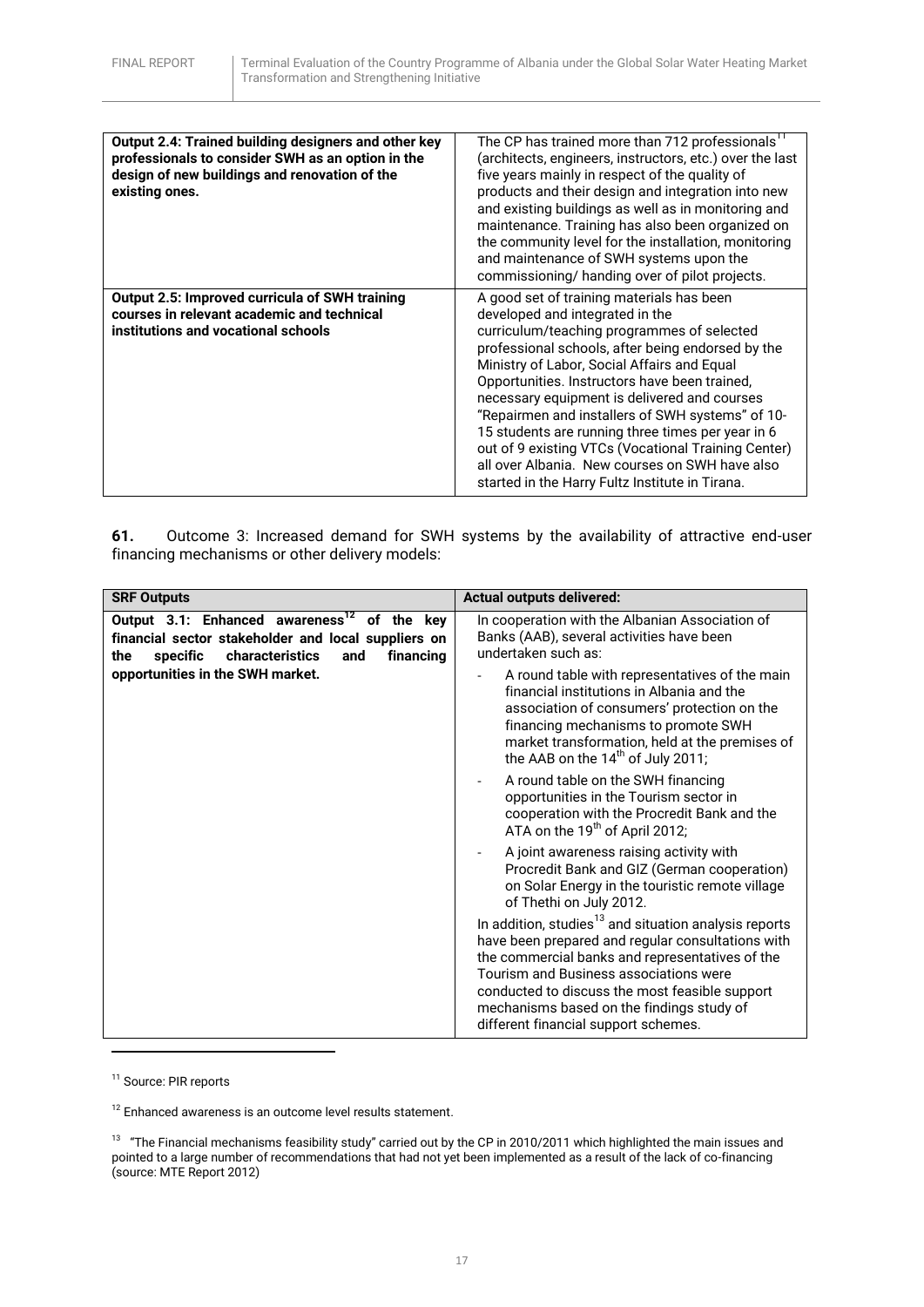**.** 

| Output 3.2: Design, financial structuring<br>and<br>implementation arrangements for the specific<br>purpose financing vehicles responding to the<br>specific SWH market needs finalized and agreed with<br>the key stakeholders and integrated into the overall<br>SWH marketing package. | The little progress that has been made towards this<br>output is due to the cancellation of Italy's financial<br>contribution through UNEP and to the delayed co-<br>financing contribution of the MEI (only received in<br>full by the end of 2014) and to the continuous<br>delays affecting the operationalization of the<br>Government EE/RE fund. The CP has provided<br>support to the establishment of the fund through<br>making the sharing of the Slovenian and Croatian<br>Eco-fund experiences possible and through<br>organizing for a number of Albanian decision-<br>makers a study tour in Slovenia and Croatia. The<br>MEI has set aside some budget for the fund which<br>is expected to become operational in Fall 2016.<br>Since February 2016, the CP is assisting MEI in<br>drafting its statute and the Operations manual.<br>As an alternative, the CP established a grant cost-<br>sharing scheme for the implementation of pilot<br>projects within municipalities (which had to<br>contribute in cash or in kind up to 10% of the total<br>project cost).<br>A scheme was also developed to co-finance<br>innovative private projects in the tourism industry.<br>NAMA entitled "Financing mechanism for EE in |
|-------------------------------------------------------------------------------------------------------------------------------------------------------------------------------------------------------------------------------------------------------------------------------------------|-------------------------------------------------------------------------------------------------------------------------------------------------------------------------------------------------------------------------------------------------------------------------------------------------------------------------------------------------------------------------------------------------------------------------------------------------------------------------------------------------------------------------------------------------------------------------------------------------------------------------------------------------------------------------------------------------------------------------------------------------------------------------------------------------------------------------------------------------------------------------------------------------------------------------------------------------------------------------------------------------------------------------------------------------------------------------------------------------------------------------------------------------------------------------------------------------------------------------------------------|
|                                                                                                                                                                                                                                                                                           | buildings" was developed to support the<br>implementation of the NEEAP in the Residential,<br>Public and Commercial sectors. It aims at<br>promoting EE and RE technologies in buildings<br>including SWH. <sup>14</sup>                                                                                                                                                                                                                                                                                                                                                                                                                                                                                                                                                                                                                                                                                                                                                                                                                                                                                                                                                                                                                  |
| Output 3.3: As required, trained SWH supply side<br>stakeholders to effectively operate and/or market<br>the new financing services.                                                                                                                                                      | Training workshop on Testing, Certification and<br>Labelling Schemes of SWH collectors and systems<br>as necessary mechanisms to boost the market, in<br>cooperation with the Solar und Wärmtechnik<br>Stuttgard on the 23-24 October 2012;                                                                                                                                                                                                                                                                                                                                                                                                                                                                                                                                                                                                                                                                                                                                                                                                                                                                                                                                                                                               |
|                                                                                                                                                                                                                                                                                           | - Training of the instructors of the vocational training<br>centers to deliver the new curricula developed by<br>the CP "Installer and Repairman of the solar<br>panels", including the possible financial<br>mechanisms to promote the market development<br>for SWH systems and the increased demand for<br>certified installers, repairmen and designers, in<br>Tirana, on May 26, 2012;                                                                                                                                                                                                                                                                                                                                                                                                                                                                                                                                                                                                                                                                                                                                                                                                                                               |
|                                                                                                                                                                                                                                                                                           | - A roundtable with representatives of Tirana<br>municipality, local banks and the home owners'<br>association and other citizens to share and discuss<br>on the feasibility study, business plan and<br>elaboration of a supporting financing scheme<br>(developed by the CP) for the rehabilitation of one<br>multi-apartments residential building in Tirana on<br>April 23, 2014;                                                                                                                                                                                                                                                                                                                                                                                                                                                                                                                                                                                                                                                                                                                                                                                                                                                     |
|                                                                                                                                                                                                                                                                                           | - A roundtable and training of the high<br>representatives of the Tirana Municipality on the<br>Solar Thermal Obligation (STO) (developed by the<br>CP for the specific needs of the Tirana Municipality<br>together with the legal acts to allow for its                                                                                                                                                                                                                                                                                                                                                                                                                                                                                                                                                                                                                                                                                                                                                                                                                                                                                                                                                                                 |

<sup>14</sup> EO: Another NAMA: '*Replacing fossil fuels with non-hazardous waste in the Albanian cement industry'* was also developed as indicated by UNDP during the evaluation report review process and confirmed by a document '*Third National Communication of the Republic of Albania under the United Nations Framework Convention on Climate Change'* (June 2016)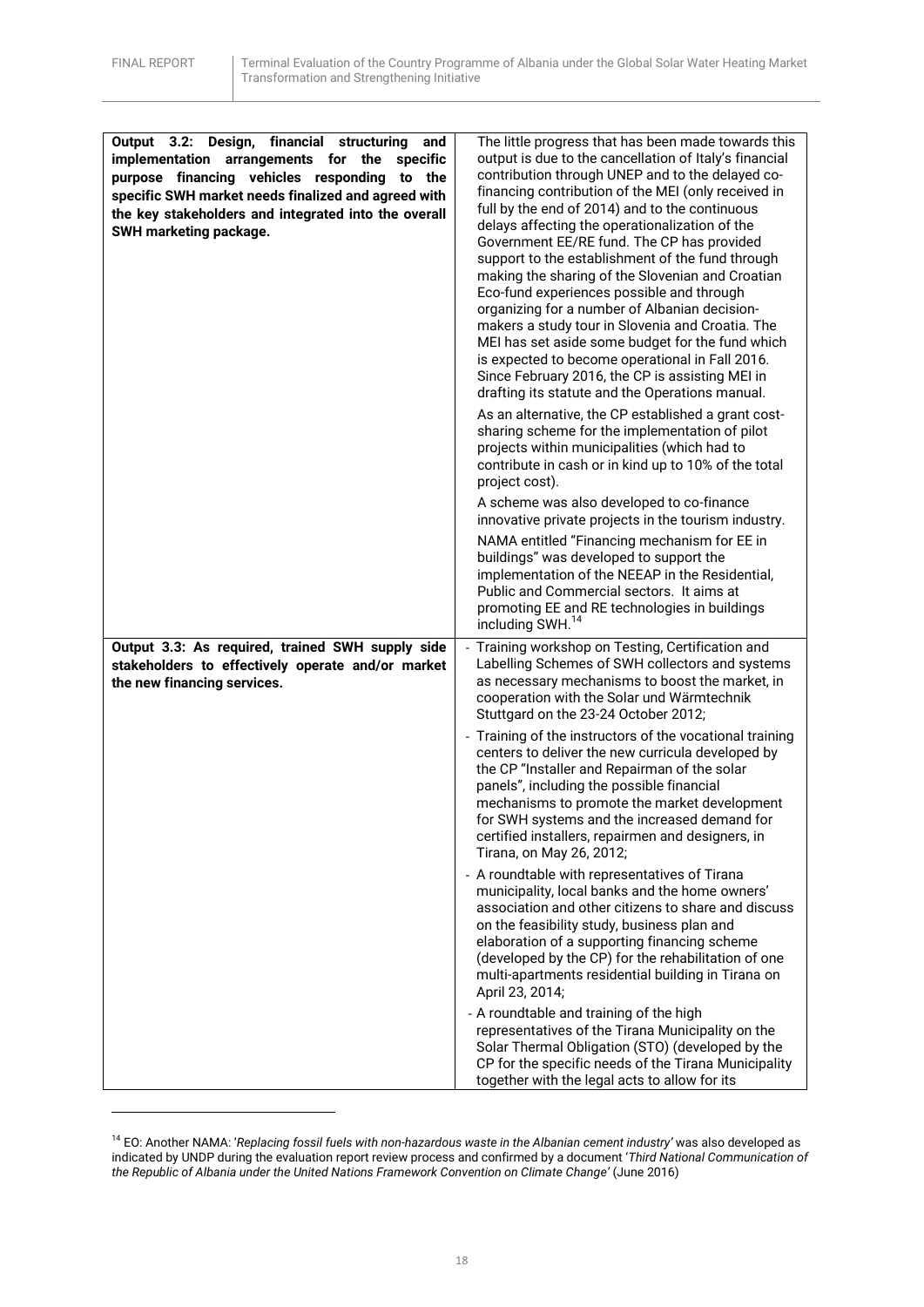| endorsement and implementation on September<br>25, 2014;                                                                                                                                                                                                                                                                                                                                                                                                                                                                                                                                                                                                                                                          |
|-------------------------------------------------------------------------------------------------------------------------------------------------------------------------------------------------------------------------------------------------------------------------------------------------------------------------------------------------------------------------------------------------------------------------------------------------------------------------------------------------------------------------------------------------------------------------------------------------------------------------------------------------------------------------------------------------------------------|
| - Training workshops organized at local level in<br>collaboration with OSCE for the presentation of the<br>SWH technologies and their financing mechanisms<br>alongside all south coastal municipalities and<br>communes of Albania (Vlore, Orikum, Himara,<br>Lukova, Saranda, Ksamil, etc.), during May-October<br>2014 and June 2015;                                                                                                                                                                                                                                                                                                                                                                          |
| - Exchange Visit in Madrid and Barcelona, organized<br>during 6-11 of November 2011 (in cooperation with<br>the Spain Solar Association), with the involvement<br>of key stakeholders from different public entities at<br>central and local level, to profit from the<br>experience/lessons learnt applied in Spain and by<br>the Barcelona Municipality;                                                                                                                                                                                                                                                                                                                                                        |
| - Exchange Visit in Slovenia, organized during 16-19<br>of June 2014, with the involvement of key<br>stakeholders from different public entities at central<br>and local level, to profit from experience/lessons<br>learnt and financing mechanisms for the promotion<br>of Solar Water Heating technologies of the<br>Slovenian Eco Fund. This is followed by a very<br>intensive work the Project is doing to put into<br>operation the EE/RES Fund, established in Albania<br>as per the new EE law (entered into force<br>November, 2015), by putting together the statute<br>and its operational manual, seen as the major<br>financing mechanism to secure the sustainability of<br>the Project's results; |
| - Round tables with the mayors and the technical<br>staffs of a number of Albanian municipalities to<br>share the project's findings on SWH systems<br>benefits and possible financing mechanism before<br>entering into MoUs to jointly piloting the SWH<br>systems in selected public buildings and training of<br>their respective staffs in charge, including training<br>on ToRs preparation and technical specification<br>when the local governments would need to<br>advertise for public procurement of solar systems;                                                                                                                                                                                   |
| - Very active participation of the CP in many round<br>tables and other events organized by the<br>developing partners, public institutions (central and<br>local), or civil society advocating for the financing<br>mechanisms for the promotion of the SWH<br>systems, based on the Project's results.                                                                                                                                                                                                                                                                                                                                                                                                          |

**62.** Outcome 4: A certification and quality control scheme applicable for Albanian conditions adopted and enhanced capacity of the supply chain to offer products and services promoting sustainable SWH market:

| <b>SRF Outputs</b>                                                                                                                        | <b>Actual outputs delivered:</b>                                                                                                                       |
|-------------------------------------------------------------------------------------------------------------------------------------------|--------------------------------------------------------------------------------------------------------------------------------------------------------|
| Output 4.1: Set of SWH standards and an associated<br>certification and labeling system developed (or<br>adapted) for Albanian conditions | As per UNDP country office, the CP ensured the full<br>package EU standards in the area of solar thermal<br>is adopted in cooperation with the General |
|                                                                                                                                           | Directory of Standardization <sup>15</sup> . Upon request of the                                                                                       |

 $15$  Not met by the Evaluator due to the tight duration of the in-country mission

 $\overline{\phantom{a}}$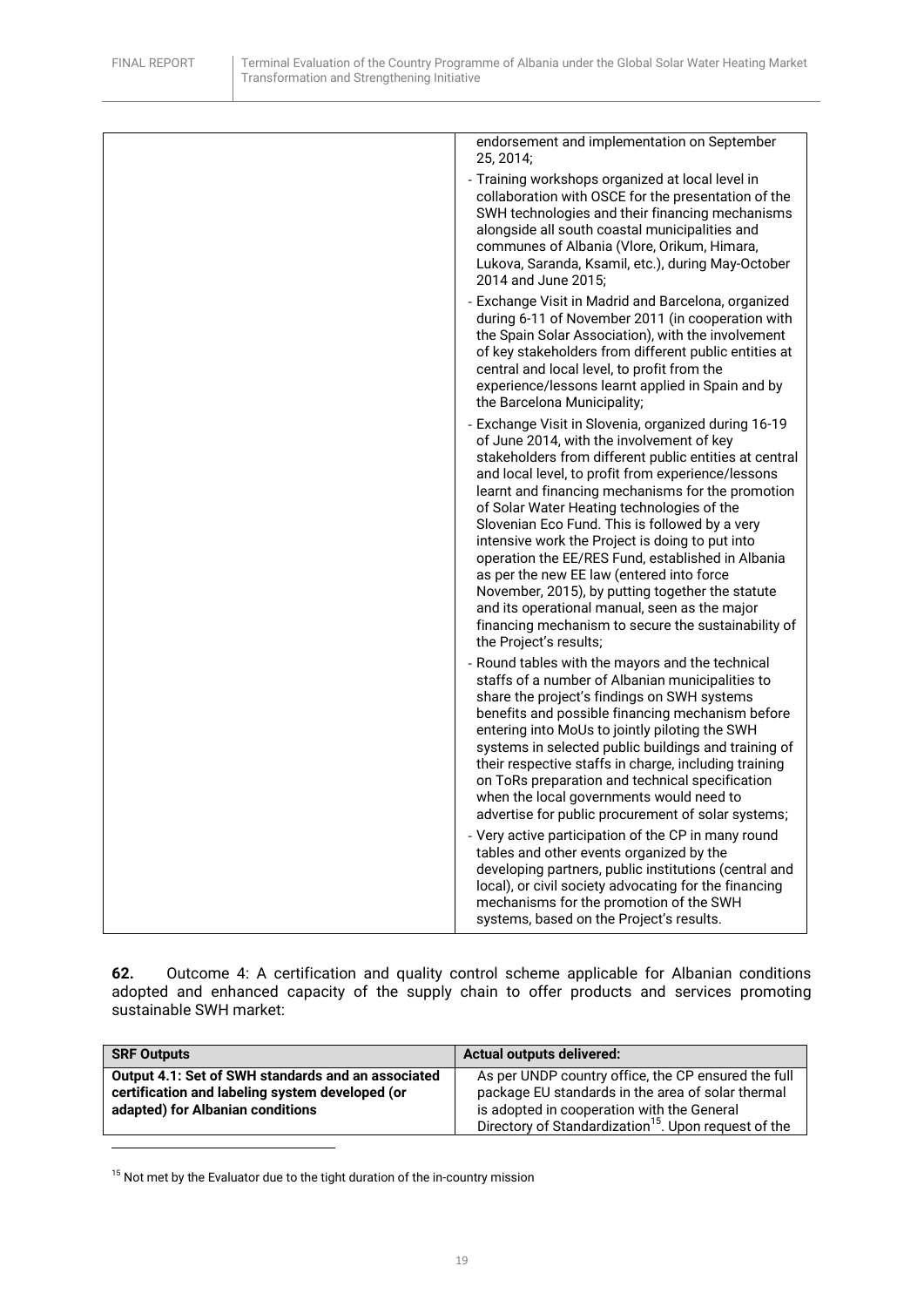**.** 

|                                                                                                                                                     | domestic solar industry, three of them were<br>provided in Albanian language for the ease of the<br>solar thermal supply chain. The government's<br>decision was made to apply the European Solar<br>Keymark <sup>16</sup> certification scheme following specific<br>studies/recommendations undertaken by the CP<br>and three rounds of wide discussions with the<br>General Directory of Standardization, the<br>Accreditation Directory and the representatives of<br>the SWH supply chain. The CP also required the<br>Solar Keymark certification for the SWH systems<br>acquired in the tenders' procedure (for the<br>demonstration projects) as it was launched. As part<br>of the cooperation with the local governments, this<br>is also recommended to them, when publishing<br>public tenders under their procurements rules as a<br>package with improved specifications for the solar<br>collectors and other necessary equipment to enable<br>installation/monitoring and repair of SWH systems. |
|-----------------------------------------------------------------------------------------------------------------------------------------------------|------------------------------------------------------------------------------------------------------------------------------------------------------------------------------------------------------------------------------------------------------------------------------------------------------------------------------------------------------------------------------------------------------------------------------------------------------------------------------------------------------------------------------------------------------------------------------------------------------------------------------------------------------------------------------------------------------------------------------------------------------------------------------------------------------------------------------------------------------------------------------------------------------------------------------------------------------------------------------------------------------------------|
| Output 4.2: A pilot testing facility to check<br>compliance with adopted standards.                                                                 | The pilot testing facility has been established at the<br>Harry Fultz Institute through a cooperation<br>programme with the Austria Development Agency<br>(ADA), which, does not fully comply with the EU<br>requirements for the durability test alone. In the<br>circumstances where funds to upgrade it were<br>considerably high $(100,000 - 150,000$ euros) and<br>the market is still not sufficient in size to enforce<br>the EU standards (still on voluntary basis), the CP<br>decided to use the existing testing facility for pre-<br>testing of solar collectors and other demonstration/<br>training purposes. However, it has only been used<br>on few occasions and for educational purposes.<br>One single local manufacturer has declared use of<br>the facility from time to time for pre-testing his<br>collectors.                                                                                                                                                                           |
| Output 4.3: Technical support to local manufacturers<br>and importers to obtain a certification and to<br>improve their product quality in general. | CP managed to cooperate with Swiss Consortium<br>of INFRAS/Swiss Solar who implemented a two-<br>year program funded by Swiss REPIC as a parallel<br>financing contributing to the Outcome 4 of the CP.<br>Under this cooperation, a series of investigations<br>were undertaken to check the quality of the SWH<br>systems installations in the tourism sector and the<br>tests of locally-produced collectors were carried<br>out at the Solar technology institute (SPF) in<br>Switzerland in the early stages of the CP<br>implementation. The support for the Albanian<br>manufacturers was continued by putting them into<br>contact with the Business Advisory Services project<br>of EBRD and the AIDA (Albanian Investment<br>Development Agency) for possible co-financing<br>opportunities of full testing/certification of solar                                                                                                                                                                     |

<sup>&</sup>lt;sup>16</sup> The Solar Keymark is a voluntary third-party certification mark for solar thermal products, demonstrating to end-users that a product conforms to the relevant European standards and fulfills additional requirements. It was developed by the European Solar Thermal Industry Federation (ESTIF) and CEN (European Committee for Standardisation) in close co-operation with leading European test labs and with the support of the European Commission. It is the main quality label for solar thermal products and is widely spread across the European market and beyond (source: [http://www.estif.org/solarkeymarknew/press](http://www.estif.org/solarkeymarknew/press-room/solar-keymark-certification)[room/solar-keymark-certification\)](http://www.estif.org/solarkeymarknew/press-room/solar-keymark-certification)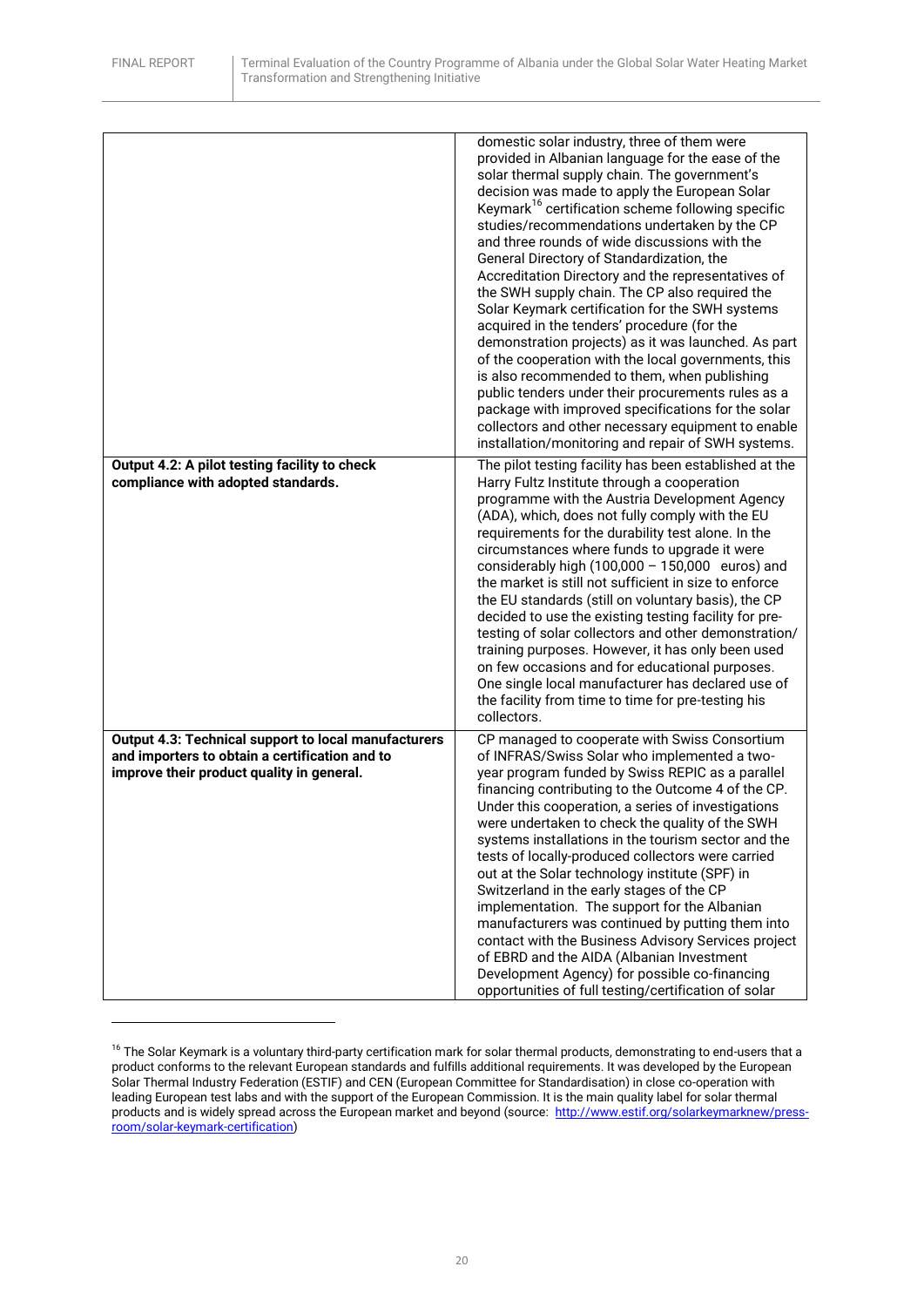1

|                                                                                     | collectors as this technology is qualified as<br>innovative under the above-mentioned institutions'<br>policies.                                                                                                                                                                                                                                                                                                                                                                          |
|-------------------------------------------------------------------------------------|-------------------------------------------------------------------------------------------------------------------------------------------------------------------------------------------------------------------------------------------------------------------------------------------------------------------------------------------------------------------------------------------------------------------------------------------------------------------------------------------|
| Output 4.4: A training and recognition system in<br>place for SWH system installers | To date, installers get their training certificates;<br>however, the quality management system is not yet<br>in place for domestic products and producers.<br>Indeed, to qualify for the ISO or Solar Keymark<br>requirements, the production process should be<br>duly documented and archived. The CP has helped<br>in the drafting of the decree (relating the RES law)<br>obliging in the public tenders, the use of certified<br>system designers, installers and imported products. |

**63.** Outcome 5: The provided support institutionalized and the results, experiences and lessons learnt documented and disseminated (including monitoring, learning, evaluation and other feedback for adaptive management):

| <b>SRF Outputs</b>                                                                                                                                  | <b>Actual outputs delivered:</b>                                                                                                                                                                                                                                                                                                                                                                                                                                                                                                                                                                 |
|-----------------------------------------------------------------------------------------------------------------------------------------------------|--------------------------------------------------------------------------------------------------------------------------------------------------------------------------------------------------------------------------------------------------------------------------------------------------------------------------------------------------------------------------------------------------------------------------------------------------------------------------------------------------------------------------------------------------------------------------------------------------|
| Output 5.1: The reporting framework and<br>arrangement for the SWH market monitoring<br>established and continuing after the end of the<br>project. | Annual SWH market monitoring was carried out by<br>the CP with the estimation for the penetration rate<br>of the SWH for households, the service and<br>industrial sectors until 2025, with annual updates                                                                                                                                                                                                                                                                                                                                                                                       |
|                                                                                                                                                     | A governmental initiative was completed in 2013<br>which consisted in a one-year monitoring program<br>of electricity consumption for producing hot water<br>in 20 families located in three climatic zones in<br>Albania, as well as the installation of performance<br>monitoring equipment for large solar thermal<br>systems at three different sites in Tirana. This<br>program continued with other sets of families in<br>other areas and in the new pilots installed by the CP<br>in cooperation with local municipalities and for<br>which monitoring equipment is included.            |
|                                                                                                                                                     | Pending the enforcement of the RES law which<br>makes it mandatory for all producers and installers<br>to "report the quantity and technical data of the<br>SWH systems - imported, produced or installed - to<br>the AKBN", the market monitoring was done by the<br>CP. To date, it is not yet institutionalized within the<br>Government. It is expected that the new Energy<br>agency, established by the Energy Efficiency law in<br>November 2015 (into operation within 2016 <sup>1</sup> ) will<br>host the monitoring system and take over this task<br>from the CP by the end of 2016. |
| Output 5.2: An agreed business and financing plan                                                                                                   | A charter for the establishment of a local solar                                                                                                                                                                                                                                                                                                                                                                                                                                                                                                                                                 |
| for the establishment of an Albanian Solar Center, a<br>Solar Thermal Industry Association or a similar entity                                      | thermal association and a business plan were<br>drafted in 2011 with CP support, shared and                                                                                                                                                                                                                                                                                                                                                                                                                                                                                                      |
| to sustain the required market promotion activities.                                                                                                | discussed in minimum two dedicated round tables<br>with potential members (manufacturers and<br>importers).                                                                                                                                                                                                                                                                                                                                                                                                                                                                                      |
| Output 5.3: An established Albanian Solar Center, A<br>Solar Thermal Industry Association or a<br>corresponding entity                              | The idea of establishing such an association never<br>really took off among the supply-side stakeholders<br>due to (i) weak in-country tradition with effective<br>industry associates, and (ii) different viewpoints                                                                                                                                                                                                                                                                                                                                                                            |

<sup>&</sup>lt;sup>17</sup> UNDP comment during the final report review process: The Agency created already by a Governmental Decree of December, 2016 following the new law on Energy Performance in Buildings, endorsed in November, 2016.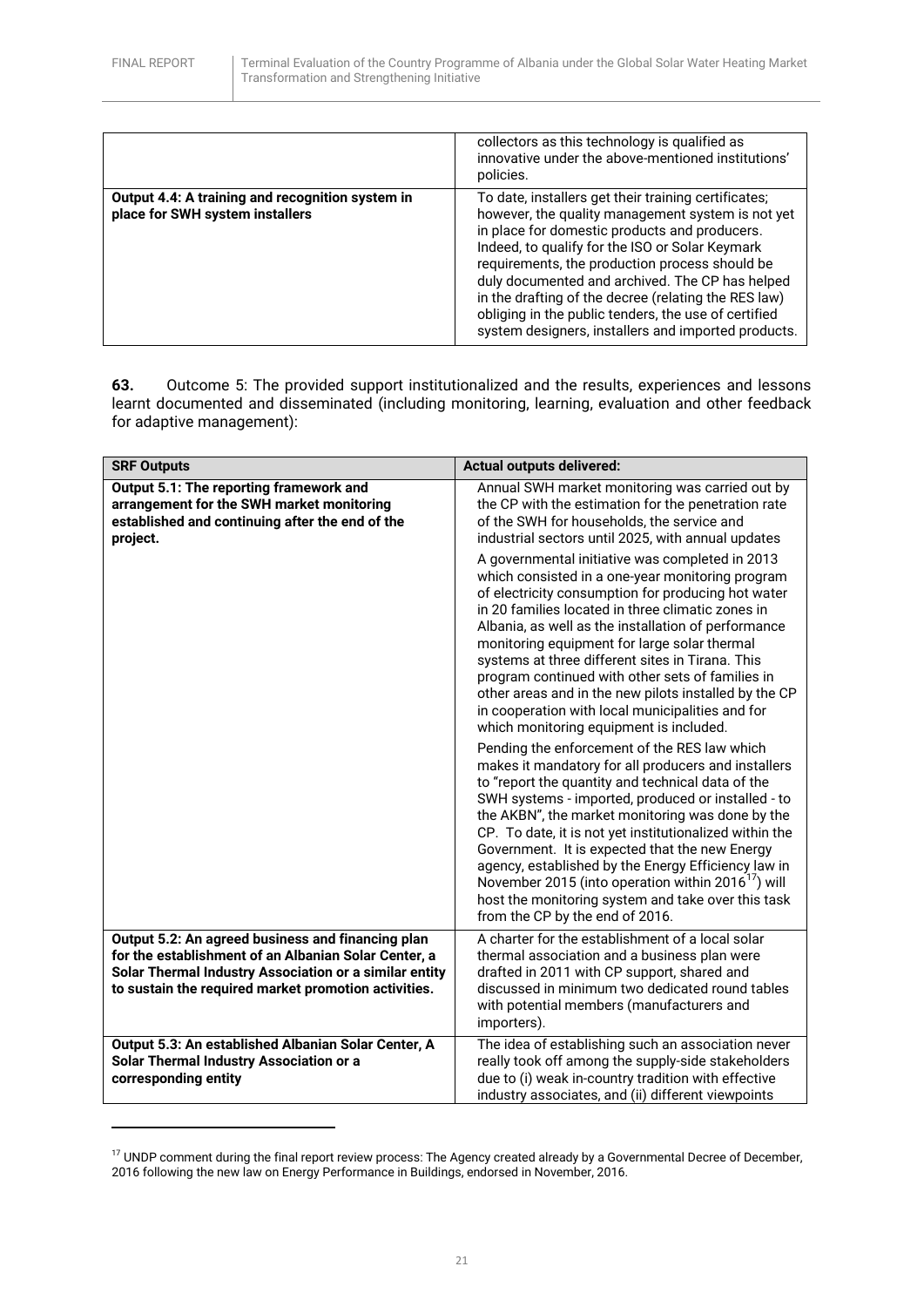**.** 

|                                                                                                 | among manufacturers and importers. Therefore, no<br>further project activities have been planned in this<br>direction, following the MTE recommendation.                                                                                                                                                                                                                                                                                         |
|-------------------------------------------------------------------------------------------------|--------------------------------------------------------------------------------------------------------------------------------------------------------------------------------------------------------------------------------------------------------------------------------------------------------------------------------------------------------------------------------------------------------------------------------------------------|
| Output 5.4: Project mid-term and final evaluation.                                              | MTE conducted in June/July 2012. Report dated<br>October 2012 is available.                                                                                                                                                                                                                                                                                                                                                                      |
|                                                                                                 | TE conducted during April/May 2016                                                                                                                                                                                                                                                                                                                                                                                                               |
| <b>Output 5.5: The project final results and lessons</b><br>learnt documented and disseminated. | A complete publication « Best Practice from<br>Albanian SWH Project and Solar thermal energy<br>case studies" is under final draft, to be published<br>and launched in September, 2016.<br>A SWH calculation tool/software designed and<br>available on line<br>(http://www.ccalb.org/solar_live/index.php) and<br>further developed as an application for smart<br>phones (https://itunes.apple.com/us/app/solar-<br>app/id792965104?ls=1&mt=8) |

**64.** At the time of the interim evaluation, most outputs are or are about to be achieved, based on the indicators developed in the Strategic Result Framework. Some of them (such as output 3.2, output 4.2, output 5.3 for instance) have been reconsidered and adapted given the context that prevailed. Therefore, the CP is overall rated "Satisfactory" (HS) in terms of output achieved or in progress.

## <span id="page-21-0"></span>**3.3 Effectiveness (attainment of direct outcomes and likelihood of impact)**

## <span id="page-21-1"></span>**3.3.1 Progress towards direct outcomes and intermediate states<sup>18</sup>**

**65. Outcome 1: An enabling institutional, legal, and regulatory framework to promote sustainable SWH market.** Although all activities related to the different outputs for this outcome have been addressed, the enforcement of this framework is not yet fully effective. Indeed, the adopted RES law n° 138/2013 is being reviewed by the new government<sup>19</sup> in place. However, according to the UNDP CO, the expected changes will not affect the Solar chapter. Regarding the setting of a specific target for the heat produced by renewable energy by 2020, the CP was asked by the MEI to provide such a target for the National Action Plan on RE sources. The rating of the level of progress towards this outcome is therefore "Satisfactory" (S).

**66. Outcome 2: Enhanced awareness and capacity of the targeted end-users and building sector professionals to consider and integrate SWH systems into different types of buildings.** Successful efforts were undertaken by the CP to raise awareness and enhance the capacity of decision-makers, professionals and other end-users through the organization of workshops, seminars and training schemes. Implementation of several pilot demonstration projects in particular have proved successful and worthwhile and has been acknowledged by all parties including beneficiaries interviewed throughout the in-country mission. Progress towards Outcome 2 has been the rated as "Highly Satisfactory" (HS).

<sup>&</sup>lt;sup>18</sup> Outcome statements are as per the project document. The analysis considers the direct outcomes and intermediate states as defined in the reconstructed TOC. The criterion has been modified from 'achievement' to 'progress' considering that this is an Interim evaluation.

<sup>&</sup>lt;sup>19</sup> Following the General Elections of June 2013, the new government decided to postpone the implementation of the law and review it in light of new developments (such as the impact of new hydro-producers on electricity end-users price).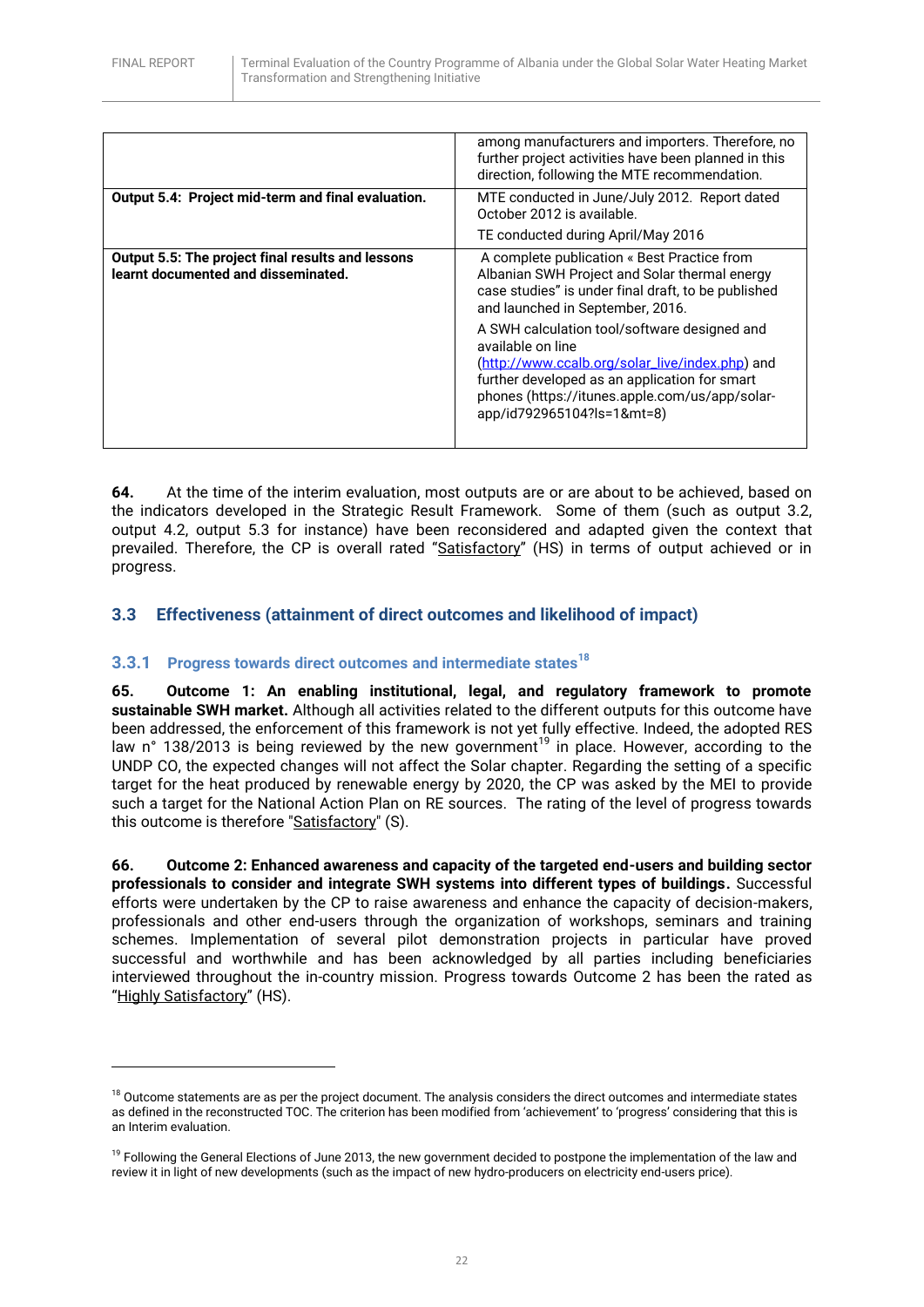**67. Outcome 3: Increased demand for SWH systems by the availability of attractive end-user financing mechanisms or other delivery models.** At the time of the interim evaluation, no much progress has been made with regards to end-user financing mechanism for the reasons already stated (refer to explanation in output 3.2 above), with the exception of the set-up of an investment cost-sharing small grants programme benefiting municipalities for pilot project financing. However, demand<sup>20</sup> in respect of SWH systems<sup>21</sup> in the residential and services sectors has increased for a number of other reasons other than the availability of a financing mechanism. This could indicate that, at least up until now, there has been no need for a financial mechanism to invest in SWH. Therefore, the rating of the level of success of this outcome is "Moderately Satisfactory" (MS) based on the originally planned outputs and activities and because the demand has indeed increased but thanks to the subsidies provided by the CP.

**68. Outcome 4: A certification and quality control scheme applicable for Albanian conditions adopted and enhanced capacity of the supply chain to offer products and services promoting sustainable SWH market.** The certification system for installers is still pending, waiting for the enforcement of the RES law and its secondary legislation. However, capacity of installers has been increased and enhanced thanks to the trainings provided. In addition, the enforcement of the European Solar Keymark for SWH systems which has been adopted as a national system is also contributing to the development of the SWH market in Albania. The level of progress towards outcome 4 is rated "Satisfactory" (S).

**69. Outcome 5: The provided support institutionalized and the results, experiences and lessons learnt documented and disseminated (including monitoring, learning, evaluation and other feedback for adaptive management).** At the time of the interim evaluation, the SWH market monitoring is still performed by the CP team. But there are positive signals that it will be institutionalized within AKBN as planned; the agency will take over the CP this task, and that the finalization and implementation of a concrete monitoring, verification and reporting (MVR) plan and system (requested already by the project's mid-term review, will be adequately addressed for all projects supported with project funding (whether GEF or Government co-financing). Otherwise, the project of establishing a local solar thermal association has been abandoned due to the lack of interest and to the diverging viewpoints among the main concerned stakeholders. However, with regards to documentation and dissemination of results, experiences and lessons learnt, the CP helped in the design of a SWH calculation tool/software and a complete publication "Best Practice from Albanian SWH Project and Solar thermal energy case studies" is under final draft, to be published and launched in September, 2016. Given the results achieved at this point of the CP implementation, the progress towards this outcome is rated "Moderately Satisfactory" (MS).

**70.** Overall progress towards achieving the direct outcomes is rated "Satisfactory" (S)

#### <span id="page-22-0"></span>**3.3.2 Likelihood of impact of the CP**

**.** 

**71.** At the stage of this interim evaluation, the SWH market in Albania could be characterized as being an emerging market. Indeed, the "seeds have been planted" by the CP and all the ingredients are available to promote a sustainable development: the institutional, legal and regulatory framework has been designed and it is expected to be functional very soon; SWH systems have been tested in different types of buildings and should be replicated and up scaled: recently, the Ministry of Social Welfare and Youth installed SWH systems in three social institutions on its own budget, replicating what was done through the CP in a number of social institutions throughout the country; As per the private sector, the demand for SWH systems has been increased from the Hotel sector. End-users' demand has increased during the project implementation but there is still a large margin for

 $20$  Measured by the continuous market monitoring carried out by the CP team

 $^{21}$  the SWH penetration rate (number of m $^2$  for 1,000 inhabitants) since the start of the CP, which has increased from 17.9 in 2009 to 62.5 in 2015 ( source: CP team)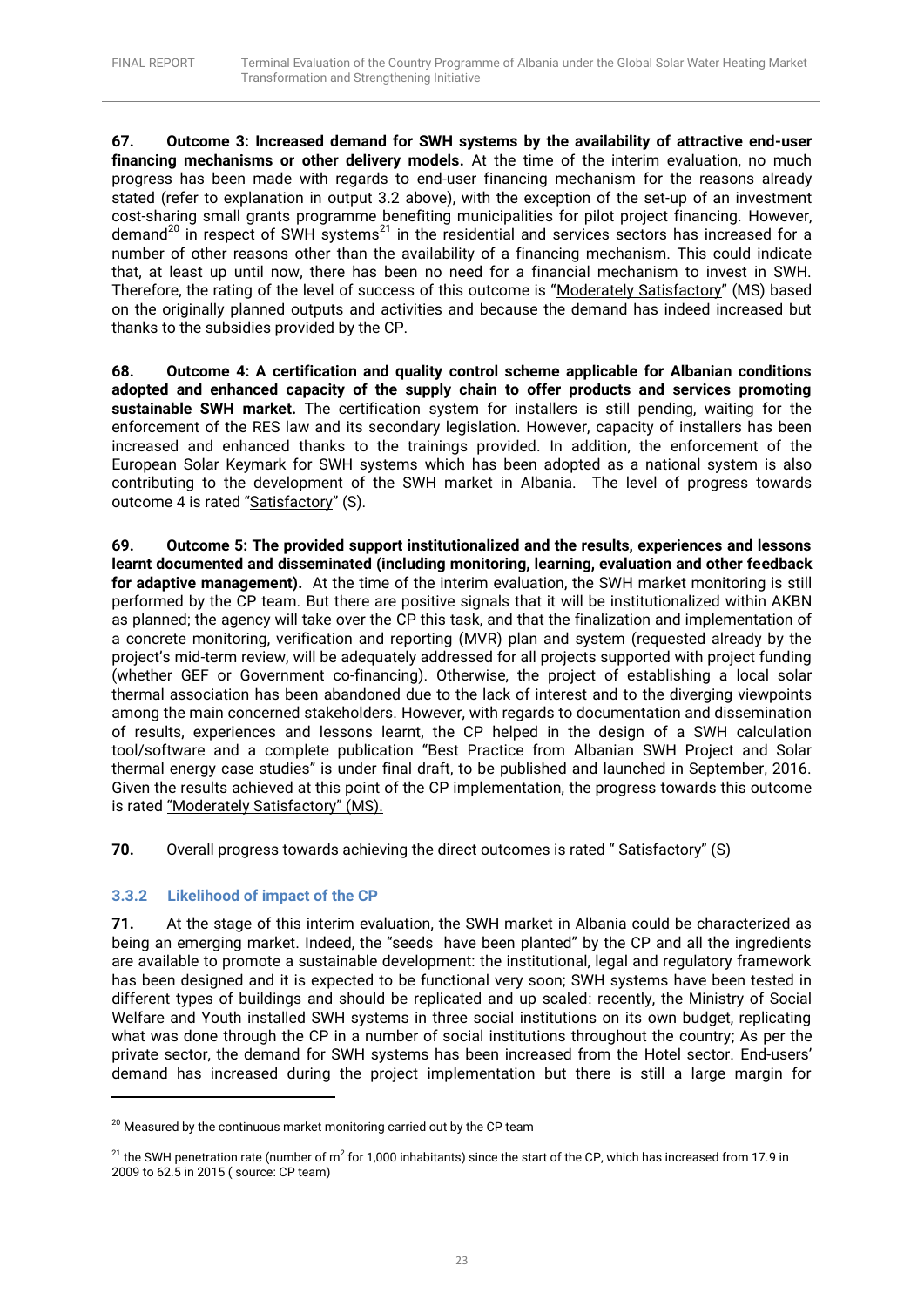expanding it to other segments/sectors; the adoption of the European solar keymark system ensures the product quality but the certification of the installers is still pending. Curricula and training programmes on SWH related issues have been developed and implemented in most professional institutions but according to feedback received from one VTC visited during the in-country mission, a large number of these trained students either remained unemployed or emigrated abroad. Data collection and performance monitoring are currently done by the CP team and are not yet institutionalized although they are critical for the sustainability of the results.

**72.** Referring to the reconstructed TOC diagram, all outcomes are contributing to the long-term outcome expected that is "the SWH markets successfully developed", however, unevenly. Some of them have reached the intermediate state level. It is interesting to note that the intermediate state of direct outcome 3 has been achieved although no financial mechanism has been put in place to promote the demand during the implementation phase apart from the grant cost-sharing scheme with a large number of municipalities.

**73.** In the case of Albania, the SWH market has been successfully developed for the residential and the services sectors where the highest potential is. Demonstration projects and other awarenessraising activities as well as subsidies provided by the CP were crucial for this development. In addition, it is very likely that the ongoing EU integration process and the government measures aiming at raising the price of electricity and at enforcing electricity bill payment discipline were strong drivers too.

**74.** Regarding the impact level, at the end of 2015, the cumulative solar collector area was 176,010 m<sup>2</sup>. Considering the GEF grid emission factor for Albania (EF = 0.4631 [kg CO<sup>2</sup>/kWh]), the avoided CO<sup>2</sup> emissions for the lifetime of the collectors will be over 700,000 ton CO<sup>2</sup>. Taking into account the solar collector area to be installed by 2020, the expected target (800,000 tons of CO2eq) will be largely achieved by 2020 $^{22}$ .

**75.** At the national level, the 176.010  $m^2$  of solar collector area corresponds to 123 MW new fossil fuel power capacity avoided or 1,518 GWh of electricity savings $^{23}$ .

**76.** In addition, it is very likely that the CP will contribute to other collateral effects such as the increase in the quality of life of the population. Indeed, testimonies received during the evaluation mission, showed that the success of the demonstration projects in the public social institutions (kindergartens, orphanages, etc.) that have benefitted directly from the CP, has created an additional demand in other institutions. For those institutions that had no access to hot water before, the comfort of the children has been increased and the working conditions of the employees enhanced. For others, a decrease in the energy or electricity bills have been noticed.

77. Likelihood of impact is rated "Likely" (L).

#### <span id="page-23-0"></span>**3.3.3 Achievement of the formal CP objective**

- **78.** According to the ProDoc, the key indicators of the success of the CP are as follow:
	- The target of 75,000  $m^2$  new installed SWH capacity reached by the end of the evaluation period;

1

<sup>&</sup>lt;sup>22</sup> Source: CP team

<sup>&</sup>lt;sup>23</sup> Source: CP team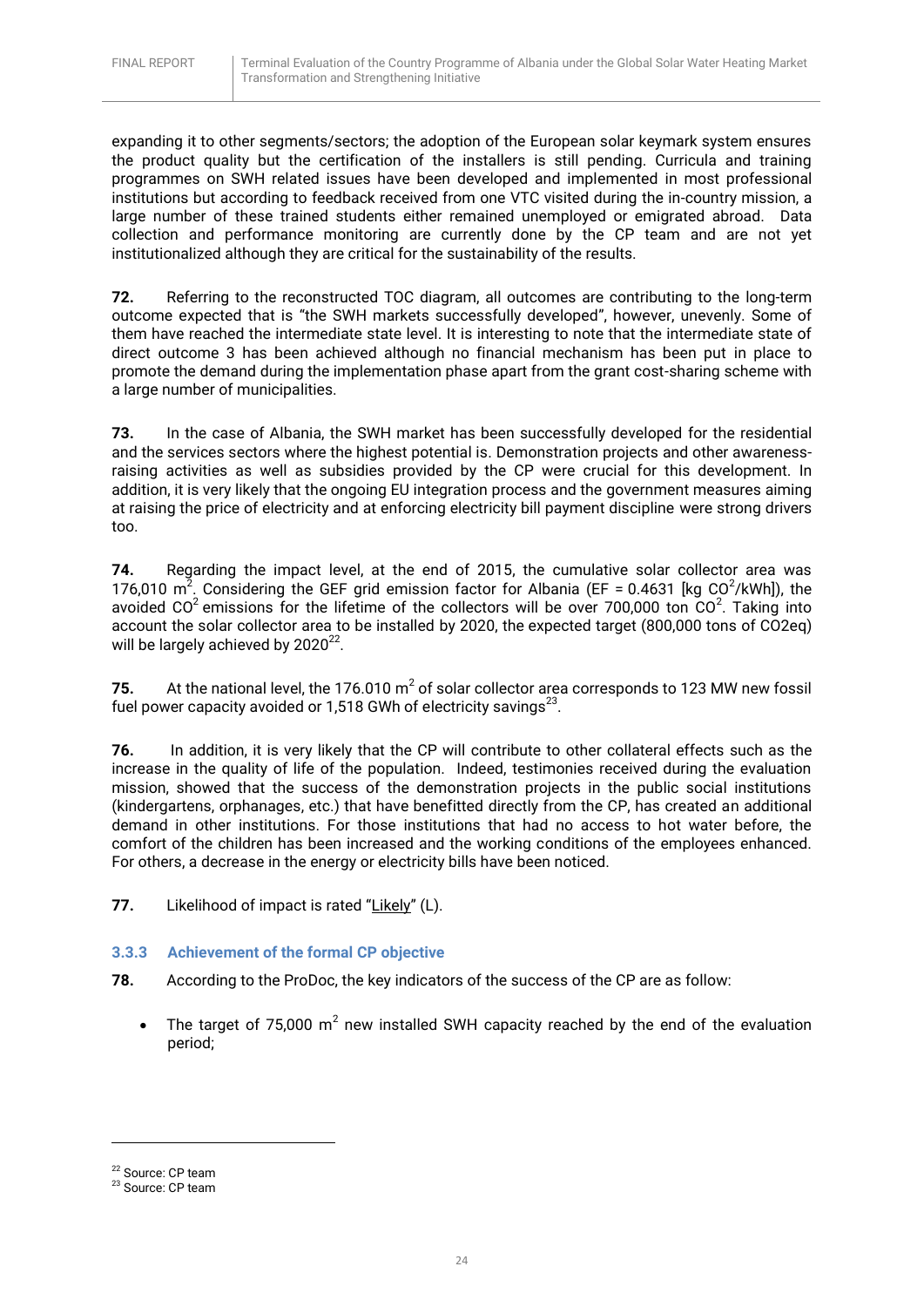- An annual sale of 20,000  $m^2$  reached by the end of the evaluation period with a growing trend at the average rate of 20% per year to reach the stated longer term goal of 520,000  $m^2$  of installed capacity by 2020;
- The adoption of a national system for adequate product standards, labelling and quality control scheme, to the extent possible harmonized with international schemes such as CEN/GENELEC "Solar Keymark" supported by the EU;
- An Enhanced capacity of the supply chain to offer their products and services and verified customer satisfaction
- **79.** At the stage of the interim evaluation, the CP has achieved most of the stated targets.

**80.** Data provided by the UNDP Country Office, which are an extract of the market monitoring notes are summarized in the table below.

|                                                                       | 2005   | 2006   | 2007   | 2008   | 2009   | 2010   | 2011   | 2012        | 2013        | 2014        | 2015        |
|-----------------------------------------------------------------------|--------|--------|--------|--------|--------|--------|--------|-------------|-------------|-------------|-------------|
| <b>Annual newly</b><br>installed $m2$                                 | 8,200  | 2,500  | 2,700  | 7,800  | 4,600  | 19,814 | 20,506 | 21,200      | 20,105      | 22,910      | 21,025      |
| <b>Accumulativ</b><br>e installed<br>area m <sup>2</sup>              | 32,800 | 35,300 | 38,000 | 45,800 | 50,400 | 70,214 | 90,720 | 111,92<br>0 | 132,02<br>5 | 154,93<br>5 | 176,01<br>0 |
| Growth rate/<br>previous year<br>in $%$                               |        |        |        |        | 10%    | 39%    | 29%    | 23%         | 18%         | 17%         | 14%         |
| <b>Penetration</b><br>rate in $m^{2/}$<br>1,000<br><i>inhabitants</i> | 11.6   |        |        | 16.3   | 17.9   | 24.9   | 32.2   | 39.7        | 46.9        | 55          | 62.5        |

#### **Table 1: Market monitoring data**

Source: UNDP Albania

**81.** According to the above table, over the 2009-2014 CP implementation period, a cumulative area of 109,135  $m^2$  of newly installed collectors has been achieved, exceeding by far the expected 75,000 m<sup>2</sup> target. In addition, it is noticeable that the other target of 20,000 m<sup>2</sup> of annual SWH installations was already reached in 2011 that is within the second year of the CP implementation, while the set chronological objective was for 2014.

**82.** The average growth rate of the SWH market is around 23% over the period 2009-2015. However, a peak in growth is noticeable in 2010 followed since by a decreasing trend.

**83.** The decision was taken by the Government of Albania to apply the European Solar Keymark certification scheme for the SWH systems instead of developing their own national system. With regards to the installers certification system, its establishment is still pending.

**84.** Enhanced capacity through the setup of national SWH standards and a product certification scheme as well as access to testing facilities, training for current and future installers were provided by the CP.

**85.** With regards to customer satisfaction on the purchased SWH systems, no client survey has been undertaken to date.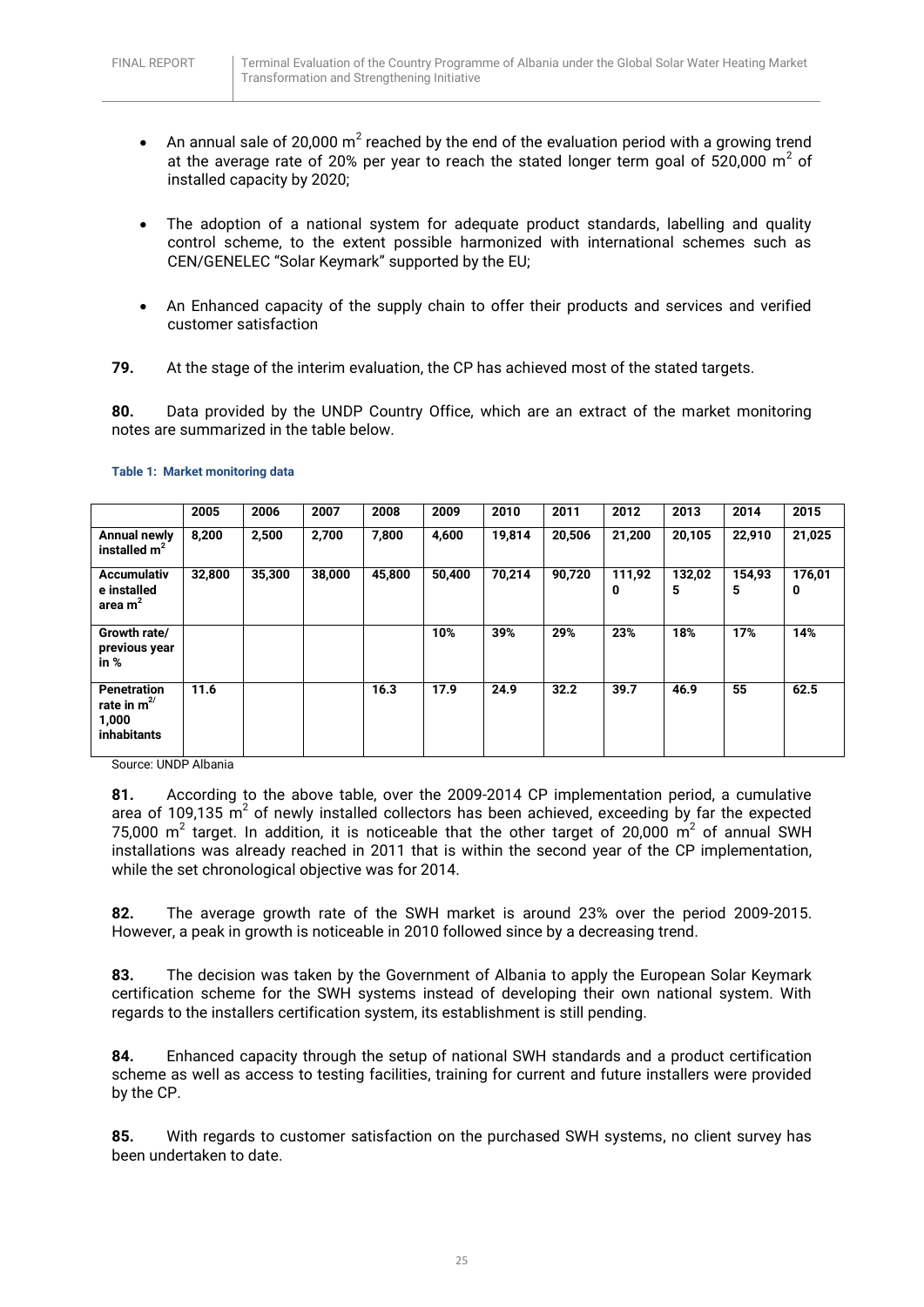**.** 

## **86.** Achievement of the formal CP objectives is rated "Satisfactory".

## <span id="page-25-0"></span>**3.4 Sustainability and replication**

**87.** The CP has planted the seeds of the market transformation of SWH in Albania and expected targets have been quite easily achieved. However, a number of issues are still not fully solved and challenges to its sustainability still remain.

**88.** The socio-political sustainability could seem to be not guaranteed at the time of the interim evaluation because the current government has put on hold the RES Law adopted in 2013. However, according to the UNDP CO, the chapter relating solar energy is not concerned by the questioning. In addition, the government of Albania is keeping on with its reforms (revising the electricity tariffs, fighting against the illegal connections to the grid and the unpaid electricity bills whose rate has passed in a few years, from 43% to 25% in 2016). This has contributed a lot to a change in the mentality and pushed people to seek an alternative and turn to SWH. (rating of socio-political aspects: Likely.)

**89.** Financial resources are an issue due in particular to the lack of a financial mechanism to support the development of SWH in other economic segments of the society (collective SWHs, industrial and services sectors in particular the tourism sector where there is an interesting niche). It is useful to recall that the demand for SWH systems in Albania has mainly increased due to the availability of subsidies through the CP. The EE/RE funds which is supposed to bring the solution is to date not in operation. The interest of other donors located in Albania that resulted in the mobilization of additional funds. According to the MEI, a budget has been set aside for this purpose and the fund is expected to become operational in fall 2016 (rating of financial aspects: Likely).

**90.** There is a risk of lack of institutionalization of the knowledge developed by the CP, for instance for the SWH data monitoring and the website as well as a high risk of loss of the skills and competencies acquired by the CP team if its human resources are not integrated in the relevant governmental institutions after the project's completion (rating of institutional set up: Moderately Likely $)^{24}$ .

**91.** The environmental sustainability will be achieved if the other categories of sustainability seen previously are also ensured. Therefore, it is very dependent on the others (rating of environmental aspects: Likely).

**92.** In terms of the project's catalytic role and replication, the success achieved by the demonstration projects has generated an additional demand by the public institutions. Therefore, the market is very likely to benefit from it, if a financial mechanism is rapidly established, given that the market growth of SWH experienced by Albania was mainly due to the subsidies provided by the CP and if the legal framework is maintained and enforced (rating of the catalytic role and replication aspects: Satisfactory).

93. In the light of the above, the sustainability is rated "Moderately Likely"(ML)<sup>25</sup>. It is expected that the continuation (for an extended period of two years, until the end of 2017) of the CP upon the

<sup>&</sup>lt;sup>24</sup> Evaluation rating of "Moderately Likely" is based on the situation during the evaluation period looking at the status of the project in the end of 2015 (as per the TOR), and information available during country which was conducted in April 2016. As per the information received from UNDP (March 2017): "A recent Agency on Energy Efficiency is created end of 2016 as per the provisions of the new Energy Performance in Buildings law (endorsed on November, 2016), so I don't see any risk of lack of institutionalization." Evaluation Office notes that the situation might have changed towards more favourable sustainability rating of the Albanian country component. Nevertheless considering the evaluation period the rating remains as MS.

<sup>&</sup>lt;sup>25</sup> TOR: Ratings on sustainability. All the dimensions of sustainability are deemed critical. Therefore, the overall rating for sustainability will be the lowest rating on the separate dimensions. EO: Evaluation rating of "Moderately Likely (MS)" is based on the MS rating of 'institutional sustainability' (see footnote 24 for details).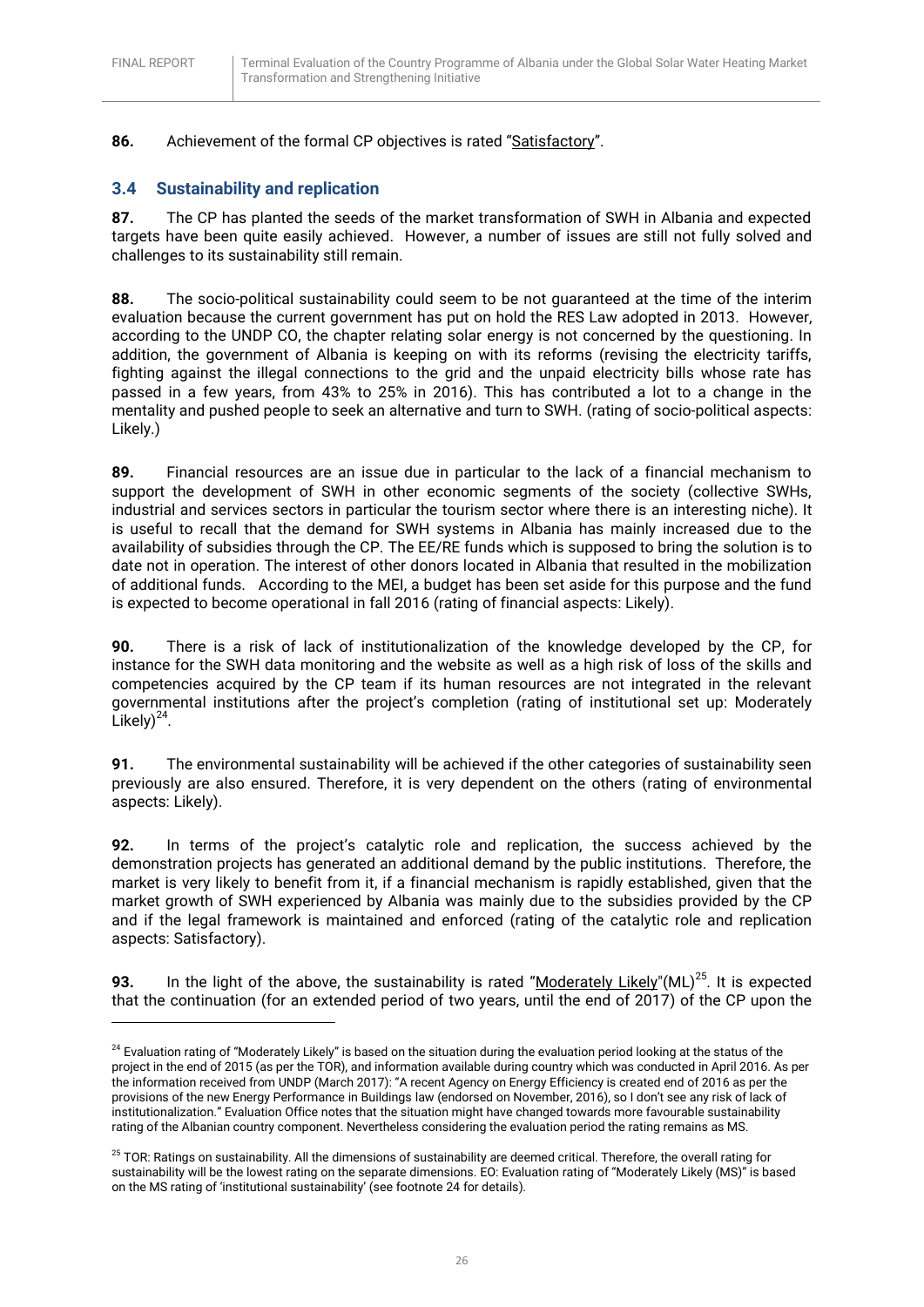completion of the payment of the government cost-sharing procedure will allow the CP to concentrate on the remaining tasks and on consolidating the present achievements.

## <span id="page-26-0"></span>**3.5 Efficiency**

**94.** According to UNDP reporting, the GEF funding contribution was fully delivered at the end of 2015 as planned. However, the lack of the USD 1,000,000 contribution that was supposed to be provided by the Government of Italy via UNEP never materialized and impacted the transfer of the Government cost-sharing which was therefore also delayed. After having transferred a first tranche equivalent to 8% of its commitment, the Government of Albania only transferred the remaining amount (USD 518,000) in 2014. As a consequence, a 2-year project extension was required to carry out the remaining foreseen activities.

**95.** Despite this obstacle, the CP team attempted to bring the project as far as possible in achieving its results. It has demonstrated a great flexibility and adaptation in facilitating the establishment of a grant cost-sharing scheme for the implementation of pilot projects within municipalities (which had to contribute in cash or in kind up to 10% of the total project cost) but also to allow for the co-financing of innovative private projects in the tourism industry.

**96.** In terms of efficiency at the stage of the interim evaluation, and given the reasons cited above for which the CP team cannot be accountable, the CP is rated "Satisfactory" (S).

## <span id="page-26-1"></span>**3.6 Factors affecting performance**

#### <span id="page-26-2"></span>**3.6.1 Preparation and readiness**

**97.** The CP was initially designed as a stand-alone UNDP/GEF project in 2005 and was later included in the Global SWH initiative. The first project document was revised to fit into the new proposed one. The delays in starting the CP have impacted the market dynamics at first but this was rapidly overcome when the CP actually started.

**98.** The design of the CP did not specify activities related to outreach of UNEP Knowledge Management and Networking component to the CP. They came too late and only few of them were implemented. The feedbacks received from the CP team suggested that there had not been enough support from the UNEP/GSWH programme. In addition, the design did not address either Gender or HRBA issues.

**99.** Overall, the CP preparation and readiness was "Moderately Satisfactory" (MS).

#### <span id="page-26-3"></span>**3.6.2 Project implementation and management**

1

**100.** At the country level the CP implementation and management was well supported and coordinated through the CP team whose role in adapting to constraints encountered in particular was well praised by the persons met during the interviews. In terms of the implementation arrangements between UNEP and UNDP it seems that there was certain lack of proactivity and responsiveness during the project is shared among both parties<sup>26</sup>. The CP was initially planned to be a stand-alone project and was then revised to be considered part of the global project which might have influenced these factors.

**101.** The CP's performance in implementation and management is rated "Satisfactory" (S).

<sup>&</sup>lt;sup>26</sup> EO: nevertheless during the evaluation report review process, the UNDP team highlighted strongly their willingness to cooperated with the knowledge management component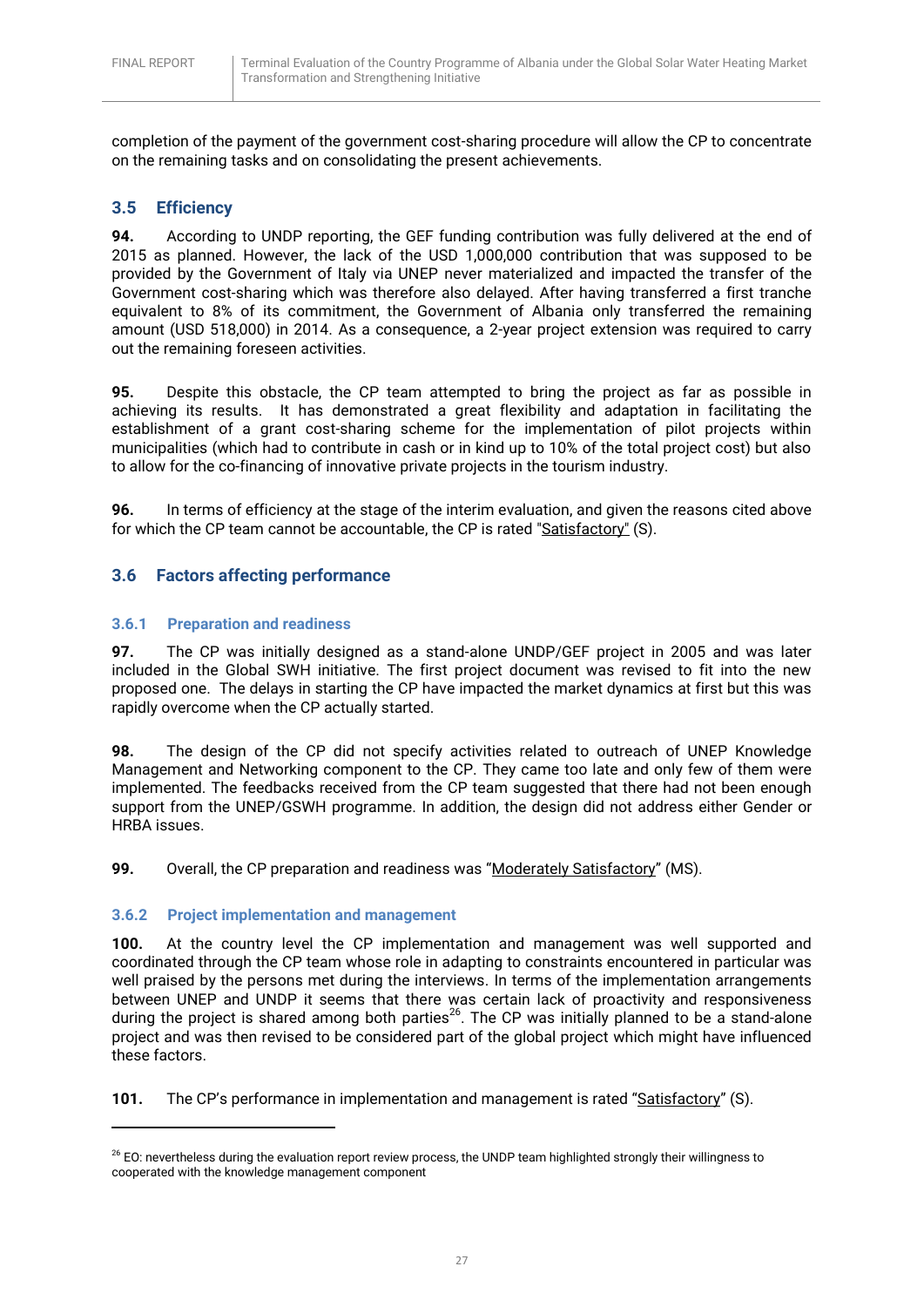#### <span id="page-27-0"></span>**3.6.3 Stakeholder participation, cooperation and partnerships**

**102.** The main public and private stakeholders have been listed in the ProDoc and their general responsibilities defined. During the CP design stage, "extensive stakeholders' consultations" occurred and are mentioned several times in the project document as a means to ensure the CP's success and mitigate the identified risks. During the implementation phase, several line ministries such as the MEI, the Ministry in charge of the Environment, the Ministry of Labor, Social Affairs and Equal Opportunities, the Ministry of Public Works and Transport and the Ministry of Finance have been gathered in various roundtable discussions, not only in development of various outputs but also in coherent cross-sector decision making processes.

**103.** Cooperation with the private sector has been encouraged with the development of new networks. "Business to Business" meetings were organized in cooperation with the "Unioncamere Puglia Selia Tirana", involving Italian and Albanian businesses in November 2012 (60 participants attended) and on March 2013, in Tirana, under the project's global component, UNEP/DTIE organized the "Regional workshop and B2B meetings for the Transformation and Strengthening of the Solar Water Heating Market in the Mediterranean region and several Balkan countries". The regional workshop was organized by UNEP in cooperation with the Observatoire Méditerranéen de l'Energie (OME) and the UNDP Office in Albania under the auspices of the Ministry of Economy and Industry (MEI) with more than 40 participants from Albania and the Mediterranean region. The workshop was positively evaluated by the participants and created a platform for cooperation among the policymakers, experts, and local businesses in the Mediterranean region. Following this event, two of the Albanian importers/manufacturers entered into agreements with a Solar Keymark Certified Macedonian Company. Nevertheless the mechanisms for information sharing and cooperation between UNEP and UNDP were limited to one meeting and available materials on web-page.

**104.** Given the very good cooperation with the government of Albania and the professional support provided, the UNDP CO and the CP were asked to further assist the MEI, the National Housing Agency to develop the National Action Plan on Renewable Energies to fulfill Albania's obligation as a party to the Energy Treaty, to revise and prepare accordingly for the amendment of the law on RES, get the EE/RE funds operational, assist with the design of the very first low energy- low cost social building in Albania and with the Strategic Environment assessment for the small hydro power plants.

**105.** As per the cooperation with other donors, a one-week certified training of the Architects and the implementation of pilot projects/ installation of SWH systems in the Alpine area of Thethi were organized with the GIZ; the Italian Foundation "CELIM" has replicated the CP results and equipped with SWH systems as well as delivered training courses for the development of SWH training curricula in the vocational training centres in Shkodra, Vlora, Korca; A two-year joint programme focused on capacity building in the field of testing and quality management on the supply side of Solar Water Heating systems in Albania was implemented (started in 2011) by a consortium of Swisssolar (Schweizerischer Fachverband für Sonnenenergie), SPF (Institut für Solartechnik SPF Hochschule für Technik HSR) and INFRAS, supported by REPIC (founded as a new interdepartmental platform for the promotion of renewable. energy and energy efficiency in international cooperation by the Swiss State Secretariat for Economic Affairs (SECO), the Swiss Agency for Development and Cooperation (SDC), the Swiss Federal Office for the Environment (FOEN) and the Swiss Federal Office of Energy (SFOE). The programme was designed to provide direct assistance to the Albanian Solar Water Heating Programme through a Swiss project referred to as the "Market Transformation for Solar Water Heating in Albania".

**106.** Stakeholder participation, cooperation and partnership is "Satisfactory" (S).

#### <span id="page-27-1"></span>**3.6.4 Communication and public awareness**

**107.** There is a unanimous view among the stakeholders that the CP has played an essential role in raising awareness of the multiple stakeholders including the population who had little motivation to invest in renewable energy and energy efficiency technologies, due to the high subsidization of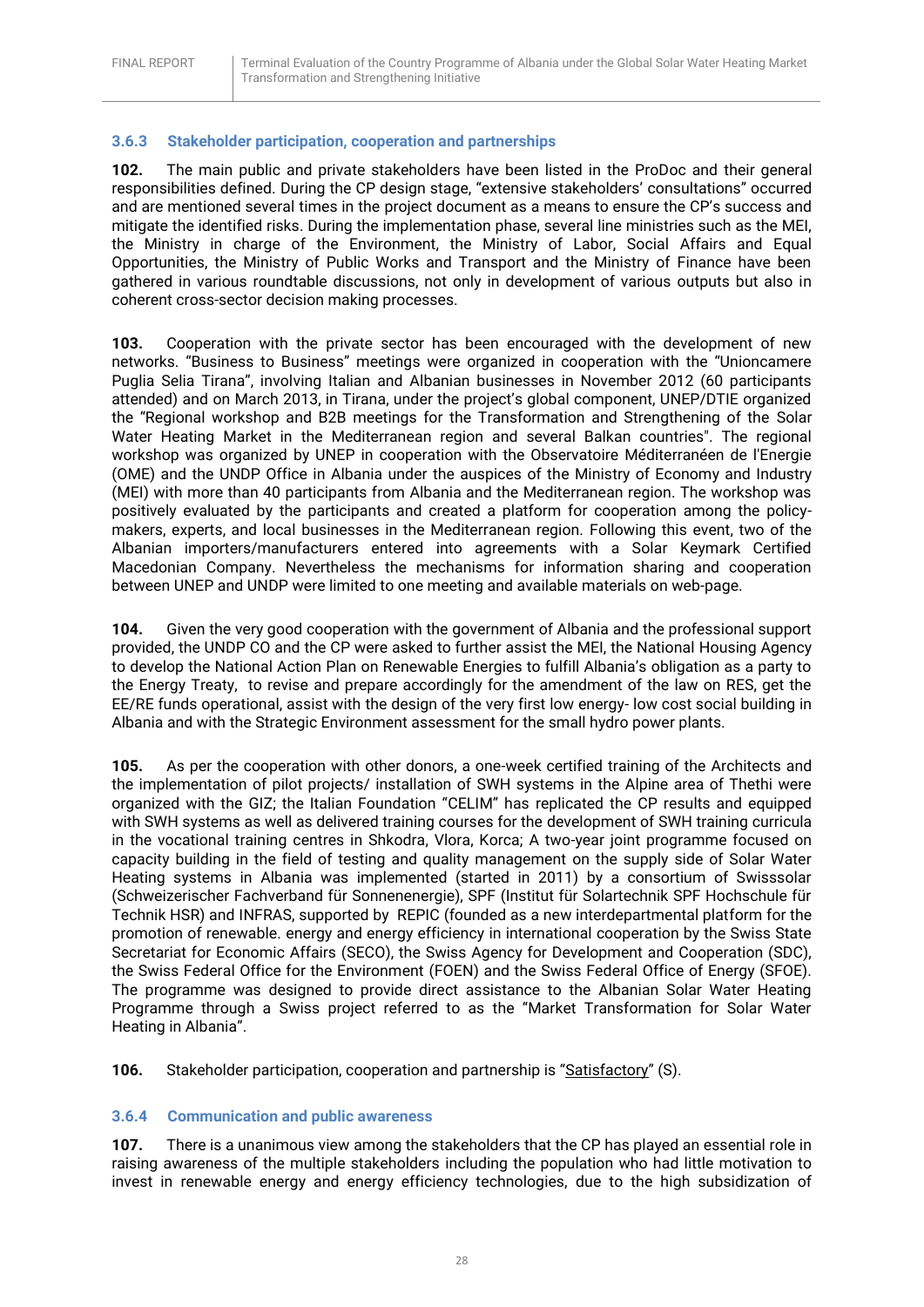electricity, the relatively high rate of illegal connections to the grid and the unpaid electricity bills as well as the limited standard of living of the majority of the population (minimum income is 150 Euros/month).

**108.** The effectiveness of the CP's outreach activities, in particular the demonstration projects that can be considered a powerful tool, significantly contributed to the SWH market development.

**109.** As a consequence, the CP's performance in ensuring communication and public awareness is rated "Highly Satisfactory" (HS).

#### <span id="page-28-0"></span>**3.6.5 Country ownership and driven-ness**

**110.** At the start of the CP, the reforms conducted by the government of Albania as well as the complete legal framework developed (the National Energy Strategy over 2016-2020, the RES law, Renewable Energy and Energy Efficiency action plans, etc.) showed a strong political willingness. In addition, the EU accession process and the need to comply with EU Environment directives have been strong drivers. According to the UNDP CO, the wish of the new elected government to review the adopted legal framework does not concern the solar chapter and cannot be considered as a political shift.

111. Country ownership and driven-ness is rated "Satisfactory" (S).

#### <span id="page-28-1"></span>**3.6.6 Financial planning and management**

**112.** The GEF funding has been disbursed on target and managed as per expectations and in accordance with UNDP procedures. However, the CP disbursement pace was late on the planned calendar due to the co-financing issues: after having transferred one tranche equivalent to 8% of its commitment, the Government of Albania transferred the remaining cost-sharing amount only in 2014. In addition, the Italian commitment of 1 million of USD which was supposed to transit via UNEP to finance soft loans aimed at purchasing SWH equipment made in Italy was never materialized.

**113.** Based on figures provided by the CDRs and the corresponding annual CP GEF budgets, the annual delivery rates were erratic. The average rate over the CP implementation period (until end of 2015) is about 60% (Planned project budget at approval was USD 2,105,000 and total expenditures reported as of [December 30, 2015] were USD 1,330,710.64).

|                                             | 2009      | 2010       | 2011       | 2012       | 2013       | 2014       | 2015      |
|---------------------------------------------|-----------|------------|------------|------------|------------|------------|-----------|
| Annual<br>budgets USD                       | 36,000    | 336,000    | 443,085    | 478,134    | 309,309    | 271,964    | 267,600   |
| Annual<br><b>Expenditures</b><br><b>USD</b> | 14,154.14 | 242,576.47 | 294,231.10 | 230,430.53 | 233,775.17 | 239,903.08 | 75,439.95 |
| Delivery rate                               | 39        | 72         | 66         | 48         | 76         | 88         | 28        |

#### **Table 2: Annual budget and expenditure**

Sources: UNDP AWPs, UNDP CDRs

#### 114. The financial management is rated "Satisfactory" (S)

#### <span id="page-28-2"></span>**3.6.7 Supervision, guidance and technical backstopping**

**115.** The UNDP Country office is the executing agency with responsibility for supervision of the quality and timeliness of project execution. The most obvious inputs of the UNDP CO were its leading role in the steering committee meetings and its advocacy role for Res, including solar in several and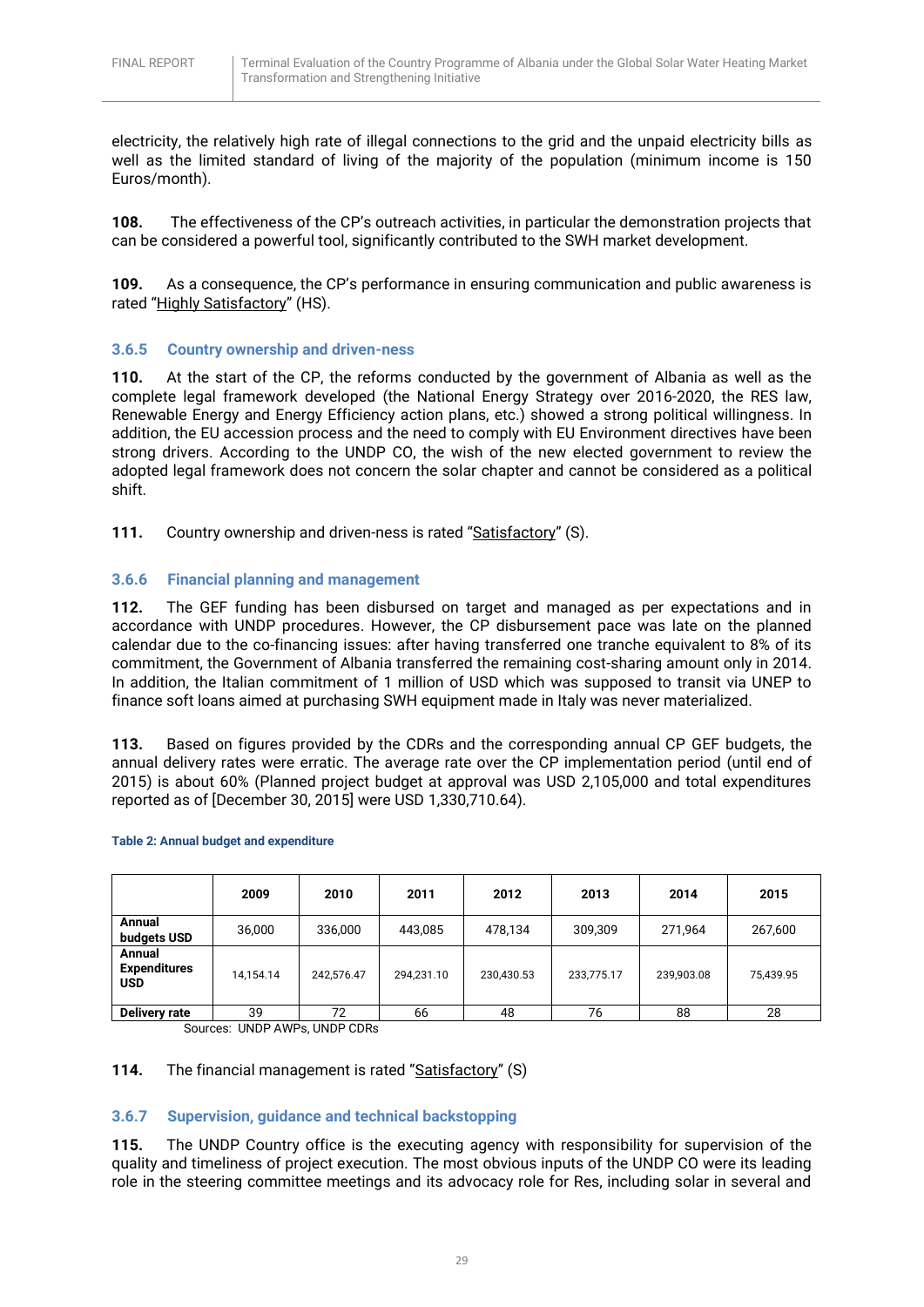different fora. The contribution of the UNDP CO's Communication unit to enlarge the visibility of the CP's results is to be highlighted too.

**116.** The UNEP DTIE was the co-executing agency with responsibility for global project management, monitoring and progress reporting, technical assistance including financial instruments as well as for the Knowledge Management component.

**117.** During the interviews conducted for the evaluation mission, no one seemed to be aware of the role of UNEP in the SWH initiative nor in the production of knowledge products.

**118.** Regarding the link with the KM and Networking component of the umbrella UNEP GSWH project which has been often referred to in the CP document, in practice, the CP has been operating as if it were a stand-alone project. It is nevertheless true that responsibilities and specific roles between UNEP and UNDP have never been clearly defined in the project document. According to the CP team, there has been several missed opportunities to collaborate with UNEP and actual collaboration had rather tended to be limited to problem-solving administrative issues.

**119.** However, the CP team is regularly consulting the website ["www.solarthermalworld.org"](http://www.solarthermalworld.org/) to check the latest information on SWH market developments and legislation to promote the market increase. In one or two cases, the team was asked to post some articles on SWH market development in Albania. As other countries, they are using the SWH TechScope Readiness Assessment tool and Albania's report will be ready by September 2016.

**120.** UNDP and UNEP guidance and backstopping were respectively "Satisfactory"  $(S)^{27}$  and "Moderately Satisfactory" (MS).

## <span id="page-29-0"></span>**3.6.8 Monitoring and Evaluation**

**121.** An indicative Monitoring and Evaluation plan and corresponding budget has been developed during the design phase. Activities have been listed with responsible parties and timeframe.

**122.** In line with the project document, a mid-term review was completed in 2012 by an external and independent consultant recruited by the UNDP Albania Country Office. Other M&E requirements were also completed by the CP team such as the project inception report (February 2010), the annual activities progress reports and the GEF Project Implementation Reviews (PIRs) which were also reviewed by the UNDP GEF regional team prior to be sent to the global team (UNEP). Regular visits to the pilot projects were also organized. The CP went as well through monthly/quarterly and yearly reporting as per the needs of the MEI and the Ministry of Environment, on technical related activities and financial indicators against the endorsed annual plans.

**123.** However, there is no evidence that the indicators originally defined in the Strategic Results framework were used or have been re-defined. These indicators were not SMART and as such were not easy to use for an effective monitoring of the project performance: annual activities reports include a list of activities/outputs achieved and/or issues identified according to each of the 5 outcomes.

**124.** With regards to SWH data in line with the CP targets, a market monitoring was regularly done and is still carried out by the CP team.

**.** 

<sup>&</sup>lt;sup>27</sup> Country program rating thus 'Satisfactory'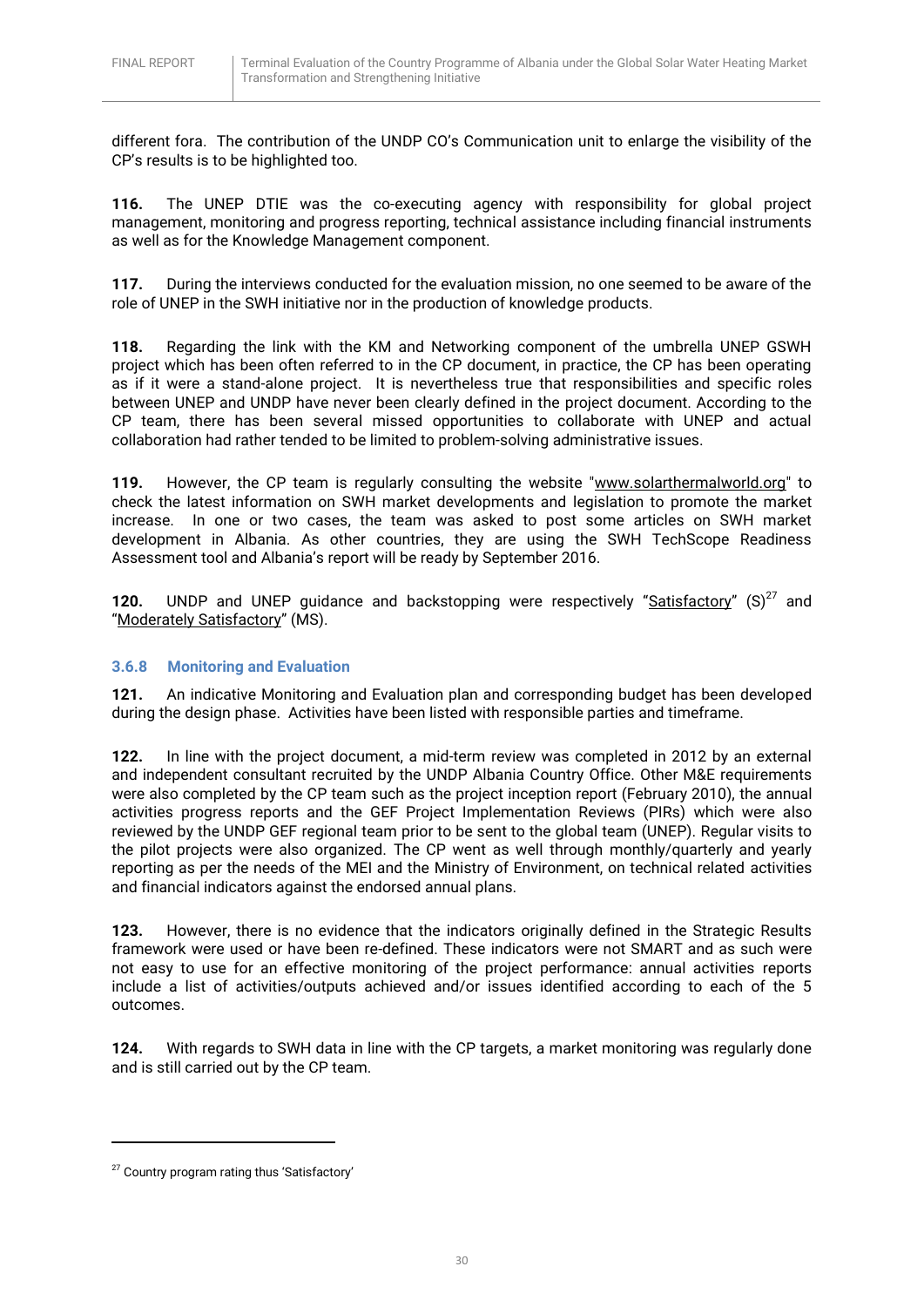**125.** M&E planning and M&E plan implementation are both rated "Satisfactory" (S) except as regards indicators design and use.

## <span id="page-30-0"></span>**4 CONCLUSIONS, RECOMMENDATIONS AND LESSONS**

### <span id="page-30-1"></span>**4.1 Conclusions**

**126.** Today, the SWH market in Albania could be safely described as being an emerging market. It steadily developed since 2009 at an average growth rate of 25% between 2009 and 2015, thanks to the CP which has boosted it by addressing various issues that were barriers to progress, such as the lack of awareness and information as well as the technical know-how.

**127.** According to the evaluation interviews, there is still a large room/margin for the SWH market expansion (to date, no more than 10% of the Residential and Services sectors has been targeted) if limiting factors are all well and rapidly addressed.

**128.** Strong signals have been the series of reforms undertaken by the government (measures to reduce unpaid electricity bills, increase in the electricity tariffs) and the EU integration process.

**129.** UNDP was a key player in the field of SWH in Albania (see paragraphs 104 and 105 above). The CP has become a reference in the donor community. EU and the German cooperation for instance are building upon the results achieved and are financing other initiatives.

**130.** To date the CP's most cited achievements are 1) raising of the awareness and of the interest of all the stakeholders including the decision makers, in particular thanks to the demonstration projects 2) the pivotal role of the CP team in inter-linking all national players and in ensuring effective communication channels between all parties, 3) The interest of other donors located in Albania that resulted in the mobilization of additional funds.

**131.** However, sustainability of the results to date is not ensured if the remaining issues that have been identified are not addressed, namely the enforcement of the RES law, the issue of quality/certification of the equipment and the installers, the delay in operating the financial mechanism and the lack of institutionalization of the support provided so far. The project extension until 2017 is an opportunity to address these issues.

**132.** Regarding the link with the Knowledge management and networking component of the umbrella UNEP GSWH project which has been often referred to in the project document, in practice, the CP has been operating as if it was a stand-alone project. Roles and responsibilities of UNEP and UNDP have never been clearly explained, which has resulted in several missed opportunities of collaboration.

**Criterion Overall Rating A. Strategic relevance S B. Achievement of outputs S C. Effectiveness: Attainment of objectives and planned results S** 1. Progress towards direct outcomes as defined in the reconstructed TOC S 2. Likelihood of impact L

**Table 4: Summary of Evaluation Ratings**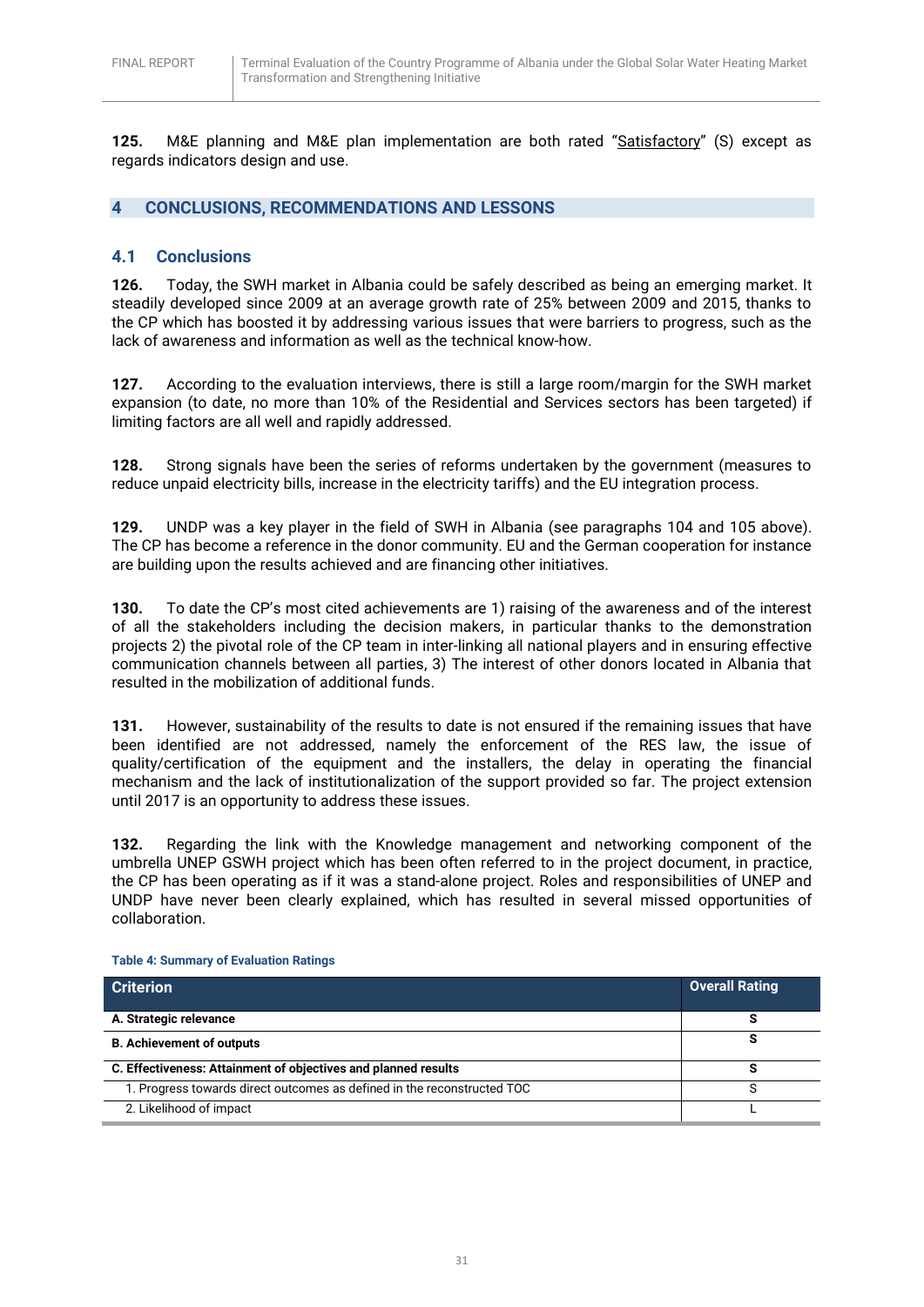| <b>Criterion</b>                                                                  | <b>Overall Rating</b> |
|-----------------------------------------------------------------------------------|-----------------------|
| 3. Achievement of formal project objectives as presented in the Project Document. | S                     |
| D. Sustainability and replication                                                 | $ML^{28}$             |
| 1. Socio-political sustainability                                                 |                       |
| 2. Financial resources                                                            |                       |
| 3. Institutional framework                                                        | $ML^{29}$             |
| 4. Environmental sustainability                                                   |                       |
| 5. Catalytic role and replication                                                 | S                     |
| E. Efficiency                                                                     | S                     |
| F. Factors affecting project performance                                          |                       |
| 1. Preparation and readiness                                                      | <b>MS</b>             |
| 2. Project implementation and management                                          | S                     |
| 3. Stakeholders participation, cooperation and partnerships                       | S                     |
| 4. Communication and public awareness                                             | HS                    |
| 5. Country ownership and driven-ness                                              | S                     |
| 6. Financial planning and management                                              | S                     |
| 7. Supervision, guidance and technical backstopping <sup>30</sup>                 | S                     |
| 8. Monitoring and evaluation                                                      | S                     |
| i. M&E design                                                                     | S                     |
| ii. M&E plan implementation                                                       | S                     |
| <b>Overall project rating</b>                                                     | S                     |

#### <span id="page-31-0"></span>**4.2 Recommendations**

**133.** Albania needs to take advantage of the two-year extension obtained to sustain its efforts to consolidate the results achieved by the CP to date:

To the CP team:

- The CP team should be persistent and advocate solving issues still outstanding with the concerned stakeholders in order to underpin the SWH market, in particular for the enforcement of the RES law, the operationalization of the EE/RE fund, the establishment of quality standards and certification schemes, the latter playing a critical role towards guaranteeing good quality products and competent installations for the consumers as well as for developing maintenance-oriented work.
- In order for the government to justify efforts to develop a SWH financial mechanism to allow access to SWH technology for those households and commercial establishments who are currently out of reach, it would be interesting to launch within the framework of the CP, a study to collect information and calculate the opportunity cost to the SWH

1

<sup>&</sup>lt;sup>28</sup> TOR: Ratings on sustainability. All the dimensions of sustainability are deemed critical. Therefore, the overall rating for sustainability will be the lowest rating on the separate dimensions. EO: Evaluation rating of "Moderately Likely (MS)" is based on the MS rating of 'institutional sustainability' (see footnote 29 for details).

 $29$  Evaluation rating of "Moderately Likely" is based on the situation during the evaluation period looking at the status of the project in the end of 2015 (as per the TOR), and information available during country which was conducted in April 2016. As per the information received from UNDP (March 2017): "A recent Agency on Energy Efficiency is created end of 2016 as per the provisions of the new Energy Performance in Buildings law (endorsed on November, 2016), so I don't see any risk of lack of institutionalization." Evaluation Office notes that the situation might have changed towards more favourable sustainability rating of the Albanian country component. Nevertheless considering the evaluation period the rating remains as MS.

<sup>&</sup>lt;sup>30</sup> Only country level rating considered here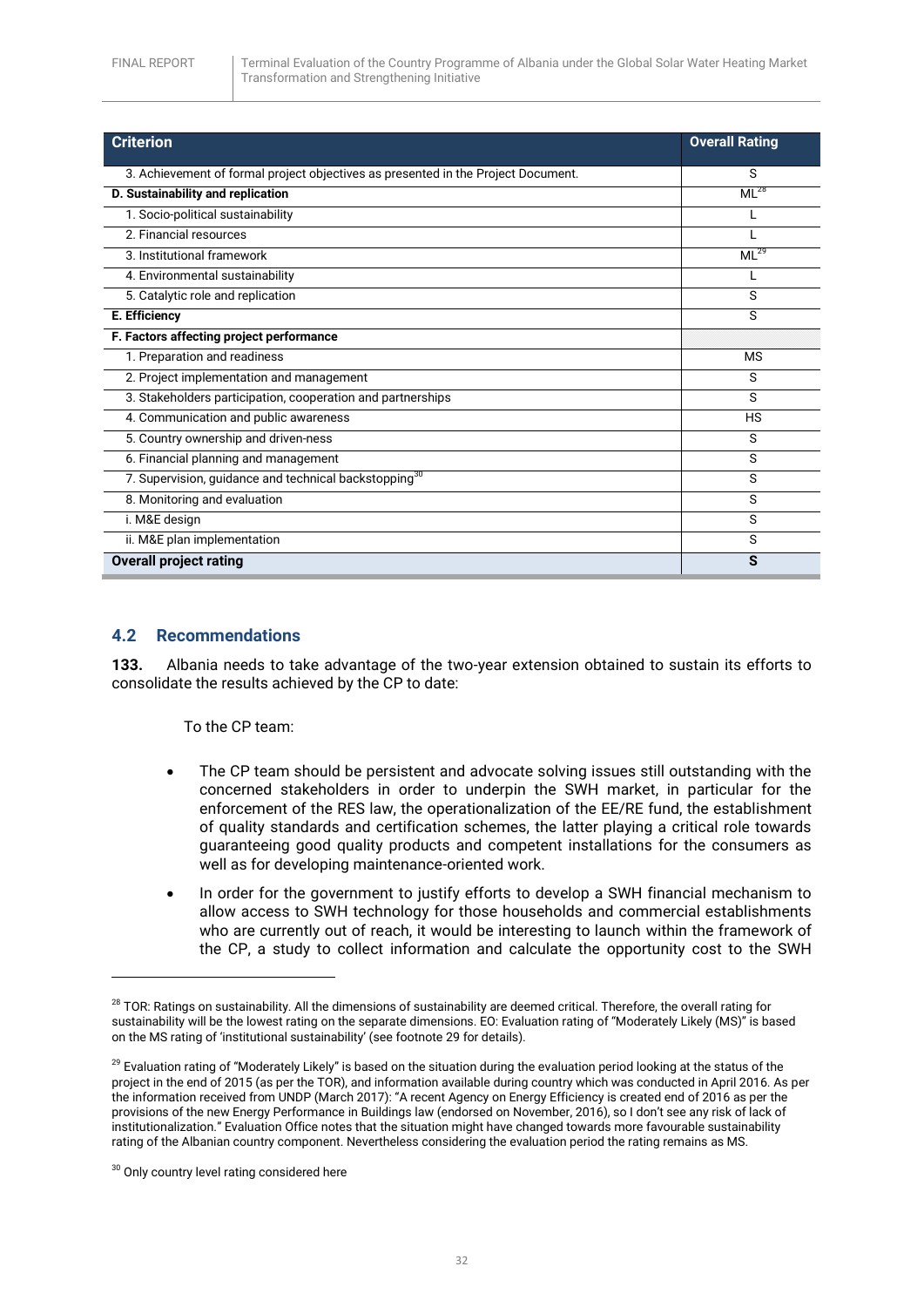sector of not having a financial mechanism. This could be proposed by the CP team during the next project steering committee meeting.

 Annual surveys in collaboration with the VTCs and professional schools should also include the follow-up of what the trained students have become.

#### **To the Albanian Government**:

- The MEI should continue to push for reforms in the domain of electricity, in particular in respect of the removal of the heavy subsidies in the electricity sector
- The MEI and other relevant stakeholders should develop promising market segments such as the collective SWHs in new and retrofitted buildings, hotels, industry to contribute to the market sustainability

#### **To UNEP/UNDP**:

- With regard to joint UNDP/UNEP initiatives, roles and responsibilities must be clearly defined at the level of the project's design and further coordination is needed between the two UN agencies during implementation.
- For such types of UNEP- UNDP projects/programmes, the adoption of an approach that brings together geographically close countries (in the Balkan region) might bring benefits in terms of experience-sharing for trouble-shooting, collaboration and trade opportunities.
- UNEP must plan activities so that its visibility is ensured at the national level, in close collaboration with the co-implementing agencies (UNDP).

#### <span id="page-32-0"></span>**4.3 Lessons learned**

- **•** In the context of Albania, demonstration projects were of critical importance for raising awareness of decision-makers and potential end-users. This helped boosting the SWH market. On the other hand, it has created a lot of expectations (among end-users) and if not addressed this will have an adverse effect on the market development. There is a need to establish mechanisms to respond to the additional demand generated (essentially financial).
- **•** Once the market development has indicated effective results in volume of products produced and installed, the issue of the quality of the products, of the systems, and of the competence of the installation arises, which if not rapidly attended to, could put market development at risk.
- **•** "Things don't work on programmes only but on people" (the SWH initiative is a good example to illustrate this; despite the many constraints it had to face, it managed to achieve its planned targets). Therefore, it is very important to identify the appropriate human resources both for the project team and the counterparts.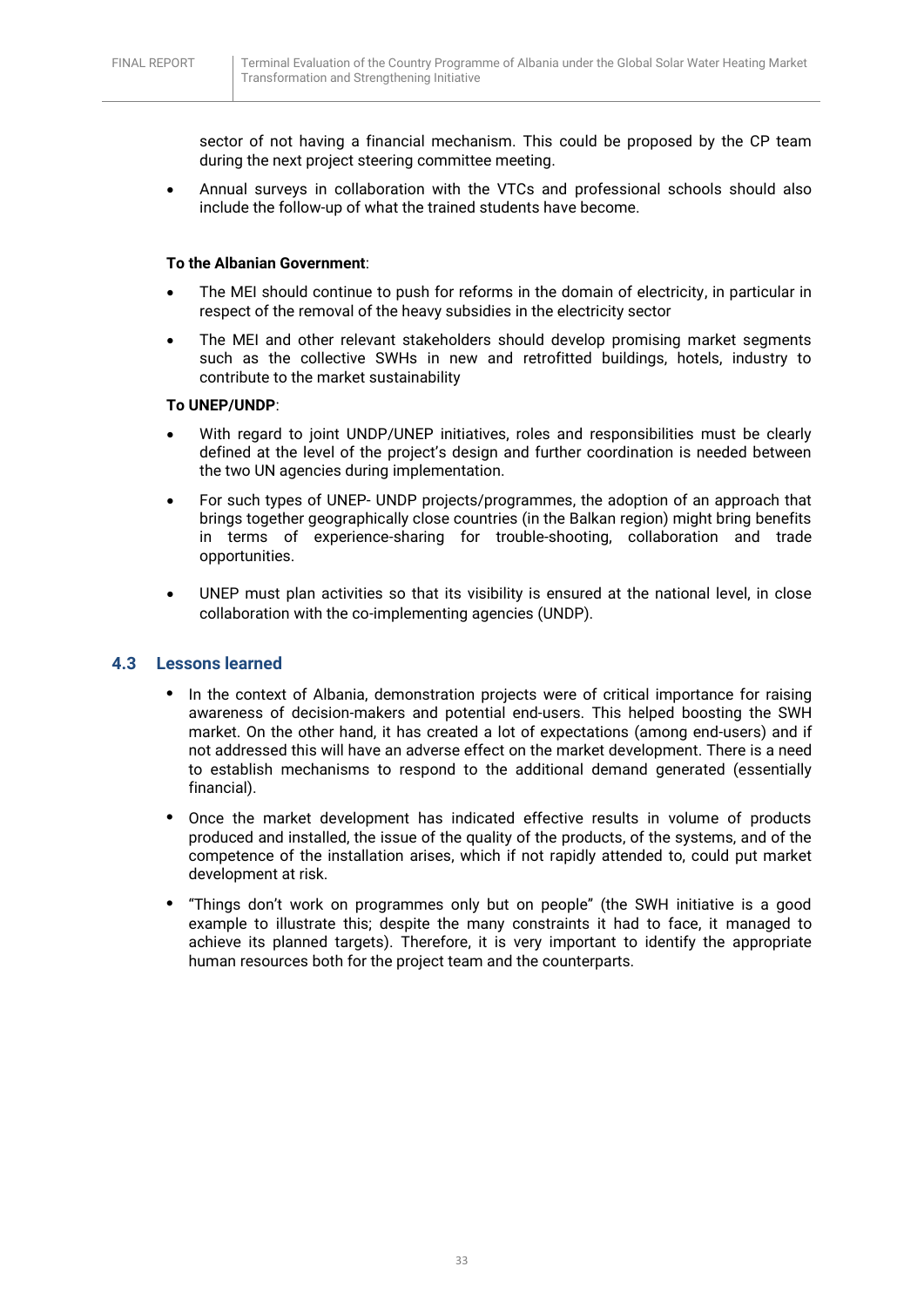## <span id="page-33-0"></span>**ANNEX I. LIST OF THE PERSONS MET**

#### **UNDP:**

Ms Elvita Kabashi, Environment Officer

#### **Project team:**

Ms Mirela Kamberi Mr Dritan Profka, Technical assistant on SWH, Climate Change Programme

## **GOVERNMENT:**

#### **Ministry of Energy and Industry:**

Mr Alfred Bundo, Director of EU integration and projects Mr Agim Bregasi, Director of Electro energy policies

**National Agency for Natural Resources (AKBN)** Mr Artan Leskoviku

**Ministry of Social Welfare and youth** Ms Elida Leskaj, Deputy General Director of State Social services

**National Housing Agency** Ms Doris Andoni, General Director

#### **MUNICIPALITIES:**

**Municipality of Elbasan** Mr Klevis Xhoxhi, Deputy Mayor

## **ACADEMIA:**

**Tirana Politech University, Architecture Faculty** Mr Gjergj Islami

**Harry Fultz Institute**

Mr Arian Kapedani

**Durres Vocational training center** Mr Fatmir Munguli

#### **PRIVATE SECTOR:**

Mr Artan Dersha, SWH systems developer Mr Marko Hoxhallari, Solar systems Selling company Mr Mihal Sila, Solar systems producer Mr Martin Gjonaj, Director Hotel Theranda

**CIVIL SOCIETY:**

Ms Matilda Naco, Albanian Tourism Association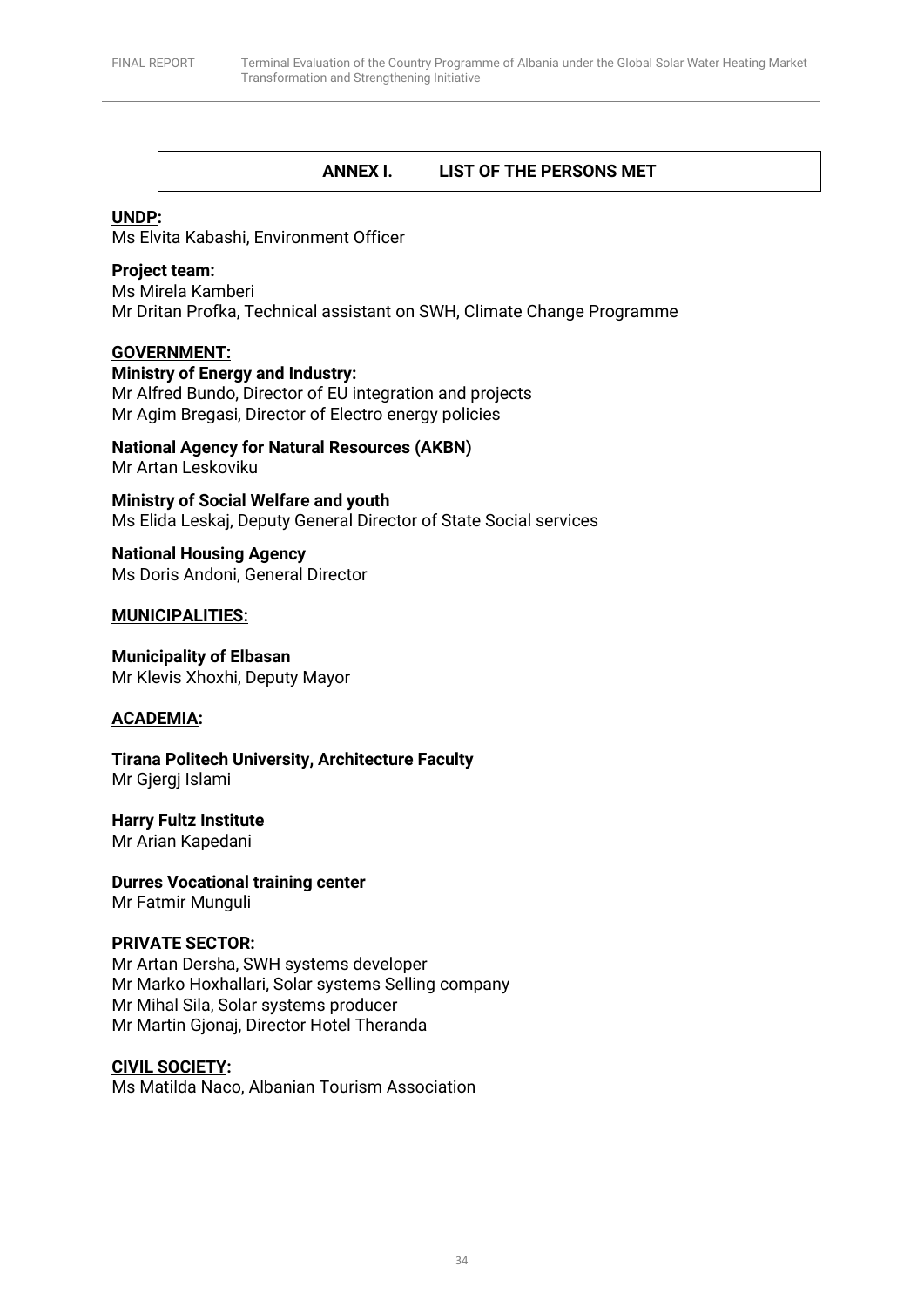## <span id="page-34-0"></span>**ANNEX II. LIST OF THE DOCUMENTS CONSULTED**

- MEI, "SUMMARY THE NATIONAL STRATEGY OF ENERGY AND PLAN OF ACTION", April 2005 (update)
- Albania-EU Energy Efficiency Center, Newsletter n° 35, June 2006
- UNDP "minutes of the LPAC meeting" September 2008
- UNDP, "The Country Programme of Albania under the Global Solar Water Heating Market Transformation and Strengthening Initiative (PIMS 3611), project document, September 2009
- UNDP "Albania Project Inception Report", February 2010
- UNDP, Adrian Dabulla, financial expert, "Report on the feasibility of recommended financial mechanisms, January 2011
- UNDP activities reports 2011-2012
- Albania-EU Energy Efficiency Center, Dr Edmond Hido, "Country Report: Albania" Quality Assurance in Solar Heating and Cooling Technology, March 2012
- Albania-EU Energy Efficiency Center, Newsletter n° 56, March 2012
- INFRAS/Swissolar "Market transformation for SWH in Albania", final report, August 2012
- UNDP, Louis-Philippe Lavoie, Mid-Term Evaluation report, October 2012
- UNEP/UNDP Regional workshop and B2B meetings, Mirela Kamberi, SWH project coordinator "General description and results achieved to date", March 2013
- UNDP "Solar Thermal Obligations for Public Buildings in the Municipality of Tirana", September 2013
- UNDP/GEF, " SWH project exit strategy", October 2014
- UNDP "Updated data on the installed SWH area" April 2016
- Annual Work plans 2009-2015
- Combined Delivery Reports 2009 2015
- Progress reports  $2010 2015$
- SC meeting minutes of July 22, 2015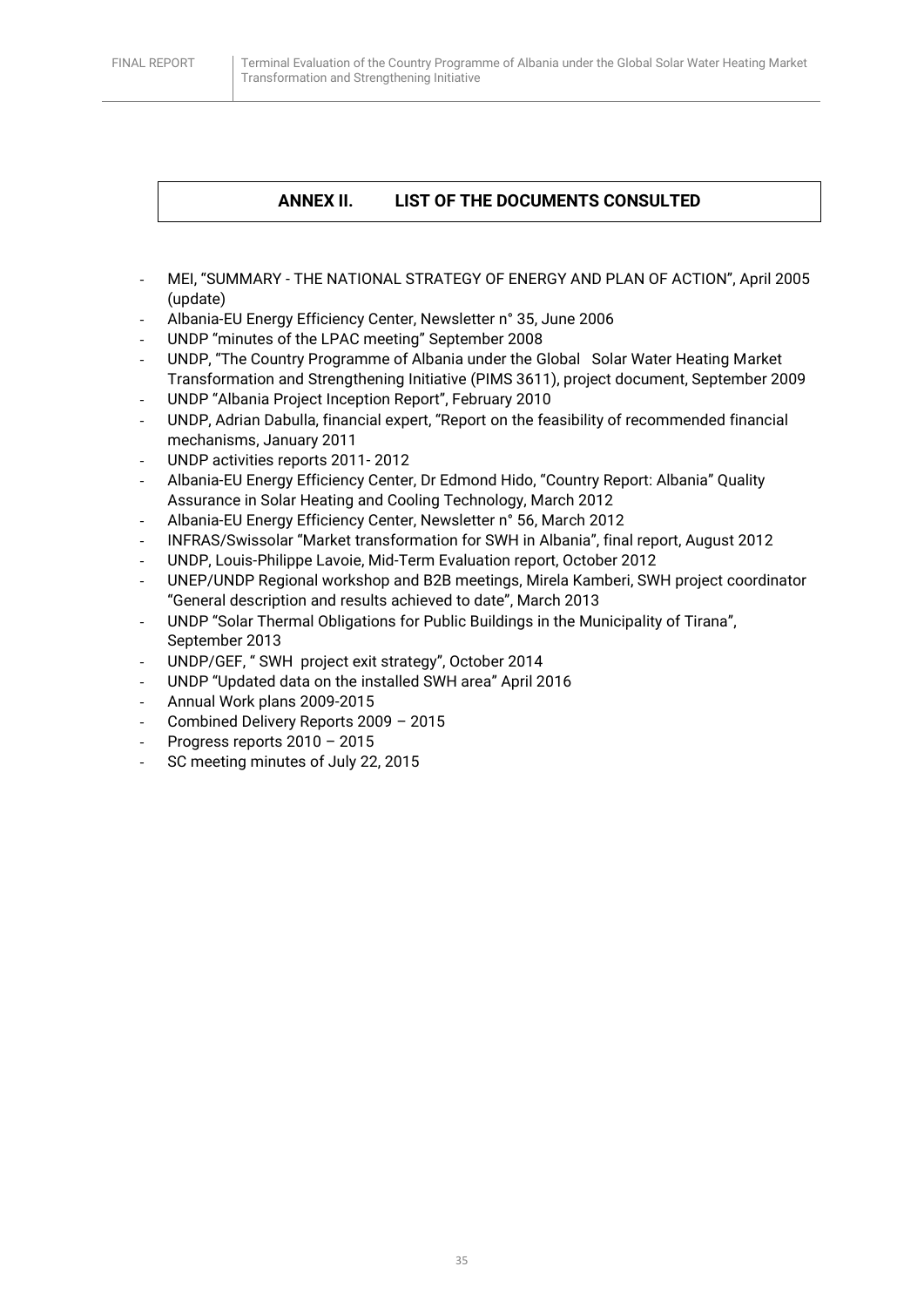## <span id="page-35-0"></span>**ANNEX III. QUESTIONNAIRE USED**

Name and Organization:

#### General questions:

- How have you been involved in the SWH project?
- From your point of view, what are the main achievements of the project?
- What did the project bring to you professionally speaking?
- Generally speaking, can we say that there is now a real dynamic market for SWH in Albania? Why? What are the main drivers according to you?
- Has fossil fuels imports decreased?
- What are the main benefits resulting from the project? At national and global levels?
- Do you think that without the project, the situation would have been the same? In other words, what can be specifically attributed to the project? Are there other contributors according to you?
- What was the UNDP added value? UNEP added value? Are you aware of the KM component? Have heard about the regional workshops? The regional partners?
- What are the main factors of success? Which components of the project were the most useful according to you?
- What were the weaknesses of this project? At the design stage? During implementation?
- Do you think that results achieved will last? If yes, why? If no, why and what should be (have been) done?
- How do you continue to promote the SWH market?

#### Specific questions:

To UNDP CO and project team:

- Updated data on installed collector areas and annual sales as well as the number of private companies in this industrial segment
- Data on the budget disbursements
- Information on GHG emissions reduction calculation methodology
- Is the database for monitoring the project impacts in place?
- Examples of adaptive management adopted (if any) to face constraints
- When was the last market survey undertaken? Marketing campaigns?
- Has the delay in providing the co-financing impacted the project? How?
- Update on the financial services or mechanisms put in place by the project?
- What was the financial contribution of the private sector?
- What is the current status of the SWH quality control system? the certification mechanism? The recognition system to be put in place?
- What is the status of the testing facility?
- 3. To all:
	- Does the fact that the target for annual sales was already achieved at the end of 2011 mean that the trend was underestimated during the design phase?
	- Was the EU integration process a driver for SWH development in Albania?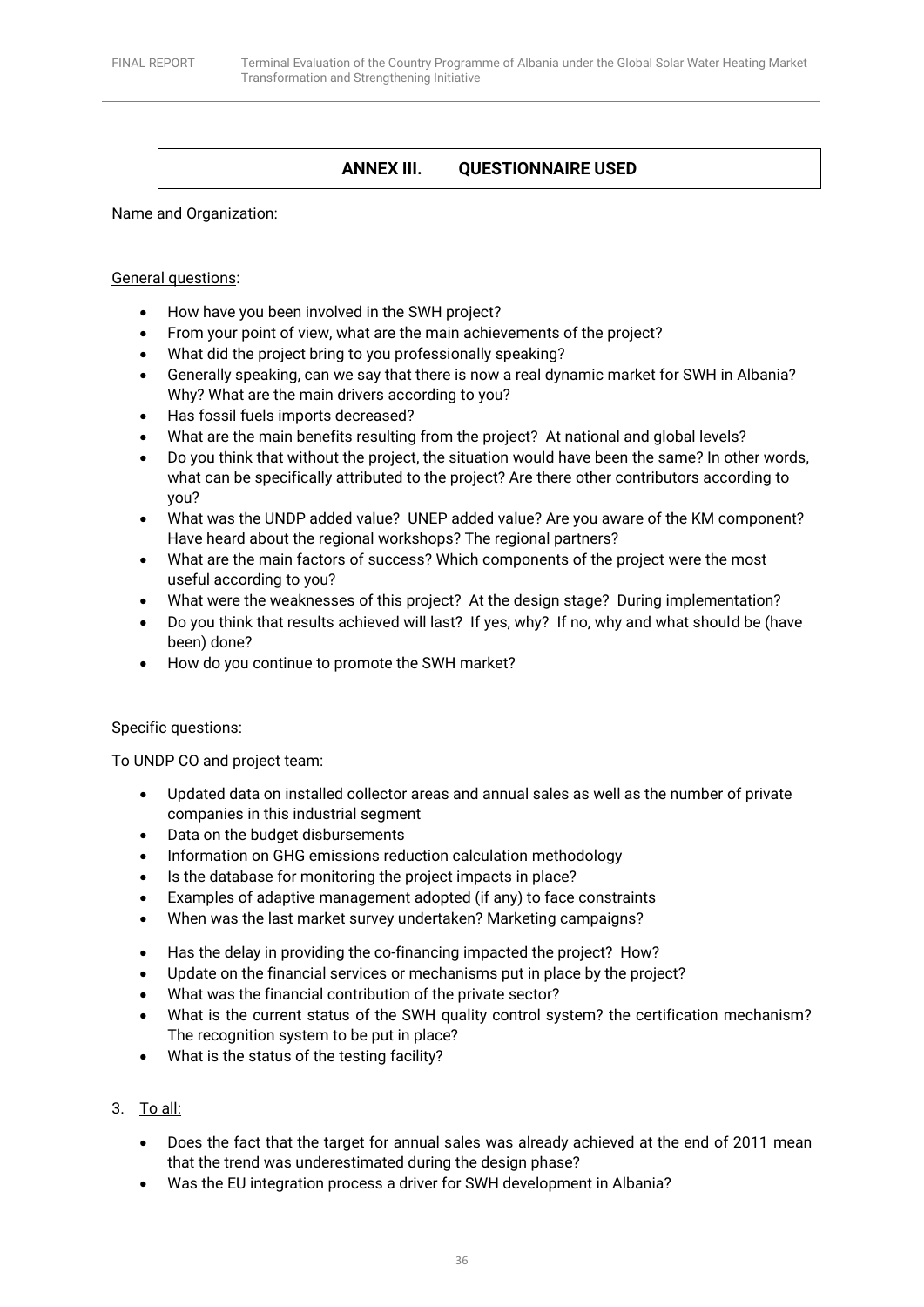- Why was the industrial sector somehow neglected? What about now, don't you think it is a promising sector that should be targeted?
- Is the new law on RE enforced? Have the needed secondary regulations been approved?
- Do you think that you have been enough involved/informed in/by the project?
- What is the current status/situation of the solar thermal industry association?
- How and what was the collaboration with the local authorities (in particular with the municipality of Tirana)? What is the situation now? What are the main achievements?
- Since the completion of the project, are there already some examples of upscaling, replication going on or planned?
- What is the situation in terms of financial support mechanisms? So far, it was not needed, what about the future? What about the industrial sector?
- What was the quality and the usefulness of the technical backstopping provided by the knowledge management component of the global SWH project and the regional partners?
- Do you have recommendations for such projects? For their sustainability?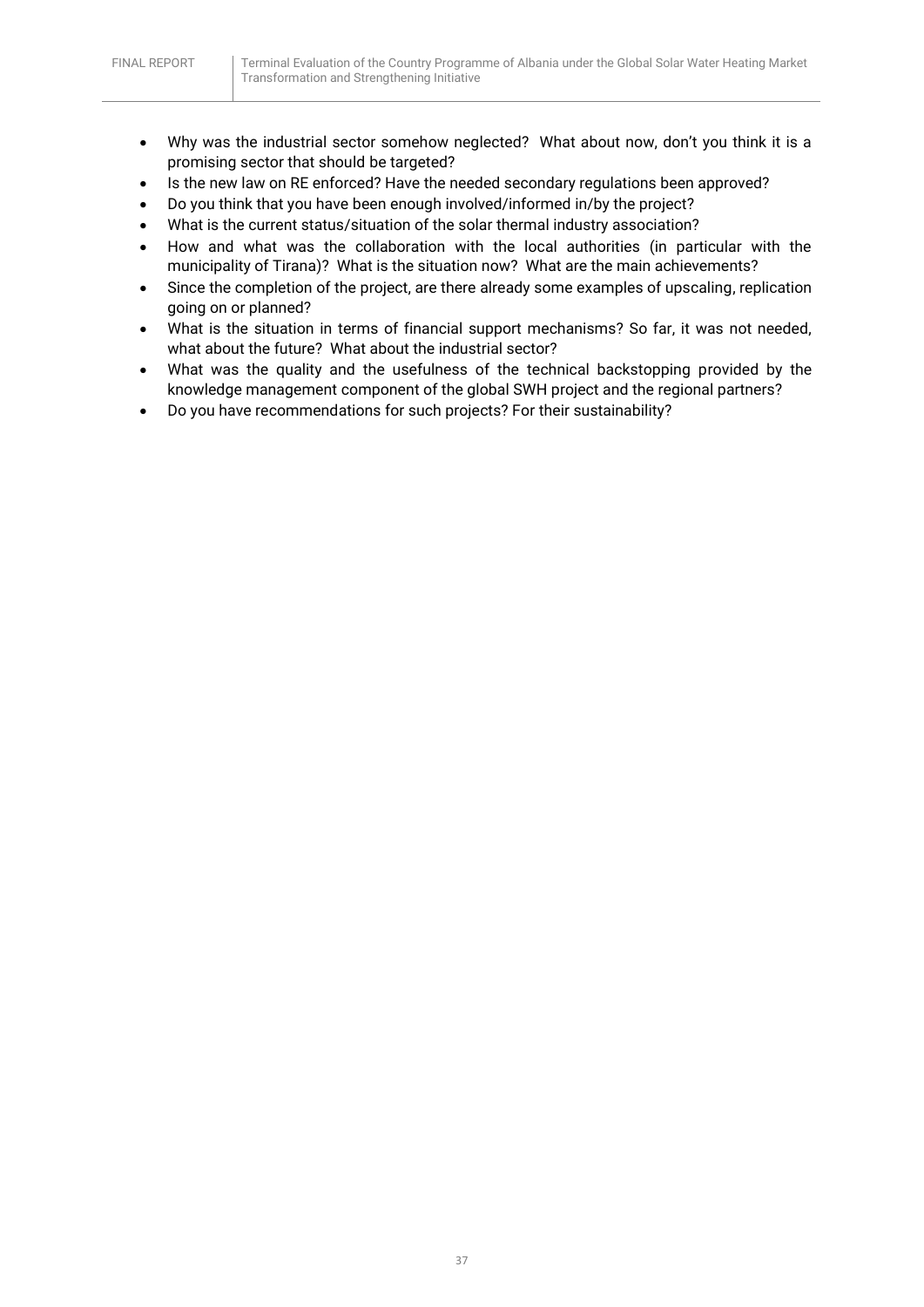## **ANNEX IV. AGENDA FOR THE IN-COUNTRY MISSION**

<span id="page-37-0"></span>

| <b>Day</b> | <b>Date</b> | <b>Time</b> | Type of event                                                                                        | <b>Participants</b>                                        |
|------------|-------------|-------------|------------------------------------------------------------------------------------------------------|------------------------------------------------------------|
| Mon        |             | 14:20       | <b>Arrival to Tirana</b>                                                                             | Nadia Bechraoui                                            |
|            |             | 09:30       | Meeting with the UNDP Environment<br><b>Officer</b>                                                  | Nadia Bechraoui, Elvita Kabashi                            |
|            |             | 10:15       | <b>Meeting with SWH Project Coordinator</b><br>and staff                                             | Nadia Bechraoui, Mirela Kamberi, Dritan<br>Profka, experts |
|            |             | 12:00       | Meeting with Project Director/Director of<br>Projects and EU Integration at MEI                      | Nadia Bechraoui, Alfred Bundo                              |
|            |             | 12:30       | Meeting with the Director of Energy Policy<br>at Ministry of Energy and Industry                     | Nadia Bechraoui, Agim Bregasi                              |
|            |             | 14:00       | Meeting with the Director of Social State<br><b>Service</b>                                          | Nadia Bechraoui, Lida Leskaj                               |
| Tue        |             | 14:45       | <b>Meeting with Project Board members,</b><br><b>National Agency for Natural Resources</b>           | Nadia Bechraoui, Artan Leskoviku                           |
|            |             | 15:30       | <b>Meeting with the Director of National</b><br><b>Housing Agency</b>                                | Nadia Bechraoui, Doris Andoni                              |
|            |             | 16:15       | Meeting with the Deputy Dean of<br><b>Architecture Faculty, Tirana Politech</b><br><b>University</b> | Nadia Bechraoui, Gjergj Islami                             |
|            |             | 17:00       | <b>SWH systems developers</b>                                                                        | Nadia Bechraoui, Artan Dersha, Dritan<br>Profka            |
|            |             | 17:30       | Meeting with producers' company selling<br>solar systems_TermoTirana                                 | Nadia Bechraoui, Mihal Sila                                |
|            |             | 09:00       | Meeting with the deputy mayor of<br><b>Elbasani Municipality</b>                                     | Nadia Bechraoui, Klevis Xhoxhi                             |
|            |             | 09:45       | Field Visit, Kindergarten No.5 in Elbasan                                                            | Nadia Bechraoui, Dritan Profka                             |
|            |             | 11:00       | <b>Meeting with Representative of vocational</b><br>training center, Durres                          | Nadia Bechraoui, Fatmir Munguli                            |
|            |             | 12:15       | Visit by the Albanian Solar Test Centre at<br>the Harry Fultz Institute                              | Nadia Bechraoui, Arian Kapedani                            |
| Wed        | 06 Apr 2016 | 14:00       | Field visit by Kindergarten No.50 in Tirana                                                          | Nadia Bechraoui, Dritan Profka                             |
|            |             | 15:00       | Field visit by the Orphans House in Tirana                                                           | Nadia Bechraoui, Dritan Profka                             |
|            |             | 15:45       | <b>Meeting with Representatives of private</b><br>industry_Hotel Theranda                            | Nadia Bechraoui, Martin Gjonaj                             |
|            |             | 16:15       | <b>Meeting with the Albanian Tourism</b><br><b>Association</b>                                       | Nadia Bechraoui, Matilda Naco                              |
|            |             | 17:30       | <b>Meeting with Commercial company</b><br>selling solar systems_ALNOBEL                              | Nadia Bechraoui, Marko Hoxhallari,<br>Dritan Profka        |
|            |             | 18:30       | Wrap-up meeting with the preliminary<br>findings                                                     | Nadia Bechraoui, UNDP/Project team                         |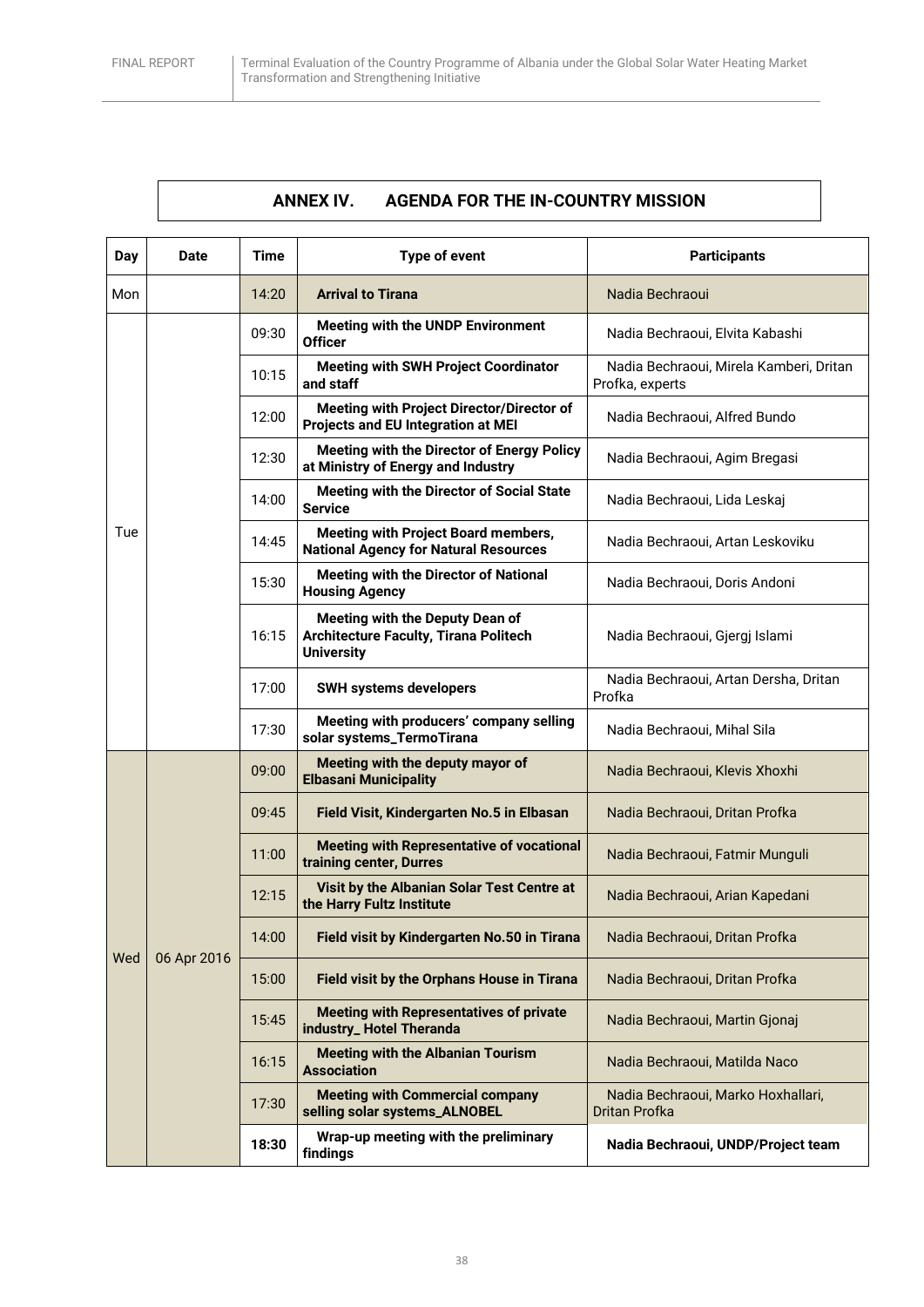## **ANNEX V. BUDGET BY OUTCOME / CO AND PARALLEL FINANCING**

## <span id="page-38-0"></span>**Budget by outcome**

**.** 

| <b>Outcomes</b>                                                                                                                                                                                                           | <b>Total</b>                                     | <b>GEF</b>      | <b>Government</b>                       | <b>Others</b>                                               |
|---------------------------------------------------------------------------------------------------------------------------------------------------------------------------------------------------------------------------|--------------------------------------------------|-----------------|-----------------------------------------|-------------------------------------------------------------|
|                                                                                                                                                                                                                           | <b>USD</b>                                       | <b>USD</b>      | <b>USD</b>                              | <b>USD</b>                                                  |
| <b>Outcome 1:</b> An enabling institutional,<br>legal and regulatory framework to<br>promote sustainable SWH market.                                                                                                      | 195,000                                          | 130,000         | 30,000 (Min of Env)<br>10,000 (in-kind) | 25,000 (UNDP)                                               |
| <b>Outcome 2: Enhanced awareness and</b><br>capacity of the targeted end users and<br>building sector professional to consider<br>and integrate SWH systems into<br>different types of buildings.                         | 475,000                                          | 190,000         | 40,000 (Min of Env)                     | 25,000 (UNDP)<br>220,000 $(ADA)^{31}$                       |
| <b>Outcome 3: Increased demand for</b><br>SWH systems by the availability of<br>attractive end-user financing<br>mechanisms or other delivery models,<br>such as SESCOs or utility driven<br>models.                      | 1,040,000<br>(conf.)<br>1,000,000<br>(not conf.) | 190,000<br>(TA) | 735,000 (MEI)<br>115,000(Min of Env     | Gov. of Italy<br>1,000,000<br>(not confirmed)               |
| <b>Outcome 4:</b> A certification and quality<br>control scheme applicable for Albanian<br>conditions and enhanced capacity of<br>the supply chain to offer products and<br>services promoting sustainable SWH<br>market. | 596,000<br>(conf.)                               | 200,000         | 35,000 (Min of Env)<br>10,000 (in-kind) | $220,000 (ADA)^{15}$<br>Swiss Gov.<br>131,000<br>(Confimed) |
| <b>Outcome 5</b> The provided support<br>institutionalized and the results,<br>experiences and lesson learnt<br>documented and disseminated,<br>including monitoring, learning, adaptive<br>feedback and evaluation.      | 290,000                                          | 200,000         | 10,000<br>(in-kind)                     | 50,000 (UNDP)<br>HFI:<br>30,000 (in-kind)                   |
| Project management <sup>32</sup>                                                                                                                                                                                          | 154,000                                          | 90,000          | 14.000 (in-kind)                        | 50,000 (UNDP)                                               |
| Total                                                                                                                                                                                                                     | 2,750,000                                        | 1,000,000       | 955,000 (cash)<br>44,000 (in-kind)      | 721,000 (cash)<br>30,000 (in-kind)                          |

 $31$  Based on the estimated share of the funding used for different activities and per the exchange rate of Nov 30, 2007

<sup>&</sup>lt;sup>32</sup> Covering the tasks related to the administrative management of the project. Technical contributions of the PMT covered under the Outcome budgets.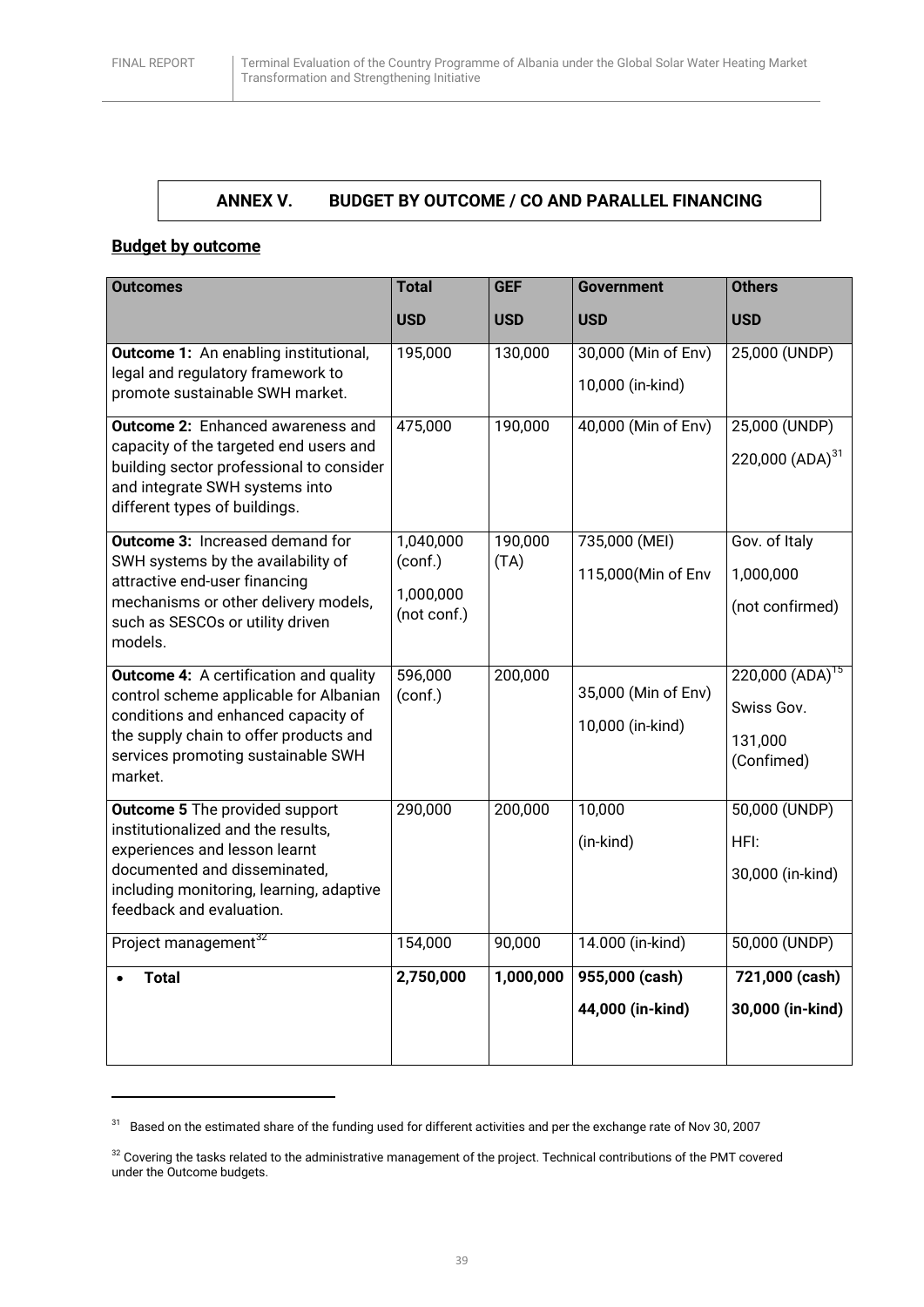**.** 

|  |  | $1,000,000$ (not<br>confirmed) |
|--|--|--------------------------------|
|  |  |                                |

### **Co and parallel financing**

| <b>Co-financing Sources</b>                     |                       |             |               |                                                            |
|-------------------------------------------------|-----------------------|-------------|---------------|------------------------------------------------------------|
| <b>Name of Co-</b>                              | <b>Classification</b> | <b>Type</b> | Amount (US\$) |                                                            |
| financier (source)                              |                       |             |               | Status*                                                    |
| The Government                                  | Government            | Cash        | 220,000       | Confirmed                                                  |
| of Albania                                      |                       | Cash        | 735,000       | Confirmed                                                  |
|                                                 |                       | In-kind     | 44,000        | Confirmed                                                  |
| <b>Harry Fultz</b><br>Institute                 | Agency                | In-kind     | 30,000        | Confirmed                                                  |
| <b>UNDP</b>                                     | Agency                | Cash        | 150,000       | Confirmed                                                  |
| Austrian<br>Development<br>Agency <sup>33</sup> | <b>Bilateral</b>      | Cash        | 440,000       | Confirmed                                                  |
| The Government<br>of Switzerland                | <b>Bilateral</b>      |             | 131,000       | Partially confirmed<br>with some<br>conditions<br>attached |
| The Government<br>of Italy <sup>34</sup>        | <b>Bilateral</b>      | Cash        | 1,000,000     | Not confirmed                                              |
| <b>Sub-Total Co-financing</b>                   |                       |             | 1,750,000     | <b>Confirmed</b>                                           |
|                                                 |                       |             | 1,000,000     | <b>Not confirmed</b>                                       |
| <b>Private</b>                                  |                       |             | > 20,000,000  | To be leveraged                                            |

 $33\,$  A parallel project under implementation contributing to the goals of the UNDP/GEF project, but managed separately by the ADA.

 $34$  As reflected in the project's financing table (table 1), the contribution of the Government of Italy, if so decided, can be utilized for activities related to component 3 "Increased demand for SWH systems by the availability of attractive end-user financing mechanisms or other delivery models, such as SESCOs or utility driven models" and component 4 "A certification and quality control scheme applicable for Albanian conditions and enhanced capacity of the supply chain to offer products and services promoting sustainable SWH market." In this context, the project would also seek to promote technology transfer and partnership building between the Albanian and foreign companies, including Italian companies.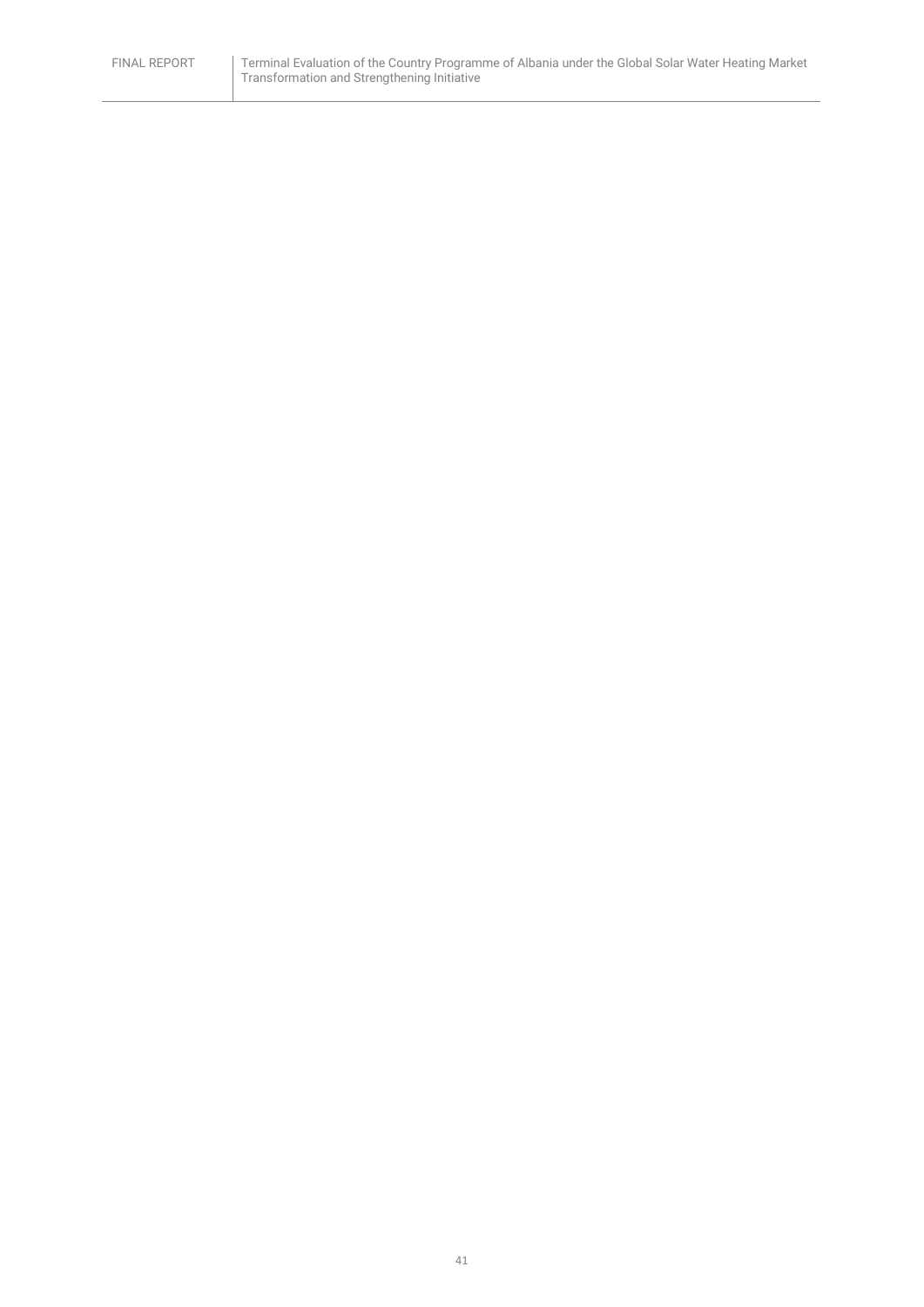## **ANNEX VI. STRATEGIC RESULTS FRAMEWORK**

<span id="page-41-0"></span>

| <b>Project Strategy</b>                                                                                                                                                       | <b>Indicator</b>                                                                                                                                          | <b>Baseline</b>                                                                                                                                                                                                                               | <b>Target</b>                                                                                                                                                                                                                                                                                                                                                                                                                                                                                                                                                                                                                                                                                                                                                                                                                                                                                                                                                           | Sources of<br><b>Verification</b>                                                                                  | <b>Assumptions</b>                                                                                                                                                                    |
|-------------------------------------------------------------------------------------------------------------------------------------------------------------------------------|-----------------------------------------------------------------------------------------------------------------------------------------------------------|-----------------------------------------------------------------------------------------------------------------------------------------------------------------------------------------------------------------------------------------------|-------------------------------------------------------------------------------------------------------------------------------------------------------------------------------------------------------------------------------------------------------------------------------------------------------------------------------------------------------------------------------------------------------------------------------------------------------------------------------------------------------------------------------------------------------------------------------------------------------------------------------------------------------------------------------------------------------------------------------------------------------------------------------------------------------------------------------------------------------------------------------------------------------------------------------------------------------------------------|--------------------------------------------------------------------------------------------------------------------|---------------------------------------------------------------------------------------------------------------------------------------------------------------------------------------|
| Objective: To accelerate and<br>sustain the solar water<br>heating market in Albania as a<br>part of the Global SWH Market<br>Transformation and<br>Strengthening Initiative. | The total installed<br>SWH capacity and<br>annual sale.<br>Level of customer<br>satisfaction on the<br>SWH systems<br>installed.                          | 33,000 $m^2$ of installed<br>collector area in 2005 with<br>7.000 m2 of new SWH<br>capacity installed in 2005<br>with the expected 5%<br>annual growth.<br>Mixed                                                                              | At least 75,000 $m^2$ of new installed collector area<br>during the project, and an annual sale of 20,000 $m2$<br>reached by the end of the project with expected<br>continuing growth to reach the set target of 520,000<br>$m2$ of installed SWH capacity by 2020.<br>Positive experience by over 80% of the clients, who<br>have purchased a SWH system on the basis of<br>problem free good quality products and after sale<br>services.                                                                                                                                                                                                                                                                                                                                                                                                                                                                                                                            | Official import<br>statistics and local<br>supply side surveys<br>Ex-post project<br>evaluations<br>Market surveys | Economic and<br>financial<br>feasibility of the<br><b>SWH investments</b><br>to be promoted<br>Continuing<br>support of the key<br>stakeholders to<br>meet the project<br>objectives. |
| <b>Outcome 1 An enabling</b><br>institutional, legal and<br>regulatory framework to<br>promote sustainable SWH<br>market.                                                     | The adoption and<br>effective<br>enforcement of the<br>recommended legal<br>and regulatory<br>changes to promote<br>sustainable SWH<br>market development | No specific building<br>regulations, fiscal or public<br>financial incentives in<br>place to promote<br>sustainable SWH market<br>No specific regulations for<br>SWH standards,<br>certification or quality<br>control mechanisms in<br>place | The recommended amendments of the legal and<br>regulatory framework to promote sustainable SWH<br>market adopted and effectively enforced, including:<br>setting of specific targets for the heat produced<br>$\blacksquare$<br>by renewable energy by 2020;<br>required amendments to the building code and<br>building law to encourage the installation of SWH<br>into new buildings and in those going through a<br>major renovation;<br>sustainable financial incentive mechanisms in<br>$\blacksquare$<br>place by using the resources of the Energy Efficiency<br>Fund or other public resources;<br>required fiscal incentives such as exempting the<br>imported SWH equipment and materials from import<br>duties and related taxes with associated safeguard<br>mechanisms to prevent their illegal use;<br>a decree to set up a SWH quality control system<br>corresponding (to the extent feasible) to the relevant<br>EU regulations and systems in place. | Official government<br>publications.<br>Project monitoring<br>and evaluation<br>reports.                           | See above                                                                                                                                                                             |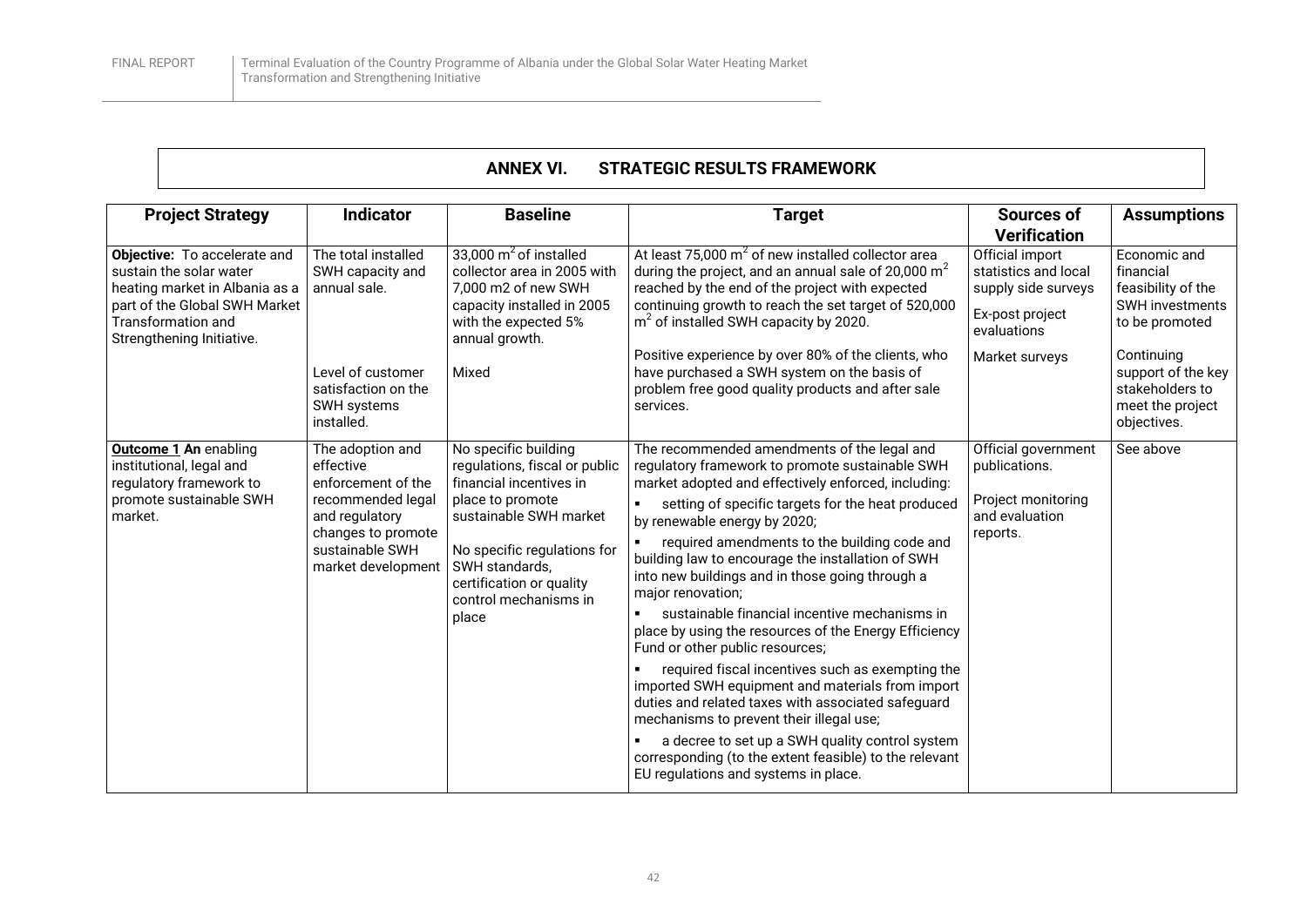| <b>Project Strategy</b>                                                                                                                                                                                                                                                                               | <b>Indicator</b>                                                                                                                                                                        | <b>Baseline</b>                                                                                                                                                                                                                                | <b>Target</b>                                                                                                                                                                                                                                                                                                                                                                                               | <b>Sources of</b><br><b>Verification</b>                 | <b>Assumptions</b>                                                                  |
|-------------------------------------------------------------------------------------------------------------------------------------------------------------------------------------------------------------------------------------------------------------------------------------------------------|-----------------------------------------------------------------------------------------------------------------------------------------------------------------------------------------|------------------------------------------------------------------------------------------------------------------------------------------------------------------------------------------------------------------------------------------------|-------------------------------------------------------------------------------------------------------------------------------------------------------------------------------------------------------------------------------------------------------------------------------------------------------------------------------------------------------------------------------------------------------------|----------------------------------------------------------|-------------------------------------------------------------------------------------|
| Output 1.1 Analysis,<br>recommendations and the<br>associated advocacy work for<br>the introduction of adequate<br>public financial and fiscal<br>incentives to promote the<br>SWH market finalized.                                                                                                  | The status of the<br>proposal for the new<br>public financial or<br>fiscal incentives to<br>stimulate the SWH<br>market.                                                                | Required financial and<br>fiscal incentives to<br>stimulate the SWH market<br>not effectively promoted.                                                                                                                                        | With the key stakeholders discussed and agreed<br>proposal for the required financial and fiscal<br>incentives and their effective operationalisation<br>submitted for final Government approval.                                                                                                                                                                                                           | Project reports<br><b>Official Gov't</b><br>publications | Support of the key<br>Government<br>stakeholders.                                   |
| Output 1.2 Analysis,<br>recommendations and the<br>associated advocacy work for<br>the adoption of the required<br>amendments into the building<br>law and building code to<br>encourage the installation of<br>SWH into new buildings and in<br>those going through a major<br>renovation finalized. | The status of the<br>proposal for the<br>required<br>amendments into<br>the building law and<br>building code                                                                           | Required amendments into<br>the building law and<br>building code not<br>effectively promoted.                                                                                                                                                 | With the key stakeholders discussed and agreed<br>proposal for the required legal and regulatory<br>changes (incl. their effective enforcement)<br>encouraging the installation of SWH systems into<br>new buildings and in those going through a major<br>renovation submitted for final Government approval.                                                                                              | See above                                                | See above                                                                           |
| Output 1.3 Analysis,<br>recommendations and the<br>associated advocacy work for<br>setting up the required<br>regulatory framework for a<br>SWH quality control system<br>finalized.                                                                                                                  | The status of the<br>proposal for setting<br>up the required<br>regulatory<br>framework for a<br>SWH quality control<br>system.                                                         | No legal or regulatory<br>framework for a SWH<br>quality control system in<br>place                                                                                                                                                            | With the key stakeholders discussed and agreed<br>proposal for a quality control system for SWH<br>equipment and installation submitted for final<br>Government approval for those institutional, legal<br>and regulatory aspects that require the approval of<br>public authorities.                                                                                                                       | See above                                                | See above                                                                           |
| <b>Outcome 2</b> Enhanced<br>awareness and capacity of the<br>targeted end users and<br>building sector professional to<br>consider and integrate SWH<br>systems into different types of<br>buildings.                                                                                                | The demand for<br>additional<br>information, as<br>measured by market<br>surveys.<br>The share of new<br>and renovated<br>buildings (across<br>different types)<br>integrating SWH into | According to initial market<br>survey, more than 50%<br>responded of not having<br>made a positive decision<br>yet, because of the lack of<br>information and > 90% said<br>they would like to have<br>more information for final<br>judgement | Over 80% of the end users and designers<br>participating the market survey indicate that they<br>have had enough information about SWH systems to<br>make their decision.<br>For all new and renovated buildings suitable for the<br>integration of SWH systems, SWH has been<br>considered as an option and over 20 % from each<br>group of these buildings is integrating SWH into their<br>final design. | Market surveys.                                          | Interest of the key<br>stakeholders to<br>participate the<br>marketing<br>campaign. |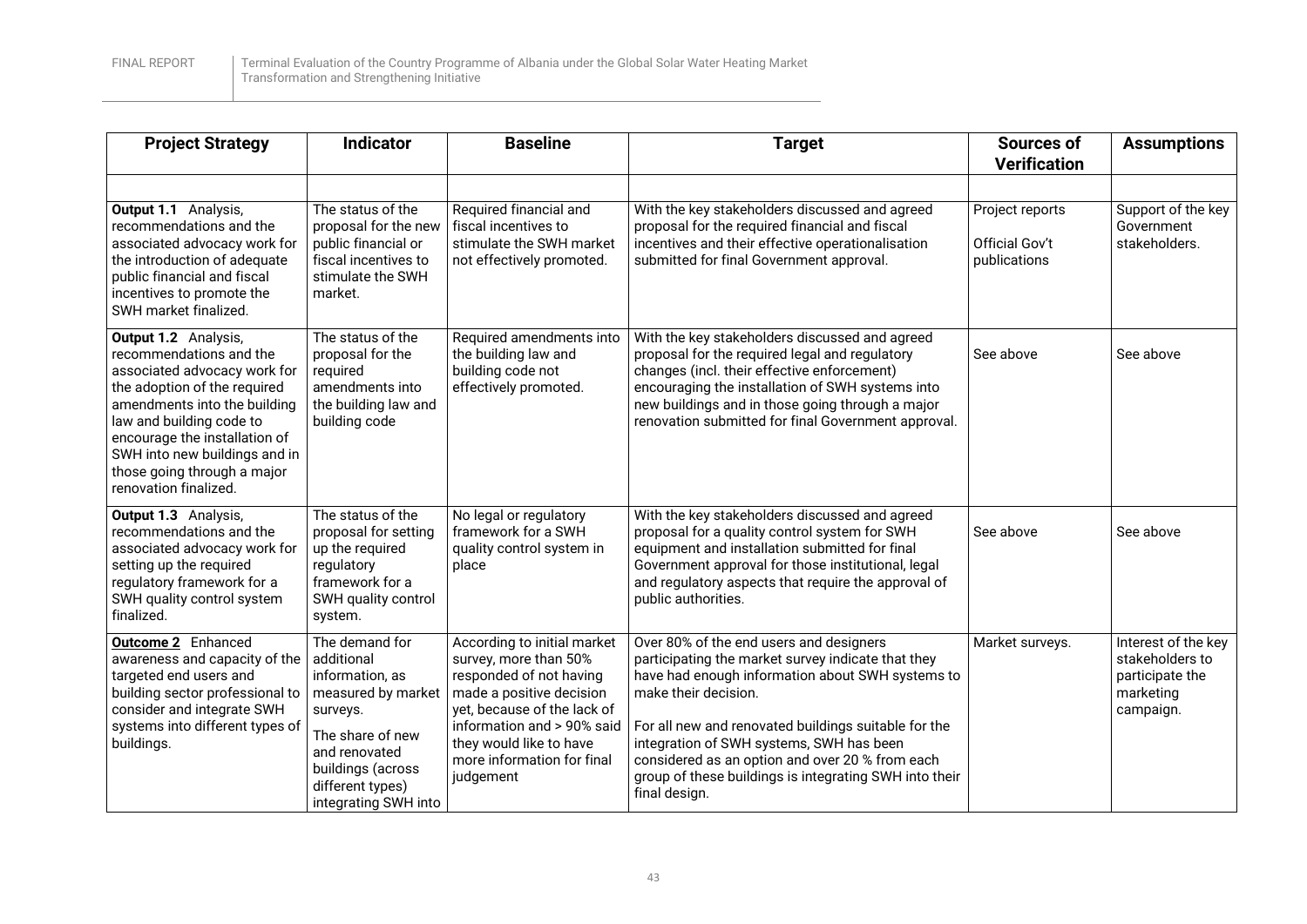FINAL REPORT Terminal Evaluation of the Country Programme of Albania under the Global Solar Water Heating Market Transformation and Strengthening Initiative

| <b>Project Strategy</b>                                                                                                                                                                                                                                | <b>Indicator</b>                                                                                                                           | <b>Baseline</b>                                                                                                                                            | <b>Target</b>                                                                                                                                                                                                                                                                                                                                                                            | <b>Sources of</b><br><b>Verification</b>  | <b>Assumptions</b>                                                                     |
|--------------------------------------------------------------------------------------------------------------------------------------------------------------------------------------------------------------------------------------------------------|--------------------------------------------------------------------------------------------------------------------------------------------|------------------------------------------------------------------------------------------------------------------------------------------------------------|------------------------------------------------------------------------------------------------------------------------------------------------------------------------------------------------------------------------------------------------------------------------------------------------------------------------------------------------------------------------------------------|-------------------------------------------|----------------------------------------------------------------------------------------|
| Output 2.1 Materials for<br>public awareness raising and<br>marketing campaigns as well<br>as for training of building<br>designers developed and/or<br>adapted into Albanian<br>conditions and made available<br>in printed and electronic<br>format. | their design.<br>The availability of<br>suitable public<br>awareness raising<br>and marketing<br>material.                                 | Shortage of effective and<br>good quality public<br>awareness raising and<br>marketing material.                                                           | Public awareness raising, marketing and training<br>material developed and adapted for Albanian<br>conditions and made available in printed and<br>electronic format.<br>A specific SWH web-site established and regularly<br>updated                                                                                                                                                    | Project reports                           |                                                                                        |
| Output 2.2 Final design of the<br>marketing campaign                                                                                                                                                                                                   | Design of the<br>marketing campaign<br>agreed with the key<br>stakeholders. Level<br>of cost-sharing.                                      | No systematic marketing<br>campaign possible to<br>organise by the supply<br>chain on its own.                                                             | Agreed design of the marketing campaign with the<br>key stakeholders, including the financing of the<br>implementation of it with a cost-sharing ratio of at<br>least 1:1 (in-cash or in-kind). <sup>35</sup>                                                                                                                                                                            | Project reports                           | Interest of the key<br>stakeholders to<br>participate in the<br>marketing<br>campaign. |
| <b>Output 2.3 Public awareness</b><br>raising and marketing<br>campaigns implemented in<br>co-operation with relevant<br>public entities and private<br>SWH suppliers and<br>manufacturers.                                                            | The level of public<br>awareness raising<br>and marketing<br>campaign<br>implemented.                                                      | No major public awareness<br>raising and marketing<br>campaign conducted yet.                                                                              | Public awareness raising and marketing campaigns<br>tailored to the specific needs and expected decision<br>making "drivers" and information channels of the<br>targeted end users implemented in co-operation with<br>the relevant public entities and private SWH<br>suppliers and manufacturers by using different<br>media channels.                                                 | Project reports                           | See above                                                                              |
| <b>Output 2.4 Trained building</b><br>designers and other key<br>professionals to consider<br>SWH as an option in the<br>design of new buildings and<br>renovation of the existing one.<br>Output 2.5 Improved curricula                               | The number of<br>trained<br>professionals<br>The share of new or<br>renovated buildings<br>including SWH as an<br>option.<br>The curricula | Lack of information and<br>expertise among the local<br>architects, building<br>engineers and other key<br>professionals about SWH.<br>Need to updated the | Architects, building engineers and other key<br>professional, as well as the students in the<br>associated fields are informed about the<br>opportunities provided by SWH and different types of<br>SWH equipment and are trained to integrate SWH<br>into the design of new buildings and the renovation<br>of the existing ones.<br>An improved curricula and training program adopted | Project reports<br><b>Project reports</b> | Support of the                                                                         |

 $^{35}$  This may include Government and other donor cost-sharing, private supply side contribution, free program time or advertising in public media etc.

 $\overline{a}$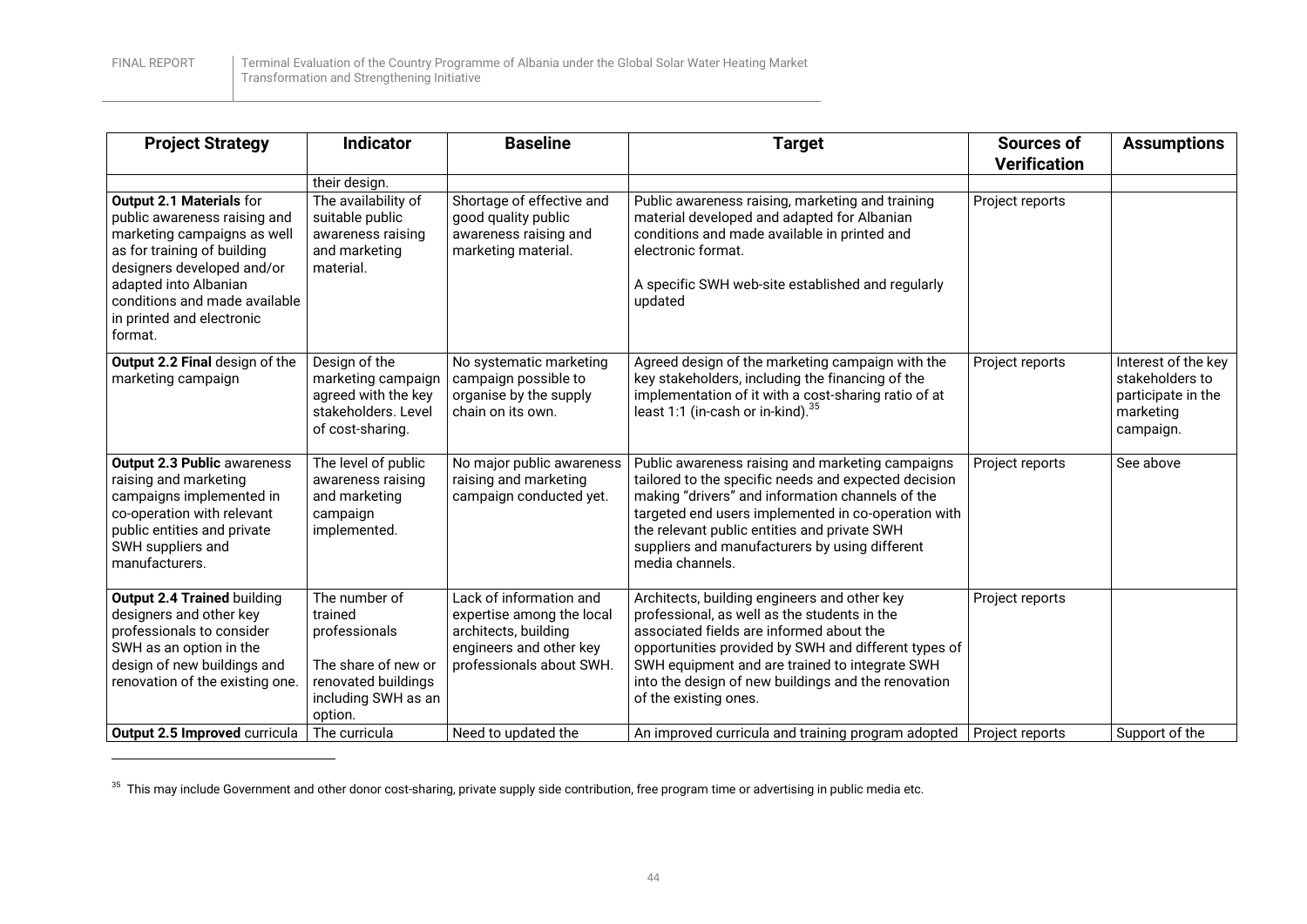| <b>Project Strategy</b>                                                                                                                                                                                                                                                                                | <b>Indicator</b>                                                                                                                     | <b>Baseline</b>                                                                                                            | <b>Target</b>                                                                                                                                                                                                                                                                                                                              | <b>Sources of</b><br><b>Verification</b> | <b>Assumptions</b>                                                                                                                           |
|--------------------------------------------------------------------------------------------------------------------------------------------------------------------------------------------------------------------------------------------------------------------------------------------------------|--------------------------------------------------------------------------------------------------------------------------------------|----------------------------------------------------------------------------------------------------------------------------|--------------------------------------------------------------------------------------------------------------------------------------------------------------------------------------------------------------------------------------------------------------------------------------------------------------------------------------------|------------------------------------------|----------------------------------------------------------------------------------------------------------------------------------------------|
| of SWH training courses in<br>relevant academic and<br>technical institutions and<br>vocational schools                                                                                                                                                                                                | adopted by the<br>targeted educational<br>entities                                                                                   | curricula                                                                                                                  | by the targeted educational entities, including co-<br>operation with two vocational training systems<br>(Swisscontact) and at least one vocational school<br>(Begir Cela) in Durres.                                                                                                                                                      |                                          | targeted<br>educational<br>entities                                                                                                          |
| <b>Outcome 3: Increased</b><br>demand for SWH systems by<br>the availability of attractive<br>end-user financing<br>mechanisms or other delivery<br>models, such as SESCOs or<br>utility driven models.                                                                                                | The amount of<br>financing leveraged<br>through new<br>financing models<br>specifically tailored<br>for SWH market<br>needs.         | No specific longer term<br>financing and new delivery<br>mechanisms offered and<br>marketed for the SWH<br>purchase.       | The agreed financial support mechanisms and new<br>delivery models in operation with a cumulative target<br>of USD 15 million leveraged by them for SWH<br>financing by the end of the project                                                                                                                                             | Project monitoring<br>reports            | Initial<br>demand for the<br>financial services<br>created and<br>interest of the<br>local financing<br>sector to enter<br>new market areas. |
| Output 3.1 Enhanced<br>awareness of the key financial<br>sector stakeholder and local<br>suppliers on the specific<br>characteristics and financing<br>opportunities in the SWH<br>market.                                                                                                             | The level of interest<br>created.                                                                                                    | Lack of information on the<br>specific SWH market<br>characteristics and<br>financing models tested in<br>other countries. | All the key financial sector stakeholders and local<br>suppliers informed on the specific characteristics<br>and opportunities provided by the Albanian SWH<br>market (by building on the results of the market<br>analysis), and on the experiences and lessons learnt<br>from the financing models tested in other countries.            | Project reports                          | See above                                                                                                                                    |
| Output 3.2 Design, the<br>financial structuring and the<br>implementation arrangements<br>for the specific purpose<br>financing vehicles responding<br>to specific SWH market needs<br>finalized and agreed with the<br>key stakeholders, and<br>integrated into the overall<br>SWH marketing package. | New financing<br>instruments and, as<br>applicable, delivery<br>models made<br>available.                                            | No financing and delivery<br>models specifically tailored<br>for SWH market<br>requirements available.                     | New financing instruments and business models<br>(such as specific purpose bank loans, vendor<br>financing, SESCOs etc.) specifically tailored and<br>marketed for the SWH purchase offered to the end<br>users as a part of the overall marketing package,<br>including, as applicable, the integration of possible<br>public incentives. | Project reports                          | See above                                                                                                                                    |
| Output 3.3 As required,<br>trained SWH supply side<br>stakeholders to effectively<br>operate and/or market the<br>new financing services.                                                                                                                                                              | The capacity of the $\vert$ Lack of financing<br>SWH supply side to<br>and/or<br>operate<br>market the<br>new<br>financing services. | knowledge and expertise of<br>the SWH supply side.                                                                         | Trained SWH supply side stakeholders to effectively<br>operate and/or market the new financing services.                                                                                                                                                                                                                                   | Project reports                          | See above                                                                                                                                    |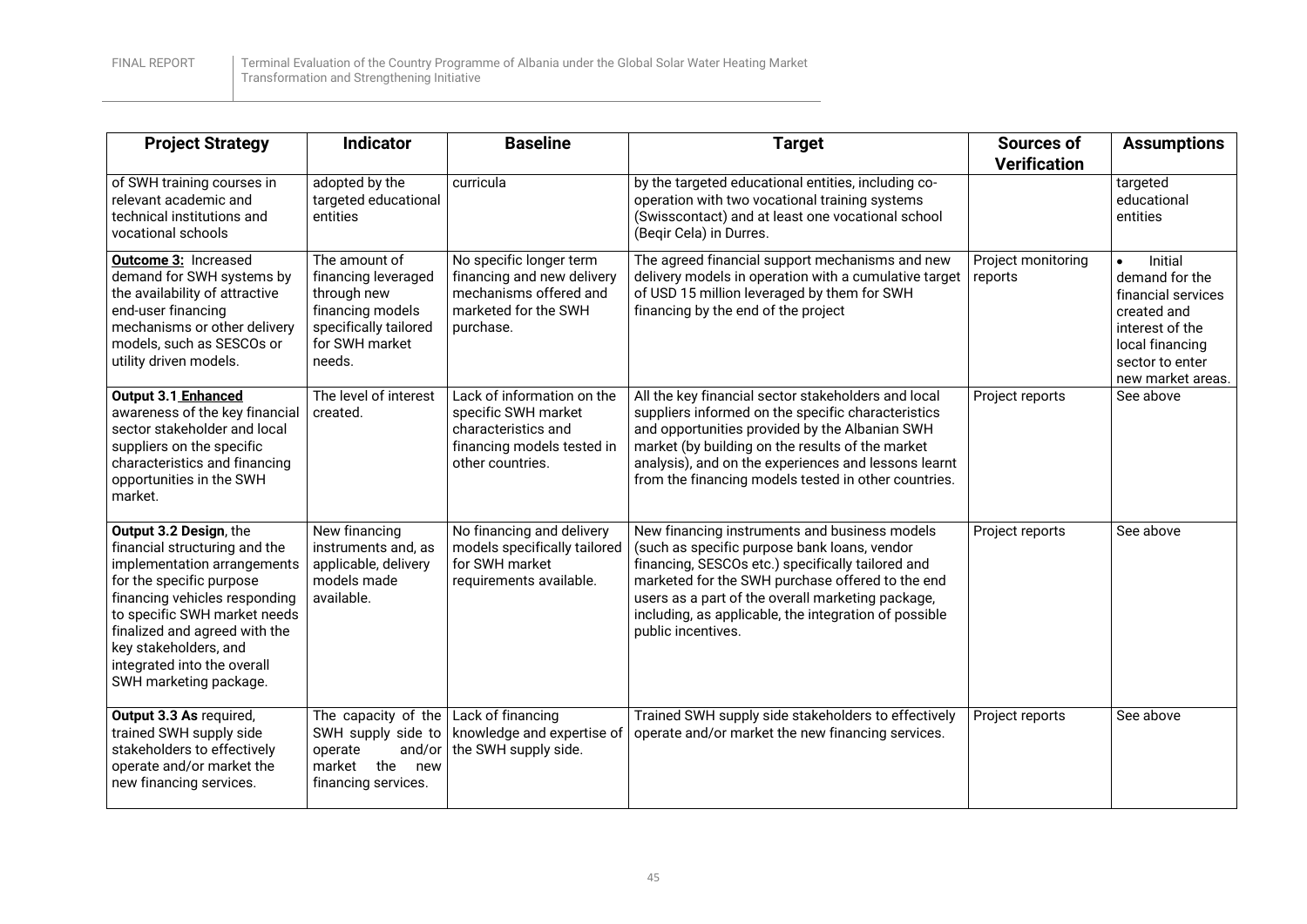| <b>Project Strategy</b>                                                                                                                                                                                              | Indicator                                                                                                                   | <b>Baseline</b>                                                                                                                                                                                  | <b>Target</b>                                                                                                                                                                                                                                                                                                                                                                        | <b>Sources of</b><br><b>Verification</b>    | <b>Assumptions</b>                                                    |
|----------------------------------------------------------------------------------------------------------------------------------------------------------------------------------------------------------------------|-----------------------------------------------------------------------------------------------------------------------------|--------------------------------------------------------------------------------------------------------------------------------------------------------------------------------------------------|--------------------------------------------------------------------------------------------------------------------------------------------------------------------------------------------------------------------------------------------------------------------------------------------------------------------------------------------------------------------------------------|---------------------------------------------|-----------------------------------------------------------------------|
| <b>Outcome 4: A certification</b><br>and quality control scheme<br>applicable for Albanian<br>conditions and enhanced<br>capacity of the supply chain to<br>offer products and services<br>promoting sustainable SWH | The share of supply<br>side<br>entities<br>adopting<br>the<br>proposed<br>quality<br>control schemes.<br>The<br>level<br>οf | Lack of adequate<br>incentives for and, in some<br>cases, lack of capacity of<br>the supply side to offer<br>equipment and associated<br>services at the required<br>level to sustain the market | Adoption of a voluntary quality control, certification<br>and labelling scheme for the SWH equipment and<br>installation services by the majority of the SWH<br>equipment and service providers with a market share<br>of over 80% in the end of the project.                                                                                                                        | Project reports and<br>supply side surveys. |                                                                       |
| market.                                                                                                                                                                                                              | customer<br>satisfaction with the<br>systems installed.                                                                     | growth.                                                                                                                                                                                          | Over 90% of customer satisfaction on the certified<br>equipment and services provided.                                                                                                                                                                                                                                                                                               | Demand side market<br>surveys               |                                                                       |
| Output 4.1 Set of SWH<br>standards and an associated<br>certification and labelling<br>system developed (or<br>adapted) for Albanian<br>conditions.                                                                  | Availability of a<br>quality control<br>system for SWH<br>equipment suitable<br>for Albanian<br>situation.                  | No system available in<br>Albania. Inter- national<br>systems are available, but<br>need to be adapted to<br>Albanian conditions                                                                 | A quality control system consisting of required<br>standards and associated certification and labelling<br>scheme suitable for Albanian situation developed<br>and adopted first on a voluntary basis, and which<br>may later graduate to a mandatory requirement.                                                                                                                   | Project reports                             | Support of the<br>SWH supply chain<br>recognizing the<br>value added. |
| <b>Output 4.2 A pilot testing</b><br>facility to check compliance<br>with adopted standards.                                                                                                                         | The number of<br>locally tested<br>systems according<br>to adopted<br>standards.                                            | No testing facilities<br>available.                                                                                                                                                              | A pilot SWH testing facility fitted to the current<br>market situation in operation with a capacity to test<br>at least 15 collectors per year in accordance with the<br>applicable EU standards and with an ability to<br>sustain its services also after the project.<br>Over 80% of the SWH systems in the Albanian<br>market tested for compliance by the end of the<br>project. | Project reports                             | See above                                                             |
| <b>Output 4.3 Technical support</b><br>to local manufacturers and<br>importers to obtain a<br>certification and to improve<br>their product quality in<br>general.                                                   | The number of<br>manufacturers<br>receiving TA<br>The number of<br>missions and trade<br>seminars organized                 | Lack of local capacity to<br>meet the requirements and<br>to improve their product<br>quality in general.                                                                                        | Technical support received by the Albanian SWH<br>manufacturers to improve their product quality.<br>Up to 4 match making missions and an annual SWH<br>trade seminar in Albania                                                                                                                                                                                                     | Project reports                             | See above                                                             |
| Output 4.4 A training and<br>recognition system in place<br>for SWH system installers                                                                                                                                | The availability of<br>the system.<br>The number of SWH<br>system installers                                                | No training and recognition<br>system in place for SWH<br>system installers.                                                                                                                     | A training and recognition system in place for SWH<br>system installers.<br>Over 75% of the installers required to meet the SWH<br>market development targets trained and recognized<br>by the end of the project.                                                                                                                                                                   | Project reports                             | See above                                                             |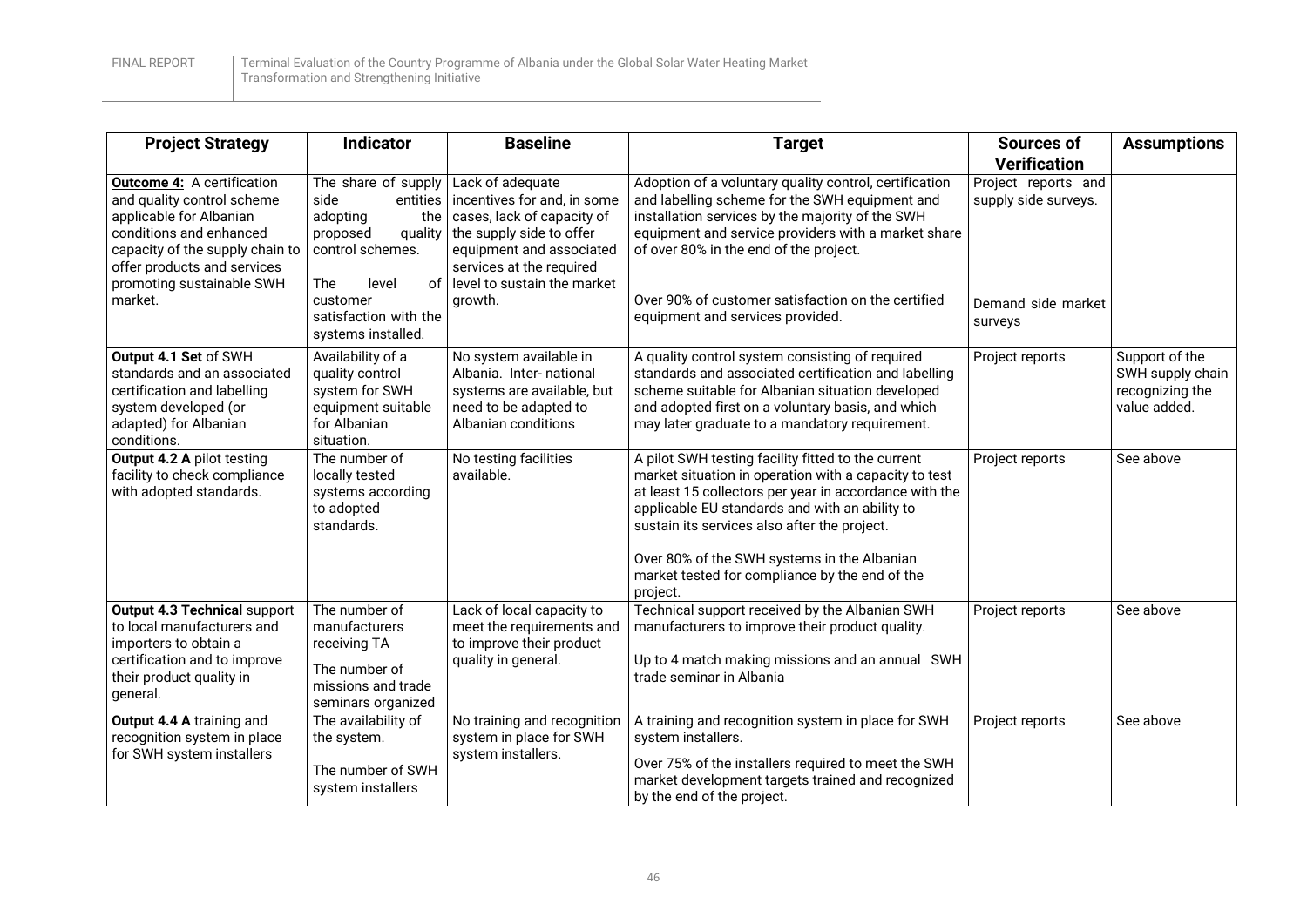| <b>Project Strategy</b>                                                                                                                                                                                                                         | <b>Indicator</b>                                                                                                | <b>Baseline</b>                                                                                                                                                                 | <b>Target</b>                                                                                                                                                                                                                                                                                                                                  | Sources of<br><b>Verification</b>       | <b>Assumptions</b>                                                                                            |
|-------------------------------------------------------------------------------------------------------------------------------------------------------------------------------------------------------------------------------------------------|-----------------------------------------------------------------------------------------------------------------|---------------------------------------------------------------------------------------------------------------------------------------------------------------------------------|------------------------------------------------------------------------------------------------------------------------------------------------------------------------------------------------------------------------------------------------------------------------------------------------------------------------------------------------|-----------------------------------------|---------------------------------------------------------------------------------------------------------------|
|                                                                                                                                                                                                                                                 | trained.                                                                                                        |                                                                                                                                                                                 |                                                                                                                                                                                                                                                                                                                                                |                                         |                                                                                                               |
| <b>Outcome 5</b> The provided<br>support institutionalized and<br>the results, experiences and<br>lesson learnt documented and<br>disseminated (including<br>monitoring, learning,<br>evaluation and other feedback<br>for adaptive management) | Continuing support<br>for SWH market<br>development also<br>after the end of the<br>project.                    | No sustainability of the<br>required market support<br>No results and experiences<br>documented and<br>disseminated.                                                            | Local institution(s) continuing to promote the SWH<br>market after the end of the project.<br>The reports and other public material from the<br>project can be easily found and accessed.                                                                                                                                                      | Final evaluation<br>Project reports     |                                                                                                               |
| <b>Output 5.1 The reporting</b><br>framework and arrangement<br>for the SWH market<br>monitoring established and<br>continuing after the end of the<br>project.                                                                                 | Agreed reporting<br>format and<br>institutional<br>arrangements for<br>SWH market<br>monitoring<br>established. | No systematic reporting<br>format and institutional<br>arrangements for SWH<br>market monitoring.                                                                               | Updated baseline assessment and agreed reporting<br>format and institutional arrangements for SWH<br>market monitoring established and continuing after<br>the end of the project.                                                                                                                                                             | Project reports and<br>final evaluation | Agreed co-<br>operation<br>between the<br>vendors and other<br>business entities<br>involved in SWH<br>market |
| Output 5.2 An agreed<br>business and financing plan<br>for the establishment of an<br>Albanian Solar Center, a Solar<br><b>Thermal Industry Association</b><br>or a similar entity to sustain<br>the required market promotion<br>activities.   | The status of the<br>business and<br>financing plan.                                                            | No active institution in<br>place yet to represent and<br>support the local SWH<br>industry and to promote<br>the sustainable market<br>growth of SWH in Albania<br>in general. | An agree business and financing plan to facilitate<br>the operation of the Association on a self-sustaining<br>basis.                                                                                                                                                                                                                          | Project reports                         | Recognition of the<br>benefits of the<br>proposed<br>institution by the<br>local supply chain.                |
| Output 5.3 An established<br>Albanian Solar Center, a Solar<br><b>Thermal Industry Association</b><br>or a corresponding entity                                                                                                                 | The Association<br>established and in<br>operation                                                              | See above.                                                                                                                                                                      | An Albanian SWH Industry Association established<br>and in operation on a self-sustaining basis, with<br>gradual build up of its capacity to support the<br>Albanian SWH industry to expand and enhance its<br>competitiveness and the quality of the products and<br>services provided, and to promote the Albanian SWH<br>market in general. | Project reports                         | See above.                                                                                                    |
| Output 5.4 Project midterm<br>and final evaluation.                                                                                                                                                                                             | Status of the<br>evaluations                                                                                    | No evaluations                                                                                                                                                                  | Project midterm and final evaluations conducted on<br>schedule                                                                                                                                                                                                                                                                                 | Project reports                         |                                                                                                               |
| Output 5.5 The project final<br>results and lessons learnt<br>documented and<br>disseminated.                                                                                                                                                   | Available report                                                                                                | No results and lessons<br>learnt compiled, analyzed<br>and disseminated                                                                                                         | Report finalized and disseminated                                                                                                                                                                                                                                                                                                              | Project reports and<br>final evaluation |                                                                                                               |